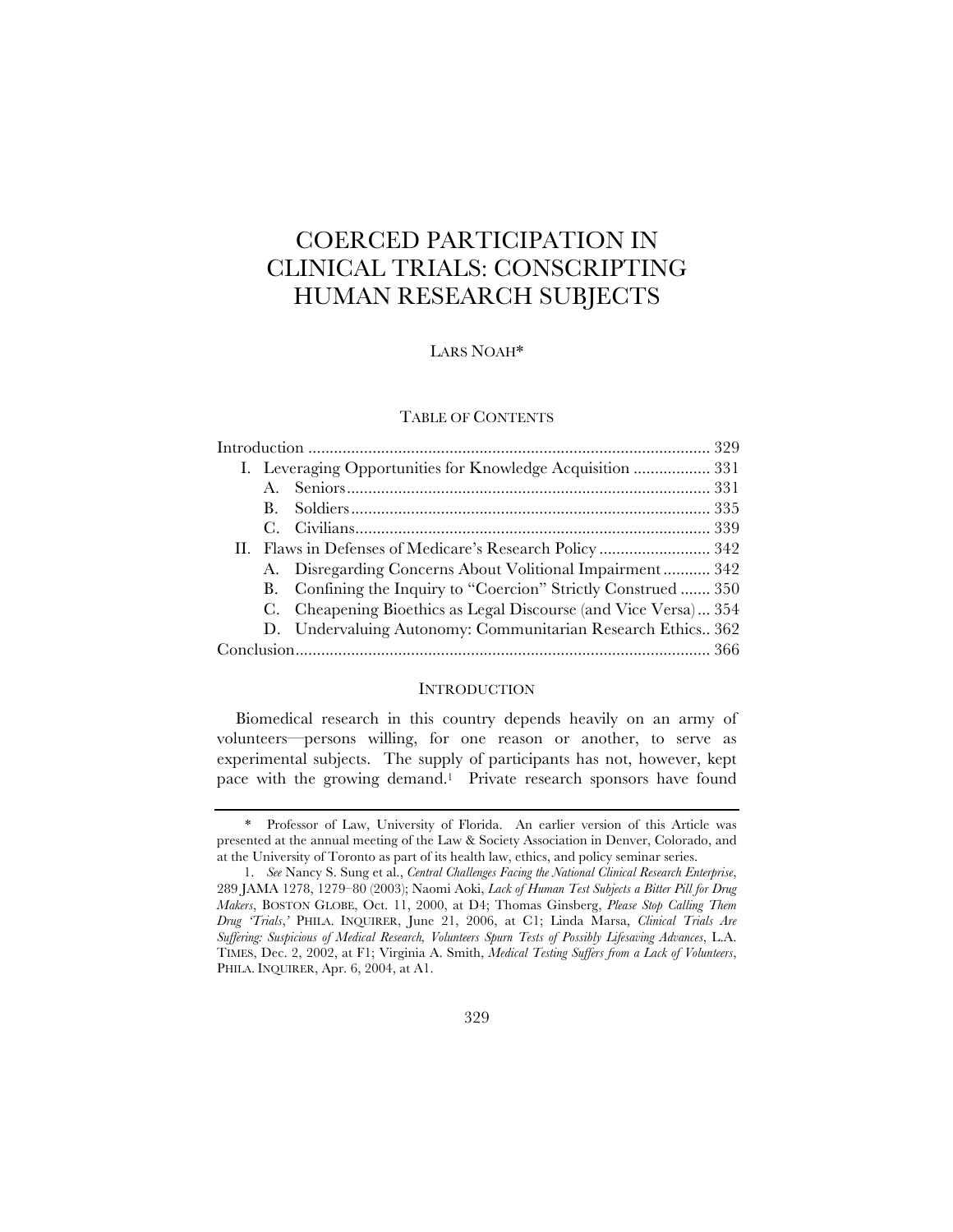330 *ADMINISTRATIVE LAW REVIEW* [62:2

clever ways of recruiting new volunteers,2 including controversial efforts at outsourcing the burden.3 Governmental sponsors of research generally have eschewed such market-oriented solutions,<sup>4</sup> instead finding creative ways of encouraging otherwise unwilling subjects to "volunteer" for service. This Article describes and critiques the latter approach, focusing on a method recently developed to enroll Medicare beneficiaries in clinical trials.

This Article also provides an opportunity to evaluate official pronouncements on bioethics. This issue became prominent during the previous administration, with sometimes scathing and largely justified criticism of the President's Commission on Bioethics (PCB),<sup>5</sup> but potentially more radical pronouncements came from lower-level officials within the U.S. Department of Health and Human Services (HHS), particularly at the National Institutes of Health (NIH). Rather than the more easily dismissed tracts about hot-button social issues produced by ideologues serving on the PCB, these remarks about more technical issues appeared in the form of scholarly publications by respected academics doing stints in public service. For the most part, their articles did not attract the media's attention, but this very lack of visibility—coupled with a surprising absence of any sustained response by academics unaffiliated with the federal government makes their provocative arguments potentially more insidious; surely not on a par with the infamous torture memos produced at the Department of Justice,<sup>6</sup> though with far broader potential impact.

<sup>2.</sup> *See* Trudo Lemmens & Paul B. Miller, *The Human Subjects Trade: Ethical and Legal Issues Surrounding Recruitment Incentives*, 31 J.L. MED. & ETHICS 398 (2003); Rachel Zimmerman, *Desperately Seeking Kids for Clinical Trials*, WALL ST. J., May 29, 2002, at D1.

<sup>3.</sup> *See* Marc Kaufman, *Clinical Trials of Drugs Fewer, Study Says*, WASH. POST, May 4, 2005, at A2; Saritha Rai, *Drug Companies Cut Costs with Foreign Clinical Trials*, N.Y. TIMES, Feb. 24, 2005, at C4.

<sup>4.</sup> For an exception, see Ariana Eunjung Cha, *AIDS Vaccine Testing Goes Overseas: U.S. Funds \$120 Million Trial Despite Misgivings of Some Researchers*, WASH. POST, May 22, 2006, at A1.

<sup>5.</sup> *See* Lars Noah, *A Postmodernist Take on the Human Embryo Research Debate*, 36 CONN. L. REV. 1133, 1148–52 (2004); Rick Weiss, *Conservatives Draft a 'Bioethics Agenda' for President*, WASH. POST, Mar. 8, 2005, at A6.

<sup>6.</sup> *See* Ross L. Weiner, Note, *The Office of Legal Counsel and Torture: The Law as Both a Sword and Shield*, 77 GEO. WASH. L. REV. 524, 526, 536–49 (2009); Charlie Savage & Scott Shane, *Terror-War Fallout Lingers over Bush Lawyers*, N.Y. TIMES, Mar. 9, 2009, at A1. Not surprisingly, when persons with legal training move into policymaking roles, they construe constraints on government action more loosely. *See* Lars Noah, *Interpreting Agency Enabling Acts: Misplaced Metaphors in Administrative Law*, 41 WM. & MARY L. REV. 1463, 1465 (2000); Lars Noah, *The Little Agency That Could (Act with Indifference to Constitutional and Statutory Strictures)*, 93 CORNELL L. REV. 901, 917–19, 922 (2008).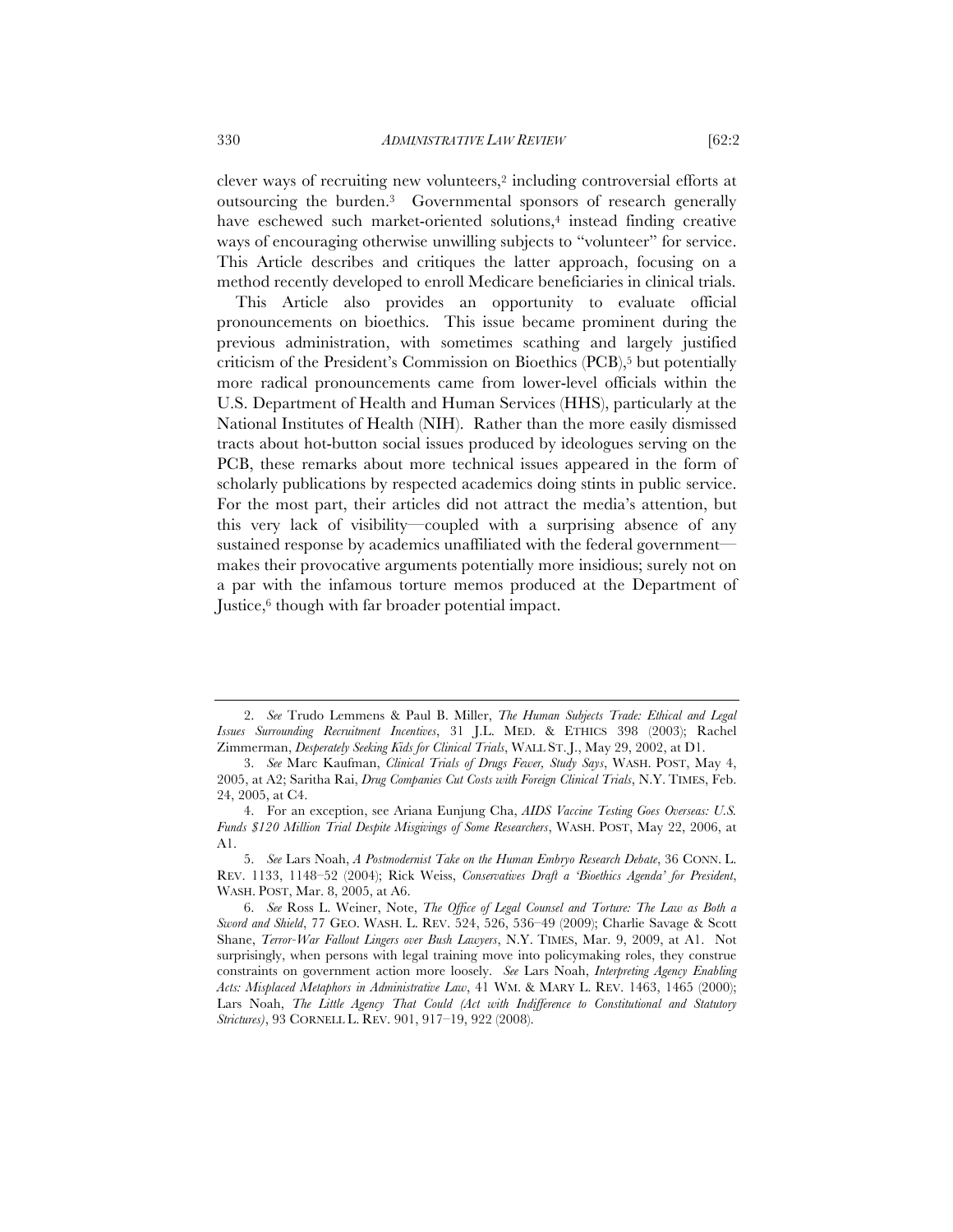### I. LEVERAGING OPPORTUNITIES FOR KNOWLEDGE ACQUISITION

This Part describes three different ways that federal agencies have encouraged participation in biomedical research. It starts with a controversial Medicare initiative, which conditioned coverage for certain novel interventions on an agreement by beneficiaries to enroll in clinical trials, and then it compares and contrasts approaches used by the Pentagon and the Food and Drug Administration (FDA). The Medicare policy represents a variant of a practice that I previously had characterized as agency "arm-twisting" and critiqued primarily on *ultra vires* grounds.7 Part II of this Article instead objects to the Medicare policy on ethical grounds.

## *A. Seniors*

In 1996, the Health Care Financing Administration (HCFA), now the Centers for Medicare and Medicaid Services (CMS), began a bold experiment, both literally and figuratively. It conditioned payment for a new medical procedure on agreements by both beneficiaries to enroll in a randomized controlled trial (RCT) and participating surgeons not to offer the procedure to anyone who had not enrolled.8 One decade later, after a few similar decisions,9 CMS formalized this approach by issuing a guidance

<sup>7.</sup> *See* Lars Noah, *Administrative Arm-Twisting in the Shadow of Congressional Delegations of Authority*, 1997 WIS. L. REV. 873, 874 (explaining that arm-twisting "refers to a threat by an agency to . . . withhold a benefit in hopes of encouraging 'voluntary' compliance with a request that the agency could not impose directly"); *id*. at 899 ("Federal regulators are hardly alone in using leverage to extract voluntary commitments or concessions from private parties that they could not impose directly."); *see also Novel Procedures in FCC License Transfer Proceedings: Hearing Before the Subcomm. on Commercial & Administrative Law of the H. Comm. on the Judiciary*, 106th Cong. 29 (2000) (statement of Professor Lars Noah, University of Florida College of Law). In that article, I had focused on regulated entities (primarily companies); agency armtwisting of beneficiaries (primarily individuals) obviously could pose more serious concerns. *Cf*. Noah, *supra*, at 903–08, 918–23 (finding parallels in criminal plea bargaining).

<sup>8.</sup> *See* Jeffrey M. Drazen, Editorial, *Surgery for Emphysema—Not for Everyone*, 345 NEW ENG. J. MED. 1126, 1127 (2001) ("One key factor set this trial apart: Medicare would no longer pay for the operation if it was performed outside the trial. Thus, prospective patients who were also Medicare recipients had only two choices if they wanted lung-volume– reduction surgery: participate in the trial or pay for the operation themselves."); *id*. (applauding this "unique" and "creative solution").

<sup>9.</sup> *See* Gina Kolata, *Medicare Covering New Treatments, but with a Catch*, N.Y. TIMES, Nov. 5, 2004, at A1 (discussing studies ordered by the Centers for Medicare and Medicaid Services (CMS) studies into off-label uses of new cancer drugs and positron emission tomography (PET) scans to diagnose Alzheimer's disease as well as proposed patient registries for implanted defibrillators, carotid stenting, and bariatric surgery); *id*. (adding that "Medicare does not intend to force studies of everything it pays for"); Rick Weiss, *Medicare to Cover Cardiac Device: Plan Raises Issue of Line Between Care and Research*, WASH. POST, Jan. 20, 2005, at A1 (explaining that the decision to cover implantable cardioverter-defibrillators (ICDs) for beneficiaries with congestive heart failure so long as they enroll in a patient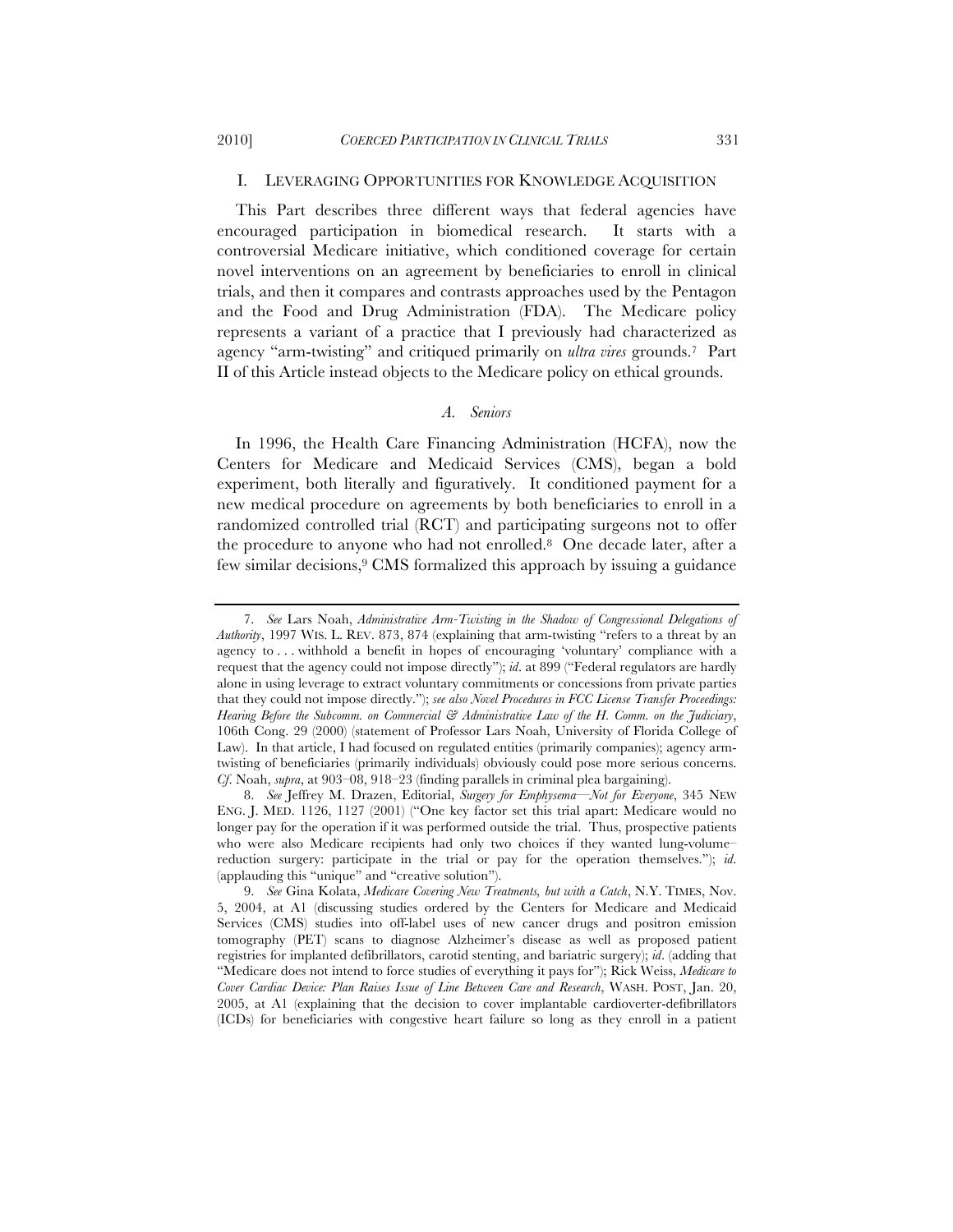for "coverage with evidence development" (CED).10 The CMS guidance described two forms of CED: coverage with appropriateness determination (CAD) and coverage with study participation (CSP).11

The 1996 study that inaugurated the CSP approach had much to commend it. Lung-volume reduction surgery for emphysema patients had become popular in the early 1990s without having undergone any rigorous study.12 Indeed, five years later, the investigators published early results demonstrating that those in the sickest subgroup who underwent the surgery experienced greater mortality.<sup>13</sup> Since then, CMS has used its CED policy on only a handful of occasions, $14$  including a 2005 decision to

12. *See* Mark R. Tonelli et al., *Clinical Experimentation: Lessons from Lung Volume Reduction Surgery*, 110 CHEST 230, 230–32 (1996); Gina Kolata, *Questions Raised on Lung Operation*, N.Y. TIMES, Aug. 15, 2001, at A1; *see also* Lars Noah, *Medicine's Epistemology: Mapping the Haphazard Diffusion of Knowledge in the Biomedical Community*, 44 ARIZ. L. REV. 373, 387–88 (2002) ("RCTs discredit long-accepted medical treatments with disturbing regularity . . . ."); *id*. at 393–94 ("[P]hysicians may embrace new procedures and technologies prematurely, before much evidence exists to support their enthusiasm."); *id*. at 447 ("The FDA's premarket review mechanisms and other controls generate substantial information about drugs and medical devices. No similar regulatory regime exists with regard to surgical techniques and other types of therapeutic interventions . . . ."). Although not something likely to have relevance to Medicare beneficiaries, fertility treatments have followed a similar trajectory. *See* Lars Noah, *Assisted Reproductive Technologies and the Pitfalls of Unregulated Biomedical Innovation*, 55 FLA. L. REV. 603, 617–18, 665 (2003).

13. *See* Nat'l Emphysema Treatment Trial Research Group, *Patients at High Risk of Death After Lung-Volume–Reduction Surgery*, 345 NEW ENG. J. MED. 1075, 1080–82 (2001). Ultimately, the trial showed modest benefits for other patient subgroups, and CMS agreed to reimburse the surgery for such patients. *See* Scott D. Ramsey & Sean D. Sullivan, *Evidence, Economics, and Emphysema: Medicare's Long Journey with Lung Volume Reduction Surgery*, 24 HEALTH AFF. 55, 59–61 (2005). Nonetheless, surprisingly few beneficiaries thereupon underwent the procedure. *See* Gina Kolata, *Medicare Says It Will Pay, but Patients Say 'No Thanks*,*'* N.Y. TIMES, Mar. 3, 2006, at C1.

14. *See* Peter J. Neumann et al., *Medicare's National Coverage Decisions for Technologies,* 

registry "represents the most aggressive effort yet to use the federal insurance plan for the elderly as a backdoor way to learn more about what works and what does not in medicine").

<sup>10.</sup> *See* CMS, NATIONAL COVERAGE DETERMINATIONS WITH DATA COLLECTION AS A CONDITION OF COVERAGE: COVERAGE WITH EVIDENCE DEVELOPMENT (July 12, 2006), http://www.cms.hhs.gov/mcd/ncpc\_view\_document.asp?id=8.

<sup>11.</sup> *See id*. at pt. V. The final guidance differed in important respects from a draft version issued one year earlier, which had failed to differentiate between these two study approaches. *See* CMS, FACTORS CMS CONSIDERS IN MAKING A DETERMINATION OF COVERAGE WITH EVIDENCE DEVELOPMENT (Apr. 7, 2005), http://www.cms.hhs.gov/ coverage/download/guidanceced.pdf; Sean R. Tunis & Steven D. Pearson, *Coverage Options for Promising Technologies: Medicare's 'Coverage with Evidence Development*,*'* 25 HEALTH AFF. 1218, 1225–26 (2006). At around the same time, CMS officials penned a brief defense of a coverage with evidence development (CED) requirement for defibrillators. *See* Mark B. McClellan & Sean R. Tunis, *Medicare Coverage of ICDs*, 352 NEW ENG. J. MED. 222, 223 (2005) (focusing on the advantages of patient registries). Other countries have adopted similar policies. *See* John Hutton et al., *Coverage with Evidence Development: An Examination of Conceptual and Policy Issues*, 23 INT'L J. TECH. ASSESSMENT IN HEALTH CARE 425, 426 (2007).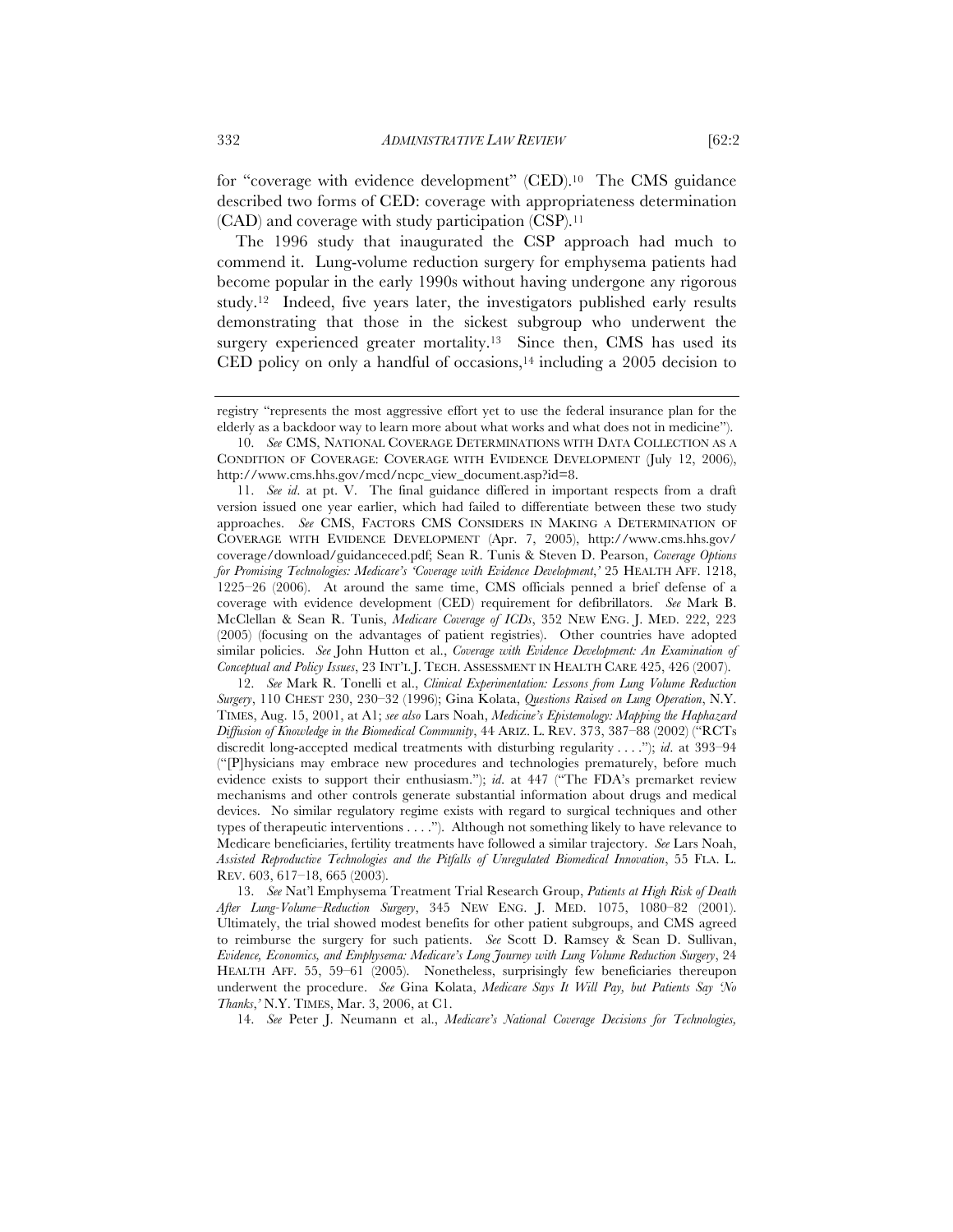condition coverage of off-label uses of expensive new cancer drugs on enrollment in one of several RCTs sponsored by the National Cancer Institute.15

Some of the subsequent CEDs seemed harder to understand than the emphysema trial, particularly because they demanded studies of technologies that already had undergone extensive testing as a prelude to scrutiny by the FDA.<sup>16</sup> The latest CSP involves genetic testing of patients receiving the anticoagulant warfarin (Coumadin®). In 2007, the FDA announced revisions in the labeling of this drug to alert physicians that genetic testing might help to identify those patients who risk serious bleeding reactions because they metabolize the drug more slowly than normal—or are more sensitive to its effects—and therefore should receive a lower dose.17 Nonetheless, two years later CMS announced that it would not cover genetic testing unless Medicare beneficiaries agreed to enroll in a clinical trial.18 Although the cost-effectiveness of routine screening remains unclear and deserves continued investigation,<sup>19</sup> genetic testing for warfarin

16. CMS does not simply defer to FDA approval decisions, even though both agencies reside within the same cabinet-level department. *See* Christopher D. Zalesky, *Considering Changes to CMS's National Coverage Decision Process: Applying Lessons Learned from FDA as a Regulator of Access to Healthcare Technology*, 57 FOOD & DRUG L.J. 73, 76 (2002).

19. *See id*. ("Some studies have shown that using the genetic test might allow the proper

*<sup>1999–2007</sup>*, 27 HEALTH AFF. 1620, 1623 (2008) ("CMS used its CED policy in seven decisions through 2007 . . . . Five of the cases involved clinical trials, while two involved data registries."). Their two most recent listed illustrations required participation in RCTs for beneficiaries with less severe impairments as a condition of access to cochlear implants and home-use oxygen. *See id*. at 1627 exh.5 (adding that, in the case of cochlear implants, "[n]o proposals for trials emerged in response"); *see also id*. at n.a ("Several cases that we call CED predate these formal [2005 and 2006] guidances."); *id*. at 1628 (mentioning a "flurry" of more recent CED proposals).

<sup>15.</sup> *See* Tanisha Carino et al., *Medicare's Coverage of Colorectal Cancer Drugs: A Case Study in Evidence Development and Policy*, 25 HEALTH AFF. 1231, 1235 (2006); *see also id*. at 1237–38 (drawing parallels to the emphysema research, but adding that most other CEDs have involved patient registries). Private insurers have done likewise in some circumstances. *See* Gina Kolata & Kurt Eichenwald, *Group of Insurers to Pay for Experimental Cancer Therapy*, N.Y. TIMES, Dec. 16, 1999, at C1.

<sup>17.</sup> *See* David Brown, *For the First Time, FDA Recommends Gene Testing*, WASH. POST, Aug. 17, 2007, at A10; Bernadette Tansey, *A Specific Test for What Ails You*, S.F. CHRON., Sept. 9, 2007, at E1; *see also* Int'l Warfarin Pharmacogenetics Consortium, *Estimation of the Warfarin Dose with Clinical and Pharmacogenetic Data*, 360 NEW ENG. J. MED. 753, 754, 759–60 (2009); Mollie Roth, *The Warfarin Revised Package Insert: Is the Information in the Label "Too Thin"?*, 9 HOUS. J. HEALTH L. & POL'Y 279 (2008). *See generally* Lars Noah, *The Coming Pharmacogenomics Revolution: Tailoring Drugs to Fit Patients' Genetic Profiles*, 43 JURIMETRICS J. 1 (2002).

<sup>18.</sup> *See* Andrew Pollack, *Gene Test for Dosage of Warfarin Is Rebuffed*, N.Y. TIMES, May 5, 2009, at B3 (describing the CMS announcement as a proposal with a one month public comment period). "As many as one million or more Medicare patients a year start therapy with the drug, which is used to prevent life-threatening blood clots." *Id*.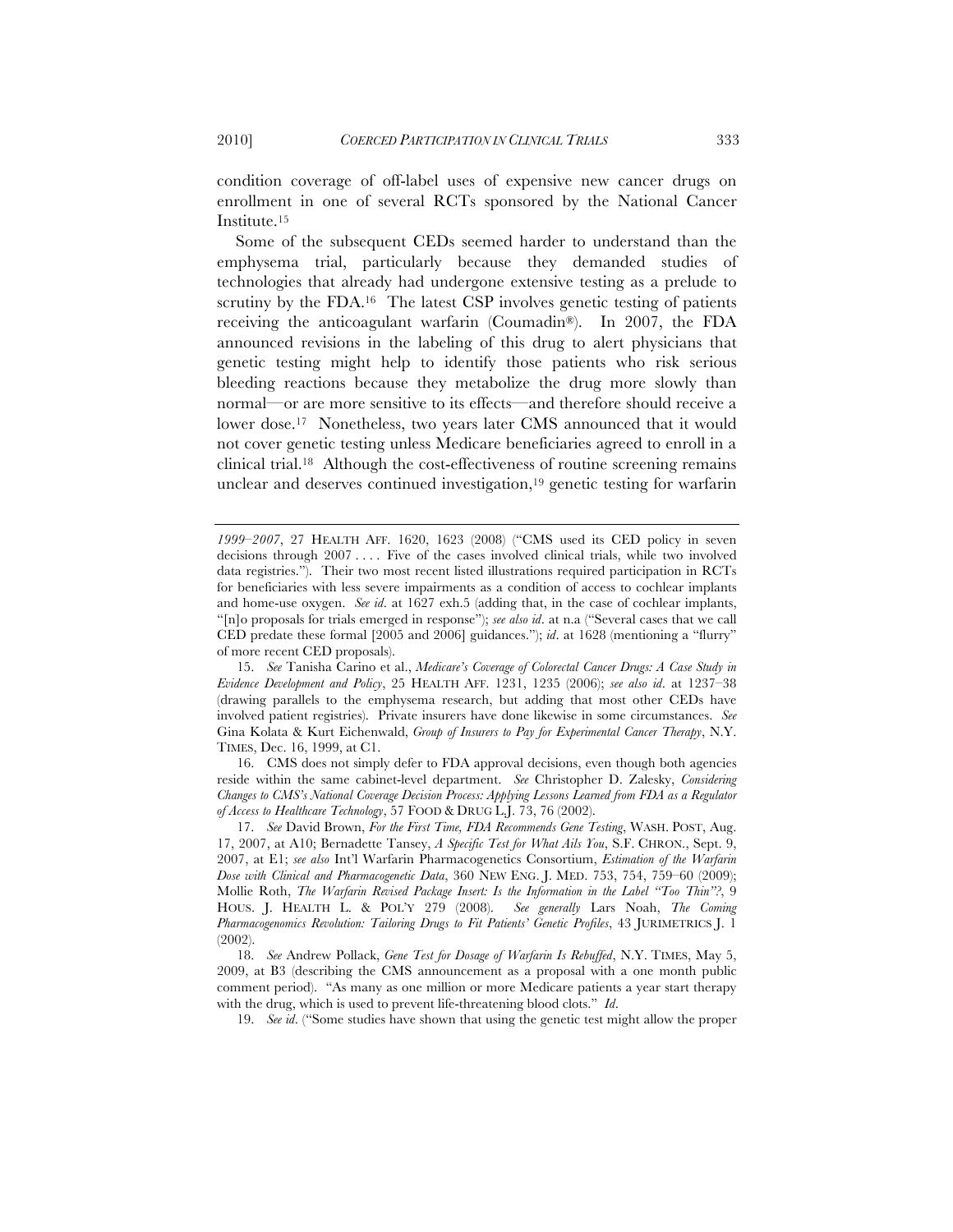sensitivity would appear to have no downside from the perspective of particular patients or their physicians.

HCFA previously had tried a different approach to encouraging study participation by the elderly. In 2000, the agency extended Medicare coverage for ancillary costs incurred by beneficiaries who chose to enroll in clinical trials,20 but this policy expressly excluded any payment for the investigational item or service.21 In contrast, with its CED policy CMS has offered to cover the cost of an item or service, but only when beneficiaries agree to facilitate further investigation. Some critics have argued that CMS has used the CED process for simple delay or implicit rationing of expensive new medical interventions.22 To be sure, other federal agencies have imposed study requirements as a way of postponing difficult regulatory judgments about continued product marketing.23 This Article

21. *See* Notice of Public Meeting on Medicare Coverage of Clinical Trials, 65 Fed. Reg. 60,442, 60,443 (Oct. 11, 2000).

dose to be achieved more quickly. But Medicare said there was little evidence that doing so translated into a lower risk of blood clots or hemorrhages."); *id*. ("[K]nowing which variants of the two genes a patient has does not automatically tell the doctor what dose to give. That depends on other factors as well. Moreover, use of the genetic tests does not eliminate the need to periodically test the patient's blood-clotting propensity."); *see also* Mark H. Eckman et al., *Cost-Effectiveness of Using Pharmacogenetic Information in Warfarin Dosing for Patients with Nonvalvular Atrial Fibrillation*, 150 ANNALS INTERNAL MED. 73, 80–81 (2009); *cf*. Marie McCullough, *Hopes Rising on Finding a Better Blood Thinner*, PHILA. INQUIRER, Oct. 20, 2009, at A1 (describing new and safer substitutes).

<sup>20.</sup> *See* David Brown, *Medicare to Pay for Experimental Treatments: Clinton Aims to Bring More Seniors into Clinical Trials*, WASH. POST, June 8, 2000, at A9; *see also* Kirk Dobbins & Kay Scanlan, *Medicare's Revised Clinical Trial Policy and Clinical Trial-Related Provisions of FDAAA: What Is a Sponsor to Do?*, 62 FOOD & DRUG L.J. 695, 696–704 (2007) (discussing subsequent developments). This represented an attempt to respond to reports that RCTs included too few elderly subjects. *See, e.g.*, Laura F. Hutchins et al., *Underrepresentation of Patients 65 Years of Age or Older in Cancer-Treatment Trials*, 341 NEW ENG. J. MED. 2061, 2064–66 (1999); *see also* INST. OF MED., EXTENDING MEDICARE REIMBURSEMENT IN CLINICAL TRIALS (2000).

<sup>22.</sup> *See* Sandra J. Carnahan, *Medicare's Coverage with Study Participation Policy: Clinical Trials or Tribulations?*, 7 YALE J. HEALTH POL'Y L. & ETHICS 229, 256, 258, 267–68, 272 (2007); Peter W. Groeneveld, Letter to the Editor, *Medicare Requirement for Research Participation*, 296 JAMA 2923 (2006); Carol Gentry, *Why Medicare Covers a New Lung Surgery for Just a Few Patients*, WALL ST. J., June 29, 1998, at A1. Although CMS may limit its reimbursement levels, the agency cannot consider expense when deciding whether or not to cover a medical intervention. *See* Carnahan, *supra*, at 257; *infra* note 82; *see also* Alex Berenson, *Medicare Cuts Payout on 2 Cancer Drugs*, N.Y. TIMES, Dec. 7, 2007, at C3; Andrew Pollack, *Stronger Warnings on 3 Drugs for Anemia*, N.Y. TIMES, Nov. 9, 2007, at C3; Jane Zhang, *Medicare Official Key to Spending*, WALL ST. J., Oct. 27, 2009, at A6. Thus, paying only for enrolled subjects and putting off a final coverage decision until completion of a study allows the agency to limit early access to expensive medical innovations and thereby ration care.

<sup>23.</sup> *See, e.g.*, Lars Noah & Richard A. Merrill, *Starting from Scratch?: Reinventing the Food Additive Approval Process*, 78 B.U. L. REV. 329, 382–85 (1998) (discussing "interim" food additives); *see also* Lars Noah, *The Imperative to Warn: Disentangling the "Right to Know" from the "Need to Know" About Consumer Product Hazards*, 11 YALE J. ON REG. 293, 397 (1994)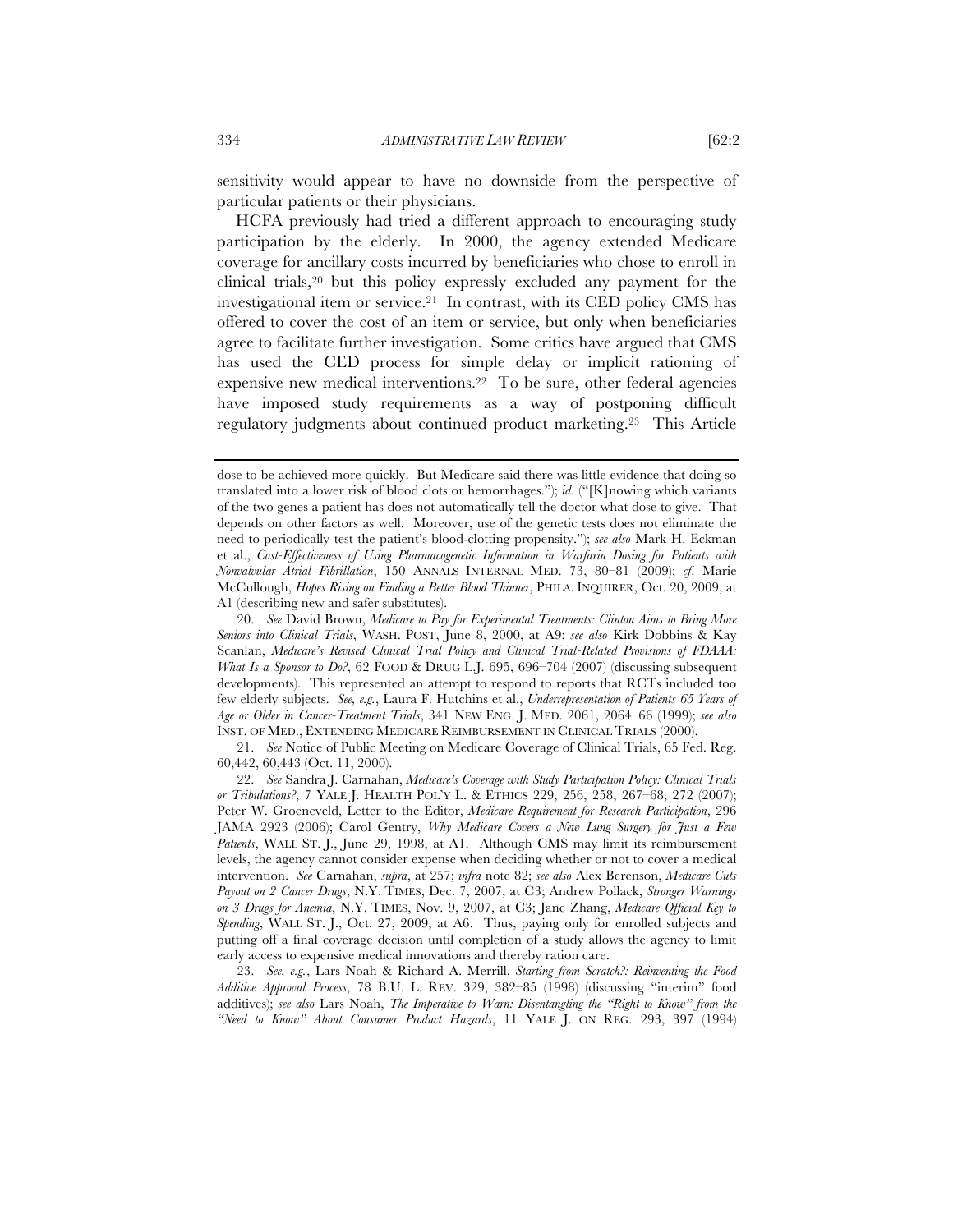focuses, instead, on the serious ethical questions posed by the CSP policy, but first it contrasts that approach with other federal efforts to encourage individuals to participate in research.

#### *B. Soldiers*

The U.S. military has a checkered history when it comes to human experimentation. During the height of the Cold War, for example, the Department of Defense (DOD) sponsored experiments in which cancer patients and prisoners were exposed to total body radiation or plutonium in order to test the body's response, but the investigators made no effort to secure informed consent from the subjects.<sup>24</sup> Most military research efforts have, however, taken advantage of the large pool of active—and, for the most part, highly compliant—service members.25

In 1990, the FDA granted a request from the DOD for an exemption to informed consent requirements during the Gulf War in order to inoculate military personnel with unapproved treatments for biowarfare agents.26

25. *See, e.g.*, United States v. Stanley, 483 U.S. 669, 686–89 (1987) (Brennan, J., dissenting in part) (criticizing the Army's secret LSD experiments); Jaffee v. United States, 663 F.2d 1226, 1229 (3d Cir. 1981) (en banc) (nuclear fallout); Thom Shanker, *Reports Detail Tests of Troops for Exposures*, N.Y. TIMES, July 1, 2003, at A21.

<sup>(</sup>explaining comparable motivations behind risk labeling). Along similar lines, the FDA occasionally withdraws the license for a previously approved drug but allows continued use under the strictures of an investigational new drug (IND) exemption. *See, e.g.*, Forsham v. Califano, 442 F. Supp. 203, 205, 210 (D.D.C. 1977) (phenformin); Francesca Lunzer Kritz, *FDA to Weigh New Controls on Problematic Drugs: Lotronex Will Be First for Consideration by New Panel*, WASH. POST, Apr. 16, 2002, at F1 (Propulsid®); Andrew Pollack, *F.D.A. Restricts Access to Cancer Drug, Citing Ineffectiveness*, N.Y. TIMES, June 18, 2005, at C2 (reporting that patients who had benefitted from Iressa® could continue to use it and that the sponsor could continue enrolling subjects in clinical trials).

<sup>24.</sup> *See In re* Cincinnati Radiation Litig., 874 F. Supp. 796, 800–05 (S.D. Ohio 1995); *see also* CIA v. Sims, 471 U.S. 159, 162 & n.2 (1985) (LSD experiments); Barrett v. United States, 660 F. Supp. 1291, 1299 (S.D.N.Y. 1987) (Army testing of mescaline-derivatives as potential chemical warfare agents on mental hospital patients without their consent). Civilian agencies and private institutions participated in the human radiation experiments as well. *See* Stadt v. Univ. of Rochester, 921 F. Supp. 1023, 1025 (W.D.N.Y. 1996); Advisory Comm. on Human Radiation Experiments, *Research Ethics and the Medical Profession*, 276 JAMA 403 (1996); Nestor M. Davidson, Note, *Constitutional Mass Torts: Sovereign Immunity and the Human Radiation Experiments*, 96 COLUM. L. REV. 1203, 1203–04, 1226–28, 1233–35 (1996); *see also* Begay v. United States, 768 F.2d 1059, 1060–62, 1064–66 (9th Cir. 1985) (prospective epidemiological study conducted by the U.S. Public Health Service on Navajo uranium miners). *See generally* JONATHAN D. MORENO, UNDUE RISK: SECRET STATE EXPERIMENTS ON HUMANS (2000).

<sup>26.</sup> *See* Informed Consent for Human Drugs and Biologics; Determination That Informed Consent Is Not Feasible, 55 Fed. Reg. 52,814, 52,817 (Dec. 21, 1990) (codified as amended at 21 C.F.R. § 50.23(d) (2009)). Although some have argued that the DOD sought only to provide treatment for soldiers rather than engage in genuine research, the FDA's waiver clearly anticipated that study protocols would govern the use of the unapproved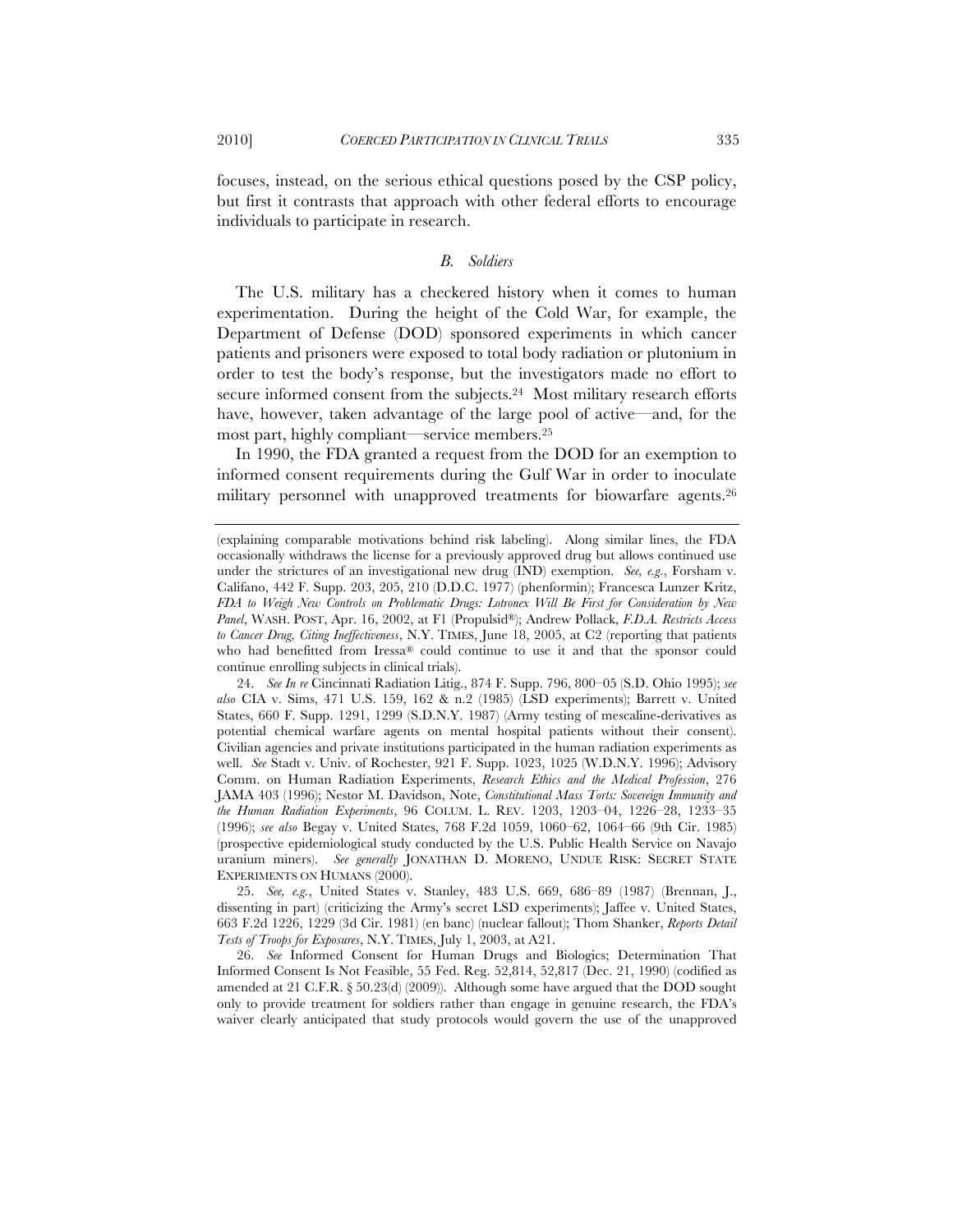Military officials feared that some soldiers would refuse, which then might create difficulties in the field in the event of exposure to biological and chemical weapons. Apart from doubts about the military's claim that this made it "not feasible" to secure informed consent, which represents the statutory standard for waiving the FDA's requirements,27 Congress had imposed separate consent requirements on the DOD for "research involving a human being as an experimental subject."28 The federal courts, however, rejected a challenge to the FDA's waiver of informed consent requirements.29 Expressing evident displeasure with these rulings, Congress subsequently mandated that the DOD secure informed consent from military personnel before administering an investigational drug (whether or not done in connection with genuine experimentation), including an approved drug for an unapproved use, and it provided that only the President could waive this requirement.<sup>30</sup>

These issues returned after 2001, with concerns about bioterrorist attacks in the United States. Under a program begun in 1998 but not fully implemented until mid-2002 (shortly before the invasion of Iraq), the DOD inoculated service members and certain civilian contractor employees with anthrax vaccine adsorbed (AVA).31 The FDA licensed the vaccine for the

29. *See* Doe v. Sullivan, 756 F. Supp. 12, 16 (D.D.C.) ("The fact that the DoD will collect information on the efficacy of the drugs does not transform the strategic decision to use the unapproved drugs in combat into research."), *aff'd*, 938 F.2d 1370, 1379–83 (D.C. Cir. 1991); *see also* George J. Annas, *Changing the Consent Rules for Desert Storm*, 326 NEW ENG. J. MED. 770, 772 (1992) (agreeing that the DOD was not engaging in research); Robyn Pforr Ryan, *Should Combat Troops Be Given the Option of Refusing Investigational Drug Treatment?*, 52 FOOD & DRUG L.J. 377, 393 (1997) (criticizing the waiver, noting that, although "DOD did not administer the treatment with the primary intent of generating new knowledge," the drugs were experimental in the sense that uncertainty remained about their safety and efficacy); Claire A. Milner, Comment, *Gulf War Guinea Pigs: Is Informed Consent Optional During War?*, 13 J. CONTEMP. HEALTH L. & POL'Y 199, 223–31 (1996).

30. *See* Pub. L. No. 105-85, § 766(a), 111 Stat. 1629, 1827 (1997) (codified as amended at 10 U.S.C. § 1107 (2006)); *see also* Exec. Order No. 13,139, 64 Fed. Reg. 54,175, 54,176 (Oct. 5, 1999) (announcing that the President would evaluate waiver requests using the criteria set forth in the FDA's regulation).

31. *See* Guy Gugliotta, *Pentagon to Resume Anthrax Vaccinations*, WASH. POST, June 29, 2002, at A3.

products, that other human subject protections would remain in place, and that the DOD would collect data in pursuit of filing applications for marketing approval. *See id.* at 52,815– 16.

<sup>27.</sup> *See* 21 U.S.C. § 355(i)(4) (2006).

<sup>28.</sup> Department of Defense Authorization Act of 1985, Pub. L. No. 98-525, § 1401(c), 98 Stat. 2492, 2615 (1984) (codified at 10 U.S.C. § 980 (2006)); *see also* Elliott J. Schuchardt, *Distinguishing Between Research and Medical Practice During Operation Desert Storm*, 49 FOOD & DRUG L.J. 271, 277–89 (1994) (concluding that the DOD had not conducted research in violation of this statute); Ruth K. Miller, Note, *Informed Consent in the Military: Fighting a Losing Battle Against the Anthrax Vaccine*, 28 AM. J.L. & MED. 325, 339–43 (2002) (defending the DOD's program).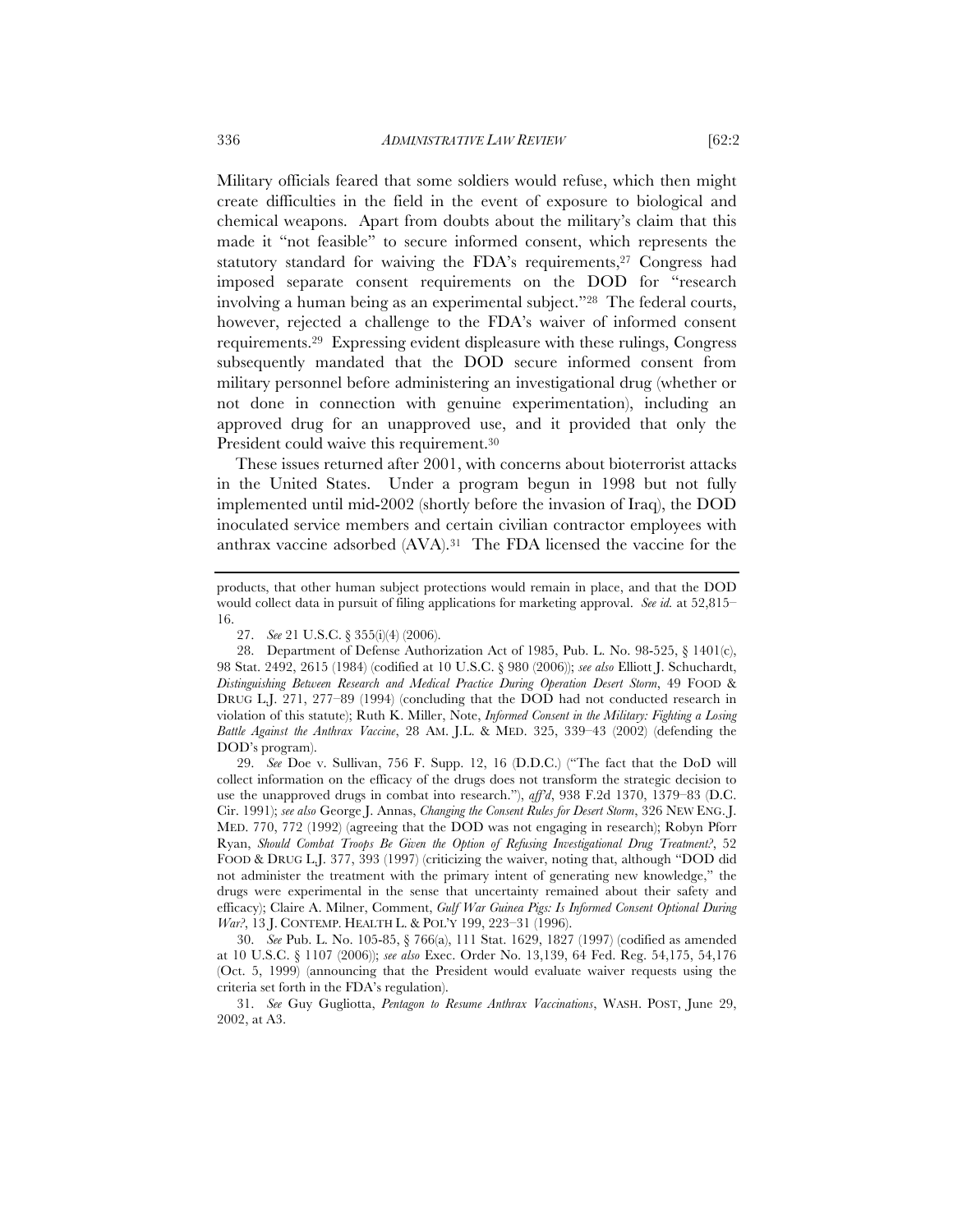prevention of cutaneous anthrax, but it had expressed doubts about its efficacy against inhalation anthrax, $32$  and, in 1996, the manufacturer submitted an investigational new drug (IND) application to undertake research that would support adding that indication to the labeling.33 The military's Anthrax Vaccine Immunization Program (AVIP) did not, however, make any provision for securing informed consent before inoculating soldiers with AVA.34

A group of service members and civilian employees challenged the program, arguing that the use of a drug to protect against the risk of inhalation anthrax but licensed only to guard against cutaneous exposure was investigational and therefore required informed consent under statute unless waived by a presidential order.35 After rejecting the government's nonjusticiability arguments,36 and concluding that AVA remained "investigational" against inhalation anthrax,<sup>37</sup> a federal judge granted petitioners a preliminary injunction. The court found no merit in the DOD's claims of necessity,<sup>38</sup> and it concluded that, "[a]bsent an informed consent or presidential waiver, the United States cannot demand that members of the armed forces also serve as guinea pigs for experimental drugs."39

One week after the court's order (and eighteen years after issuing its proposal), the FDA published a final rule that found AVA safe and effective for protection against inhalation anthrax.<sup>40</sup> After invalidating this rule on procedural grounds, the district court issued a permanent injunction against implementation of the AVIP.41 In response, the government invoked a newly enacted provision that authorized the use of unapproved drugs during a declared national emergency.<sup>42</sup> Iust as the six-month

42. *See* Marc Kaufman, *Pentagon Boosts Plan for Anthrax Inoculations: Emergency Provisions Invoked to Revive Use*, WASH. POST, Feb. 2, 2005, at A3 (reporting that soldiers would have the right to refuse). When it authorized the use of unapproved medical products in the event of an emergency (and without distinguishing between civilians and military personnel),

<sup>32.</sup> *See* Biological Products; Bacterial Vaccines and Toxoids; Implementation of Efficacy Review, 50 Fed. Reg. 51,002 (Dec. 13, 1985).

<sup>33.</sup> *See* Randall D. Katz, Note, *Friendly Fire: The Mandatory Military Anthrax Vaccination Program*, 50 DUKE L.J. 1835, 1853–54, 1859 (2001).

<sup>34.</sup> *See* Doe v. Rumsfeld, 297 F. Supp. 2d 119, 125 (D.D.C. 2003).

<sup>35.</sup> *See id*. at 122–23.

<sup>36.</sup> *See id*. at 126–31.

<sup>37.</sup> *See id*. at 131–34.

<sup>38.</sup> *See id*. at 134.

<sup>39.</sup> *Id*. at 135.

<sup>40.</sup> *See* Biological Products; Bacterial Vaccines and Toxoids; Implementation of Efficacy Review, 69 Fed. Reg. 255, 259 (Jan. 5, 2004).

<sup>41.</sup> *See* Doe v. Rumsfeld, 341 F. Supp. 2d 1, 19 (D.D.C. 2004); *cf.* Ammend v. BioPort, Inc., 322 F. Supp. 2d 848, 870–73 (W.D. Mich. 2004) (rejecting constitutional claims against entities that had supplied anthrax vaccine to DOD).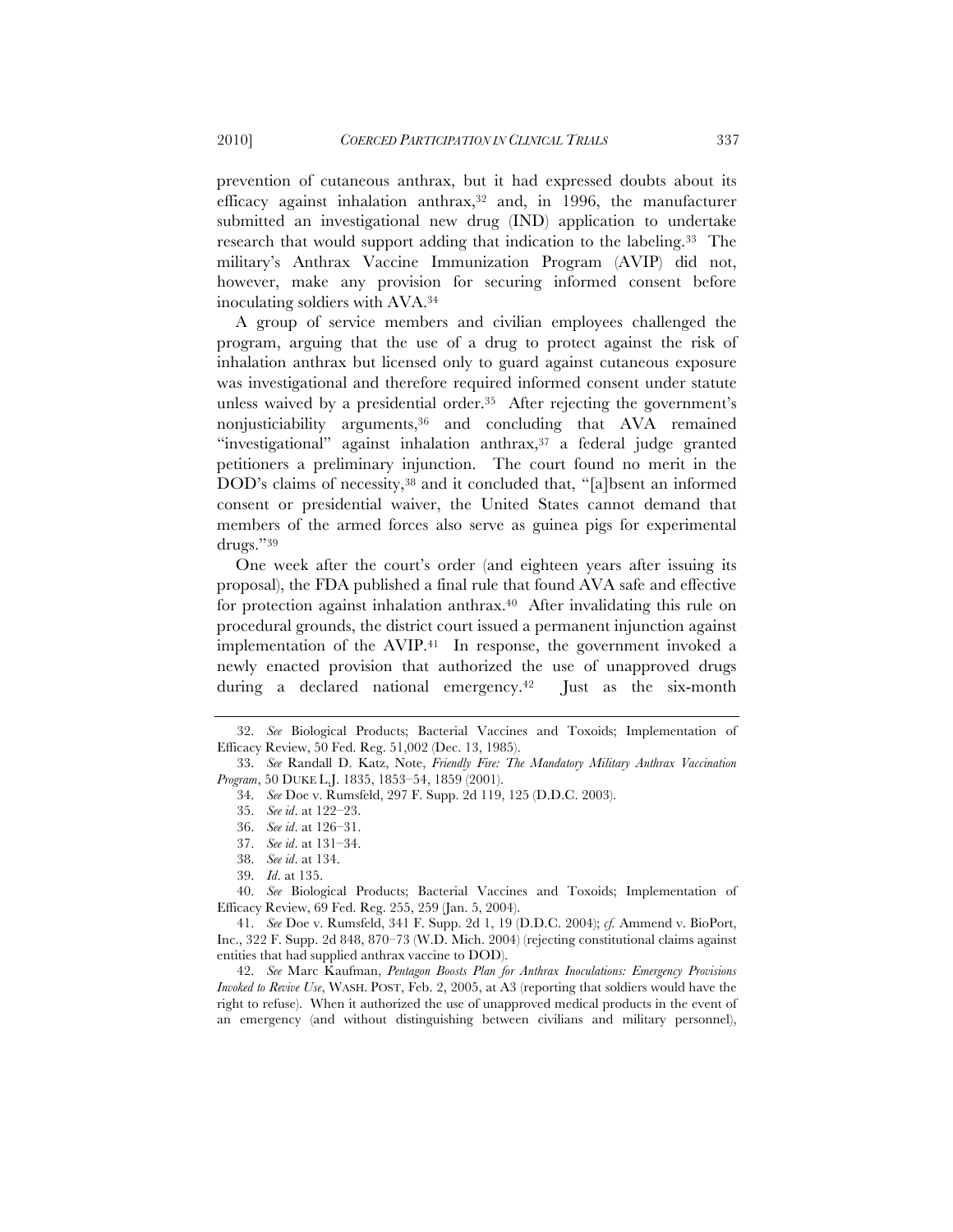authorization for emergency use of AVA expired, the FDA reissued its final order concluding that the vaccine was effective against inhalation anthrax,43 which removed the drug from IND status and thereby avoided application of the consent requirements imposed by Congress.44

At some level, the Pentagon's tortuous efforts over the last couple of decades to avoid securing informed consent seem odd. After all, presumably it could discharge (dishonorably or otherwise) any service member who refused to consent, which would mean that only rarely would a soldier decline to participate.45 Perhaps military officials realized that consent to research secured under such circumstances would not pass muster as genuinely voluntary.46 Of course, once the FDA approves a medical product for a particular use, the special consent requirements governing experimentation become inapplicable, and the Pentagon then could force military personnel to get inoculated or face discharge in the event of refusal.47

45. *See* Neely Tucker, *Anthrax Vaccine Challenged: Two Suing Defense Department over Inoculation Policy*, WASH. POST, May 15, 2002, at A10 (reporting that approximately 500 service members had declined anthrax vaccinations and that some of those faced courts martial).

46. *See* Keri D. Brown, Comment, *An Ethical Obligation to Our Servicemembers: Meaningful Benefits for Informed Consent Violations*, 47 S. TEX. L. REV. 919, 935 (2006) (calling the "voluntariness" element arguably the biggest problem for the military and the reason they have procedures for informed consent waivers); *cf*. Scott Fontaine, *Blood Pressure Pill Slays Nightmares*, WASH. POST, Dec. 31, 2009, at A15 (reporting that military hospitals have recruited active service members and veterans to participate in genuine research of a promising off-label use of prazosin).

47. *See* George J. Annas, *Protecting Soldiers from Friendly Fire: The Consent Requirement for Using Investigational Drugs and Vaccines in Combat*, 24 AM. J.L. & MED. 245, 250, 257 & n.47 (1998); Katz, *supra* note 33, at 1848; *Pentagon Set to Vaccinate Troops, Assist in Flu Crisis*, WASH. POST, Sept. 30, 2009, at A6; *see also* Catherine L. Annas & George J. Annas, *Enhancing the Fighting Force: Medical Research on American Soldiers*, 25 J. CONTEMP. HEALTH L. & POL'Y 283, 291 (2009) ("'Questions of coercion and autonomy are particularly acute for military personnel . . . . Soldiers in the United States . . . *are legally required to take medications if ordered to for the sake of military performance*.'" (quoting Henry Greely et al., *Towards Responsible Use of Cognitive-Enhancing Drugs by the Healthy*, 456 NATURE 702, 703 (2008))); *cf*. *id*. at 300 (questioning this premise); *id*. at 296 n.58 (quoting a consent form that military pilots "are required to sign" before taking dextroamphetamine off-label to manage fatigue); *id*. at 308 ("The military rule should be that prescription medications should never be forced on soldiers, but should be taken only voluntarily, and only on the advice of a physician who cannot be ordered to prescribe it.").

Congress also had included an informed consent requirement. *See* Project BioShield Act of 2004, Pub. L. No. 108-276, § 4(a), 118 Stat. 853 (codified at 21 U.S.C. § 360bbb-3(e)(1)(A)(ii) (2006)).

<sup>43.</sup> *See* Biological Products; Bacterial Vaccines and Toxoids; Implementation of Efficacy Review; Anthrax Vaccine Adsorbed, 70 Fed. Reg. 75,180, 75,183 (Dec. 19, 2005).

<sup>44.</sup> *See* Doe v. Rumsfeld, 172 F. App'x 327, 328 (D.C. Cir. 2006) (per curiam) (rejecting the government's appeal as moot because the FDA's approval satisfied the district court's injunction).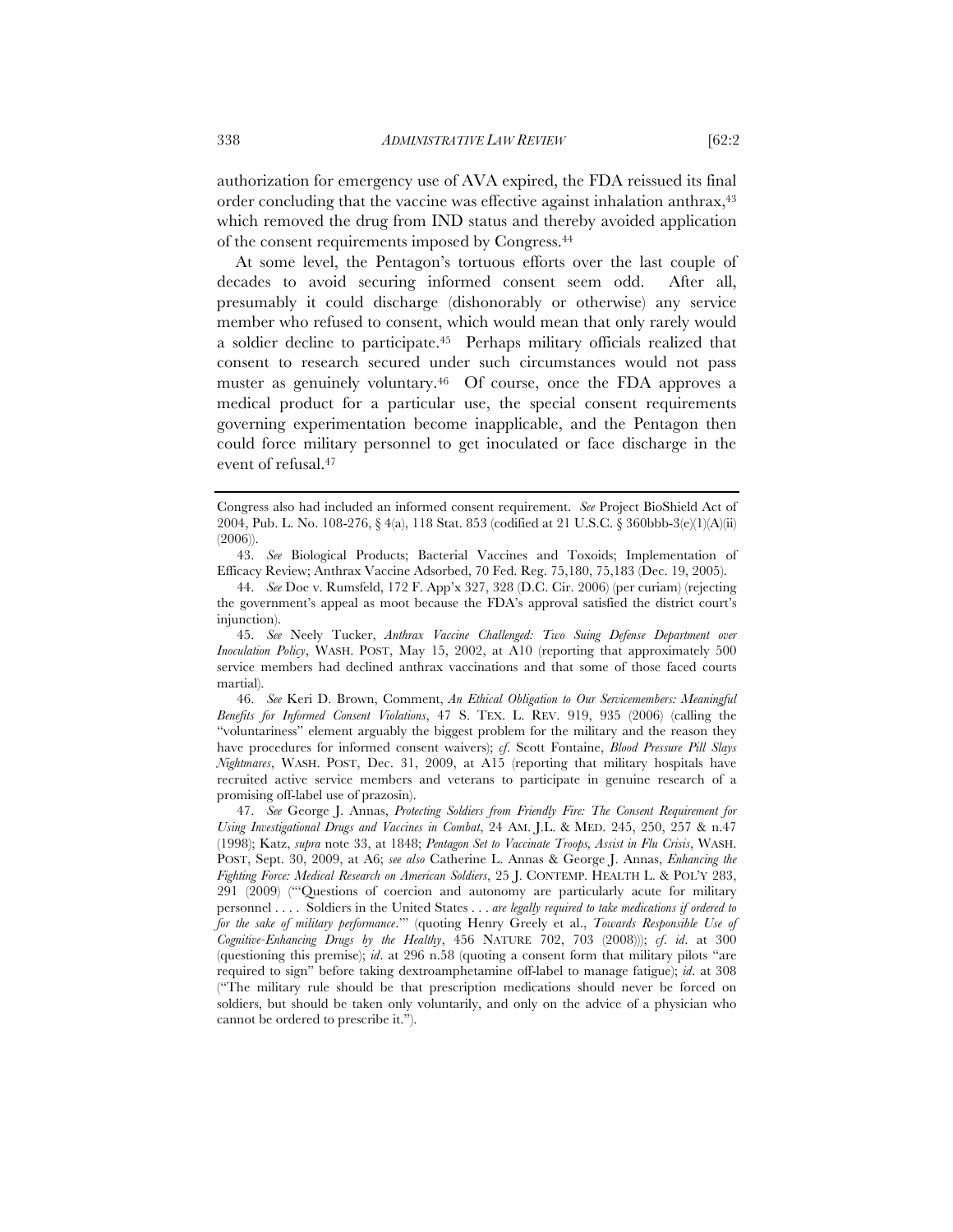### *C. Civilians*

In contrast to CMS, which deals with beneficiaries and providers through reimbursement choices (and affects sellers only indirectly), and in contrast to DOD, which controls service members (and, in any event, generally does not engage in genuine medical research), the FDA exercises its authority over sellers of medical technologies (and affects patients and providers only indirectly). Thus, where CMS would find it difficult to obligate sellers to undertake further research as a condition of coverage (and certainly could not force beneficiaries to participate in such research),<sup>48</sup> the FDA may do so as a condition of approval. Even if undertaken by private industry at the behest of a regulatory agency, these research requirements may have the same potentially adverse impact on patients seeking access to new technologies.

The FDA requires that, before shipping an unapproved new drug to initiate human trials, sponsors file an IND application.<sup>49</sup> The results of these trials provide the basis for agency decisions when sponsors subsequently file an application for new drug approval (NDA).<sup>50</sup> Even if the FDA acts favorably on the NDA, this hardly closes the book on the safety and efficacy of a regulated product. The issuance of a product license does not magically transform an investigational medical technology into one that has matured fully and requires no additional scrutiny.51

<sup>48.</sup> Actually, the CED policy indirectly creates pressure on sellers as well as beneficiaries. *See* Kolata, *supra* note 9, at A1 ("For the first time in its history, Medicare has systematically begun to make payments for new and expensive treatments and diagnostic tests conditional on agreement by companies or other groups to pay for studies on whether these new methods actually work on the Medicare patients who get them."); *id*. ("[CMS] is using the threat of refusing to pay unless patients are in a study as a cudgel to get companies or foundations or professional groups to pay for the research."); *id*. ("[W]ith Medicare the dominant payer for elderly Americans, who are most likely to need the treatments, its clout, when it insists on studies, is substantial.").

<sup>49.</sup> *See* 21 U.S.C. § 355(i) (2006); 21 C.F.R. pt. 312 (2009); *see also* David A. Kessler, *The Regulation of Investigational Drugs*, 320 NEW ENG. J. MED. 281, 281 (1989); Richard A. Merrill, *The Architecture of Government Regulation of Medical Products*, 82 VA. L. REV. 1753, 1766–67, 1777–82 (1996). Similarly, sponsors of certain medical devices must apply for an investigational device exemption (IDE) before undertaking clinical trials. *See* 21 U.S.C. § 360j(g); 21 C.F.R. pt. 812; *see also* Martin v. Telectronics Pacing Sys., Inc., 105 F.3d 1090, 1095–96 (6th Cir. 1997).

<sup>50.</sup> *See* 21 U.S.C. § 355(b); 21 C.F.R. pt. 314.

<sup>51.</sup> *See* Annetine C. Gelijns et al., *Capturing the Unexpected Benefits of Medical Research*, 339 NEW ENG. J. MED. 693, 693 (1998) ("The end of the research-and-development process does not entail the elimination of all, or even most, of the uncertainties surrounding medical innovation."); Margaret Gilhooley, *When Drugs Are Safe for Some but Not Others: The FDA Experience and Alternatives for Products Liability*, 36 HOUS. L. REV. 927, 936 (1999) (recognizing that "the initial use of a drug is, in effect, a continuation of the testing" phase); Wayne A. Ray et al., *Evaluating Drugs After Their Approval for Clinical Use*, 329 NEW ENG. J. MED. 2029,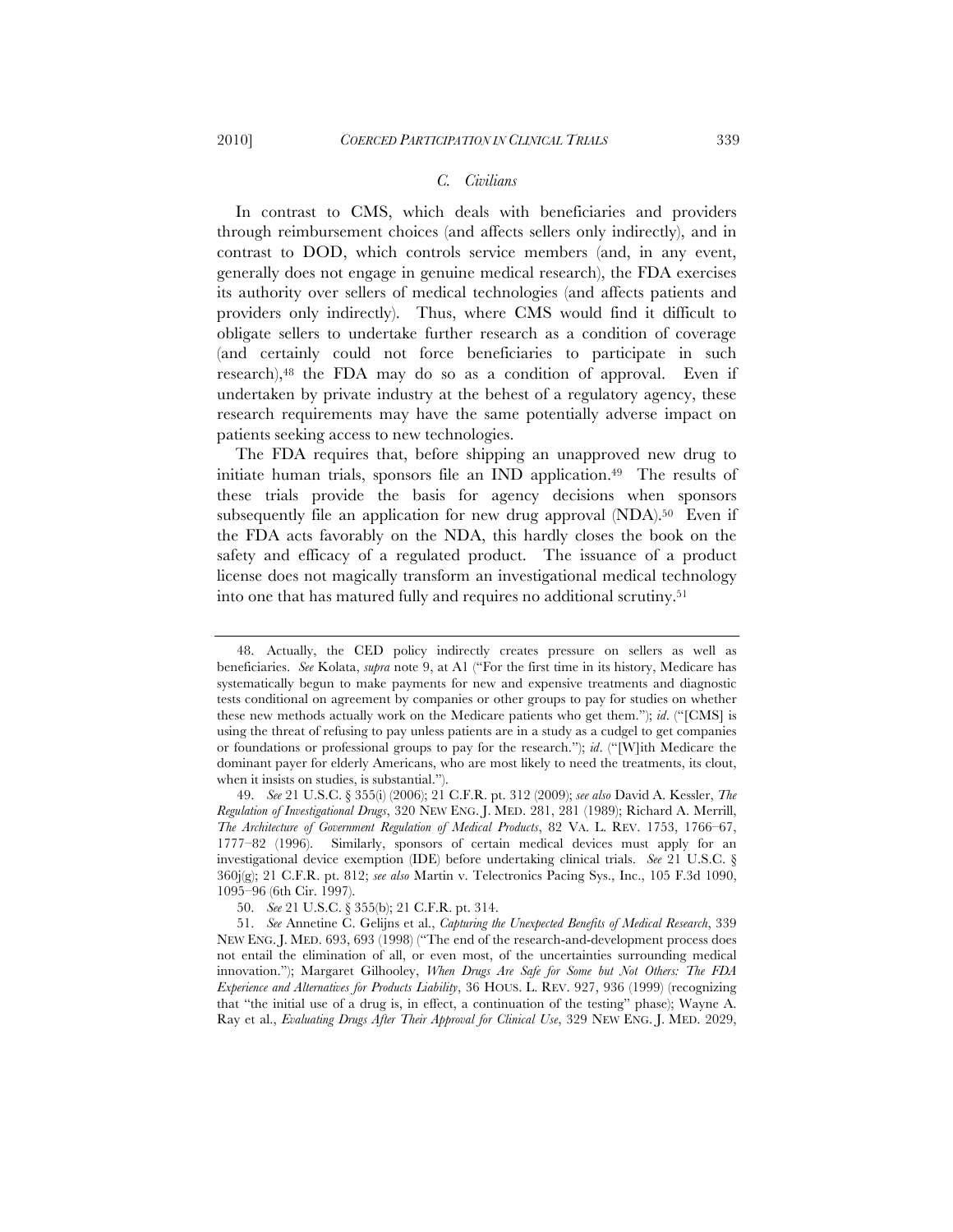In particular, safety questions often arise after approval.<sup>52</sup> For that reason, researchers increasingly have taken advantage of databases maintained by health insurers, both public and private.53 For instance, Medicare billing records may allow investigators to discern rates of complications associated with particular procedures.54 Similarly, the FDA has discovered important drug side effects from retrospective reviews of Medicaid records,55 and the agency has announced plans to make more regular use of such sources of information in the future.56

Patient registries provide a somewhat more structured mechanism for tracking outcomes. During the 1990s, the FDA (together with HCFA) used a registry to evaluate cardiac pacemakers.57 The agency also has urged that

<sup>2029–30 (1993).</sup>

<sup>52.</sup> *See* U.S. GEN. ACCOUNTING OFFICE, FDA DRUG REVIEW: POST APPROVAL RISKS 1976–85, at 3 (1990) (concluding that more than half of all drugs approved between 1976 and 1985 had serious risks that were discovered only after approval); Karen E. Lasser et al., *Timing of New Black Box Warnings and Withdrawals for Prescription Medications*, 287 JAMA 2215, 2218–19 (2002); Robert J. Temple & Martin H. Himmel, Editorial, *Safety of Newly Approved Drugs: Implications for Prescribing*, 287 JAMA 2273, 2275 (2002); Naomi Aoki, *A Question of Speed and Safety*, BOSTON GLOBE, Nov. 28, 2001, at G1 (noting "the growing number of drugs that have been recalled in the past three years—nearly a dozen implicated in more than  $1,000$ deaths").

<sup>53.</sup> *See* Wayne A. Ray et al., *Adverse Drug Reactions and the Elderly*, HEALTH AFF., Fall 1990, at 114, 120; Ricardo Alonso-Zaldivar, *Medicare's Will May Be FDA's Way*, L.A. TIMES, June 5, 2005, at A1; David Brown, *Congress Seeks to Balance Drug Safety, Quick Approval*, WASH. POST, July 5, 2007, at A4.

<sup>54.</sup> *See, e.g.*, Steve Sternberg, *Higher Price for Defibrillator Implants*, USA TODAY, June 26, 2006, at 5D (reporting that such a review found higher-than-expected rates of complications and associated hospitalization costs associated with ICDs ); *id*. ("[CMS] hopes to use a registry started in January 2005 to sharpen the focus on why so many complications are occurring and how to reduce their number. The registry now has records from 51,000 patients."); *see also* Stephen F. Jencks et al., *Quality of Medical Care Delivered to Medicare Beneficiaries: A Profile at State and National Levels*, 284 JAMA 1670, 1675–76 (2000).

<sup>55.</sup> *See, e.g.*, David Brown, *Blood-Pressure Drugs Linked to Birth Defects*, WASH. POST, June 8, 2006, at A12 (reporting that research funded by the FDA and using one state's Medicaid records discovered a significant increase in the risk of birth defects when pregnant women used ACE inhibitors during their first trimester).

<sup>56.</sup> *See* News Release, FDA, Health Organizations to Study Safety of Medications Taken During Pregnancy (Dec. 30, 2009), http://www.fda.gov/NewsEvents/Newsroom/ PressAnnouncements/ucm195934.htm; Rob Stein, *Program Aims for Drug, Device Safety*, WASH. POST, May 23, 2008, at A2; *see also* Medicare Program; Medicare Part D Data, 71 Fed. Reg. 61,445, 61,450–52 (proposed Oct. 18, 2006) (to be codified at 42 C.F.R. pt. 423); Natasha Singer, *Public Database Is Urged to Monitor Drug Safety*, N.Y. TIMES, Nov. 24, 2009, at B2.

<sup>57.</sup> *See* Cardiac Pacemaker Registry, 52 Fed. Reg. 27,756, 27,763–64 (July 23, 1987) (codified at 21 C.F.R. pt. 805 (1999)) (making Medicare reimbursement of physicians, hospitals, and other providers contingent on providing information about the implantation or removal of these devices), *revoked*, 64 Fed. Reg. 66,105 (Nov. 24, 1999). Newer agency initiatives have focused on the establishment of "sentinel" (early warning) systems. *See* Ross Kerber, *FDA Halts Expansion of Network to Monitor Medical Device Safety*, BOSTON GLOBE, July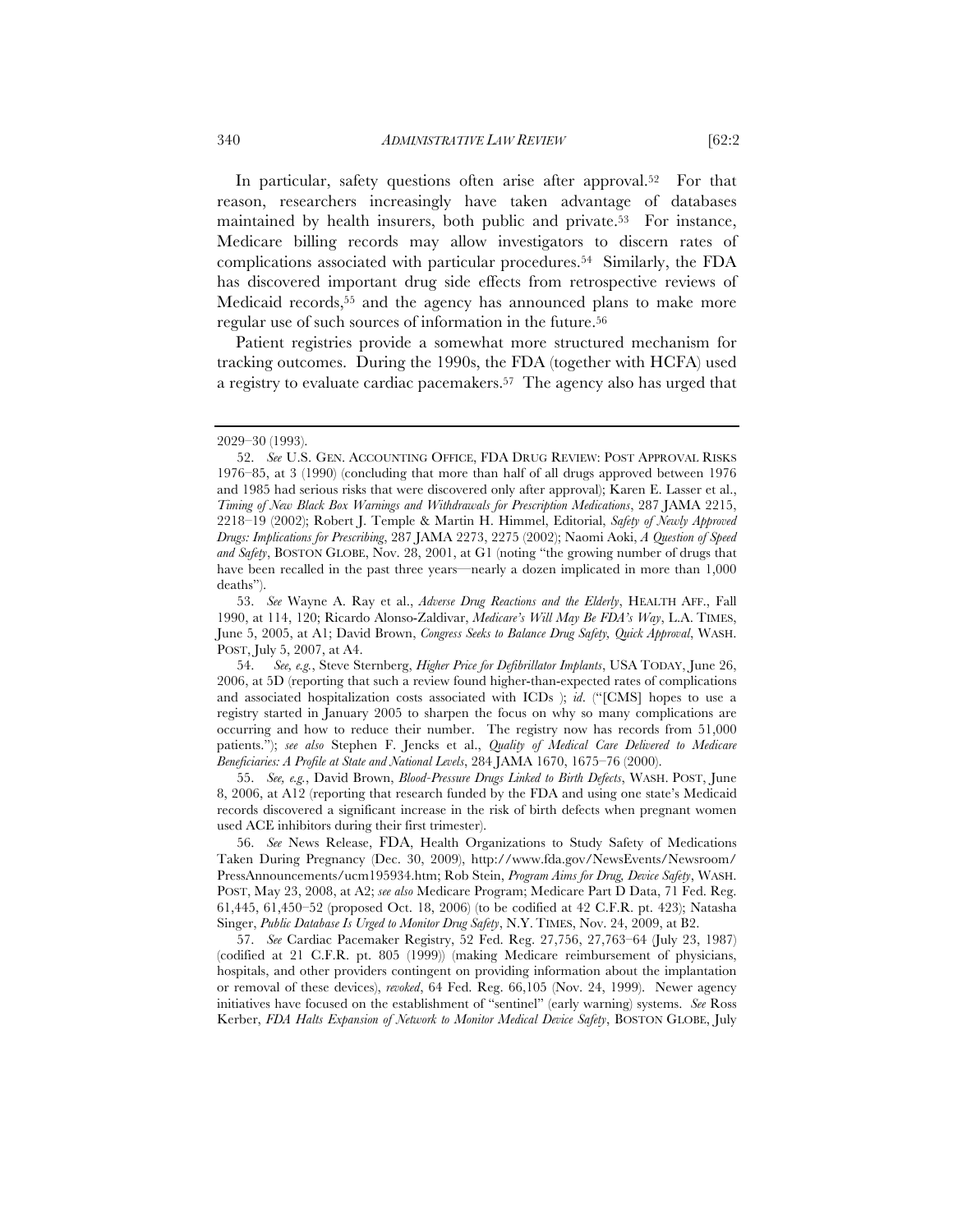patients taking suspected teratogens enroll in pregnancy registries, as it did in the case of Accutane® (isotretinoin).58 Congress recently granted the FDA explicit authority to impose these and other sorts of postapproval study requirements on manufacturers of new drugs.<sup>59</sup>

These programs vaguely resemble the product registration cards that accompany many consumer goods and that most purchasers discard.60 If obligatory, in the sense that patients must register before receiving a particular drug or device, then such tracking mechanisms seem a bit more intrusive.61 Even so, patients would face little additional burden and presumably later would remain free to decline to respond to any follow-up requests for information unless they continue using and do not want to lose access to the product at issue. Furthermore, though the FDA has the power to demand that manufacturers undertake rigorous research after approval (so-called Phase IV trials), $62$  it generally has no way to encourage

59. *See* Food and Drug Administration Amendments Act of 2007, Pub. L. No. 110-85, § 901(a), 121 Stat. 823, 923 (to be codified at 21 U.S.C. § 355(o)(3)(D)); *see also id.* § 905, 121 Stat. at 944 (to be codified at 21 U.S.C. § 355(k)(3)(C)(i)(III)(aa)) (directing the agency to tap into existing public databases such as that of the Medicare program); Barry Meier, *House Bill Would Create Artificial Joints Registry*, N.Y. TIMES, June 11, 2009, at B3.

62. *See* Food and Drug Administration Amendments Act of 2007, Pub. L. No. 110–85,

<sup>14, 2005,</sup> at D1.

<sup>58.</sup> The manufacturer had included an enrollment form for patients to send to the Slone Epidemiology Unit at Boston University's School of Public Health that facilitated the tracking of patient compliance and adverse outcomes. *See* Allen A. Mitchell et al., *A Pregnancy-Prevention Program in Women of Childbearing Age Receiving Isotretinoin*, 333 NEW ENG. J. MED. 101, 102 (1995); *id*. at 104–05 (concluding that the system had worked fairly well, though estimating that less than half of treated women had enrolled); *see also* FDA, General Information About Pregnancy Exposure Registries, http://www.fda.gov/ ScienceResearch/SpecialTopics/WomensHealthResearch/ucm134844.htm (last visited Mar. 5, 2010); Margaret A. Honein et al., *Can We Ensure the Safe Use of Known Human Teratogens?: Introduction of Generic Isotretinoin in the US as an Example*, 27 DRUG SAFETY 1069, 1073 (2004) (discussing a voluntary pregnancy registry for antiepileptic drugs). The FDA demanded a similar tracking requirement when it approved Thalomid® (thalidomide) for limited use. *See* Rita Rubin, *Thalidomide Could Guide Use of Drugs That Risk Birth Defects*, USA TODAY, July 22, 1998, at 7D; Sheryl Gay Stolberg, *Thalidomide Approved to Treat Leprosy, with Other Uses Seen*, N.Y. TIMES, July 17, 1998, at A1.

<sup>60.</sup> *See* Cindy Skrzycki, *For Now, Toy-Recall Registration Isn't in the Cards*, WASH. POST, Mar. 11, 2003, at E1.

<sup>61.</sup> *Cf*. Carnahan, *supra* note 22, at 230 n.7 ("To the extent that [Medicare] coverage is contingent upon patients providing additional (beyond billing) information to a registry for research purposes, CAD may raise some of the same issues regarding voluntary informed consent that are raised with [CSP]."); Meredith Wadman, *Medicare Compels Heart Patients to Enlist in Follow-up Research*, 433 NATURE 341 (2005) (quoting Art Caplan's objection); Michael Kranish, *New Use Is Found for Thalidomide: Fighting Cancer*, BOSTON GLOBE, Oct. 20, 2002, at A28 (reporting objections to Boston University's initial policing role: "[T]he Office of Human Research Protections . . . said that if patients could lose their medicine for not responding to the BU survey, that 'failed to minimize the possibility of coercion or undue influence as required by [HHS].'").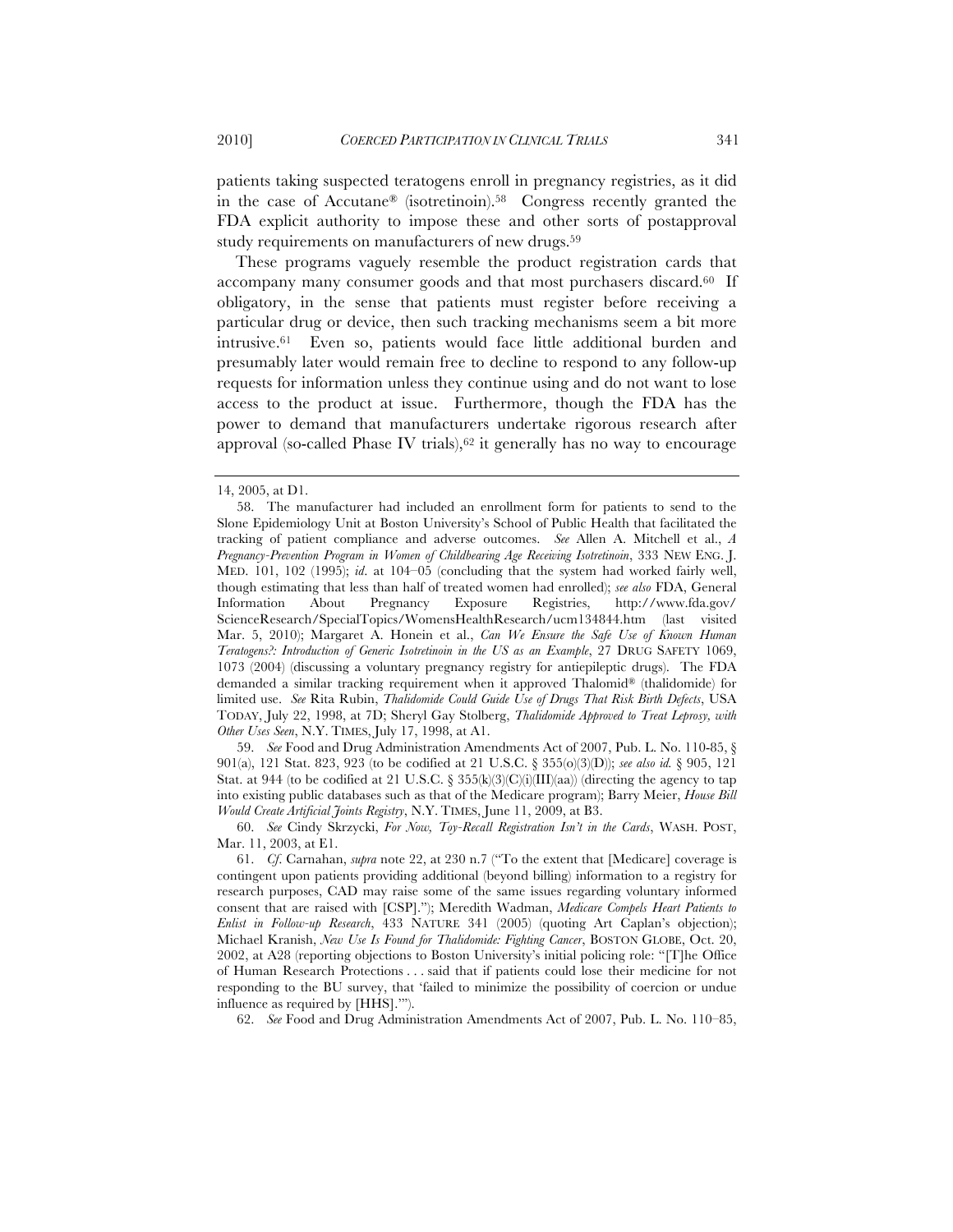patients to enroll in such studies.

#### II. FLAWS IN DEFENSES OF MEDICARE'S RESEARCH POLICY

This Part focuses on the ethical questions posed by Medicare's CSP policy, comparing and contrasting previously described instances of arguably nonconsensual research undertaken by or at the behest of the DOD and the FDA. In particular, this Part critically evaluates published defenses of CMS's approach, and it asks more broadly what such arguments may have to tell us about the nature and direction of bioethics in this country. Medicare beneficiaries who enroll in RCTs hoping to access new medical technologies do not genuinely volunteer to serve as research subjects; CSP proponents who cavalierly dismiss ethical objections to this policy have in mind a fundamentally different regime of human research protections than prevails at the present time.

#### *A. Disregarding Concerns About Volitional Impairment*

For the most part, past instances of objectionable research with humans have involved failures to disclose information.<sup>63</sup> If individuals do not know that they have become experimental subjects, then sponsors of the research clearly have failed to secure informed consent.64 Even in the absence of deception, however, subjects may object if their participation was nonconsensual. At its core, informed consent requires both knowledge and volition,65 and research violates these norms where subjects participate

64. *See generally* JESSICA W. BERG ET AL., INFORMED CONSENT: LEGAL THEORY AND CLINICAL PRACTICE (2d ed. 2001); Karine Morin, *The Standard of Disclosure in Human Subject Experimentation*, 19 J. LEGAL MED. 157 (1998).

<sup>§ 901, 121</sup> Stat. 823, 922 (to be codified at 21 U.S.C. § 355(o)(3)); Charles Steenburg, *The*  Food and Drug Administration's Use of Postmarketing (Phase IV) Study Requirements: Exception to the *Rule?*, 61 FOOD & DRUG L.J. 295, 325–27 (2006); Jennifer Corbett Dooren, *Drug Makers Seen as Slow to Finish Postmarket Studies*, WALL ST. J., June 1, 2005, at D4.

<sup>63.</sup> *See, e.g.*, Henry K. Beecher, *Ethics and Clinical Research*, 274 NEW ENG. J. MED. 1354 (1966) (discussing twenty-two examples of research studies conducted without consent of the subjects); William J. Curran, *The Tuskegee Syphilis Study*, 289 NEW ENG. J. MED. 730 (1973); Barron H. Lerner, *Sins of Omission—Cancer Research Without Informed Consent*, 351 NEW ENG. J. MED. 628, 629–30 (2004); Lawrence K. Altman, *Fatal Drug Trial Raises Questions About 'Informed Consent*,*'* N.Y. TIMES, Oct. 5, 1993, at C3; Marlene Cimons, *CDC Says It Erred in Measles Study*, L.A. TIMES, June 17, 1996, at A11; Sandy Rovner, *Ethics Concerns Raised in Schizophrenia Study*, WASH. POST, Sept. 29, 1992, at F7; *see also supra* note 24 (referencing secret radiation experiments).

<sup>65.</sup> *See* RUTH R. FADEN & TOM L. BEAUCHAMP, A HISTORY AND THEORY OF INFORMED CONSENT 238–39, 256–57 (1986); *id*. at 337 ("Disclosing, informing, and comprehending are the most widely discussed topics in traditional commentary on informed consent. But remaining independent of control by others is equally important for autonomous decisionmaking."); NAT'L BIOETHICS ADVISORY COMM'N, ETHICAL AND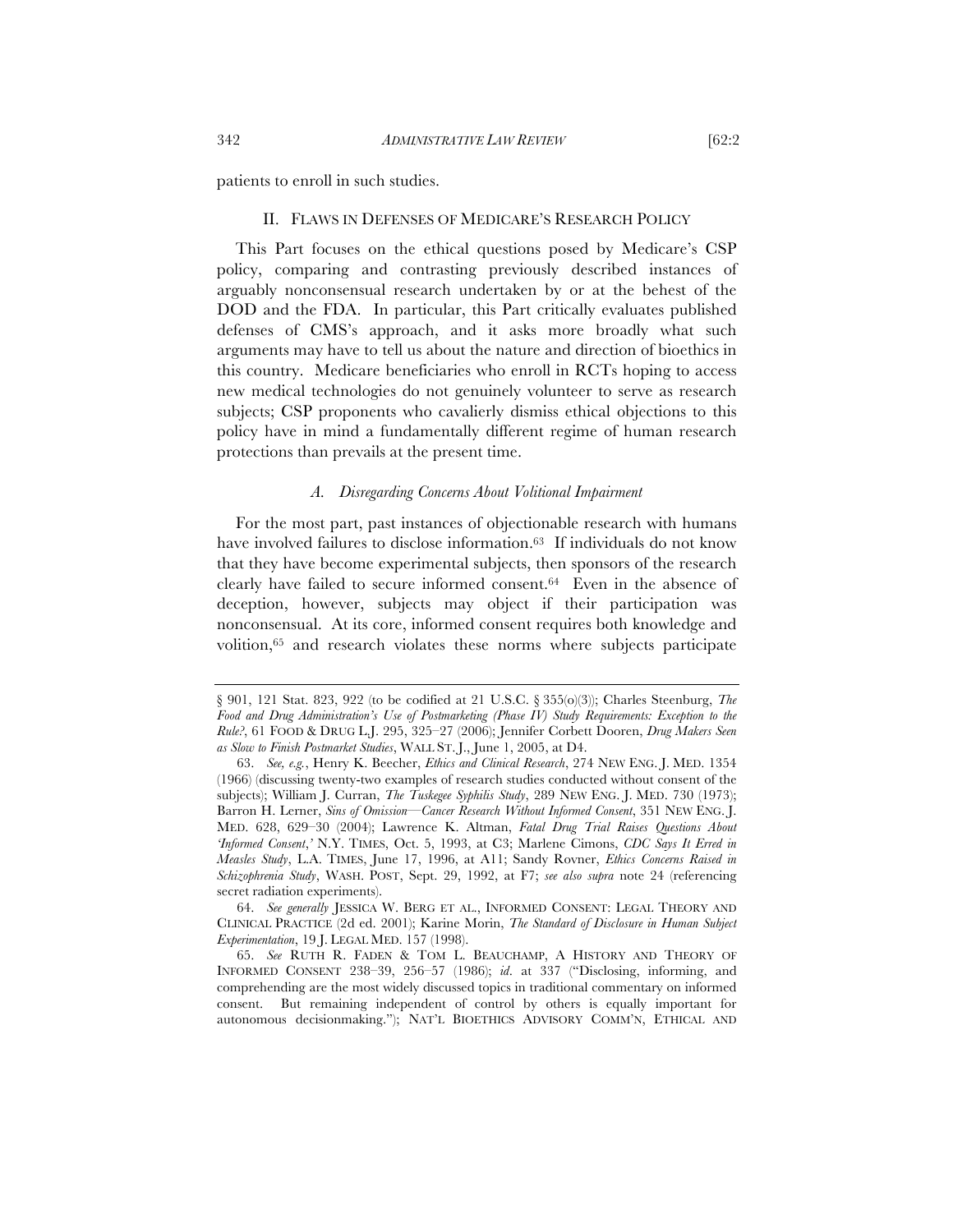knowingly but involuntarily.66

Consent, which expresses an individual's decision to volunteer to serve as an experimental subject, is widely recognized as the central ethical requirement for conducting clinical research. In its very first sentence, the Nuremberg Code insisted on "voluntary consent," with affiliated demands for adequate disclosure of information mentioned only secondarily.67 Similarly, the International Covenant on Civil and Political Rights emphasized that "no one shall be subjected without his *free consent* to medical or scientific experimentation."68 It may be easier to discern and

66. *See, e.g.*, Blanton v. United States, 428 F. Supp. 360, 361–63 (D.D.C. 1977) (imposing tort liability on a government hospital for administering an FDA-approved drug to a patient as part of a clinical trial to determine its effectiveness beyond the labeled shelf life after the patient had specifically declined to participate as a subject). *See generally* Robert M. Nelson & Jon F. Merz, *Voluntariness of Consent for Research: An Empirical and Conceptual Review*, 40 MED. CARE V-69 (2002).

The *voluntary consent* of the human subject is *absolutely essential*. This means that the person involved should have legal capacity to give consent; should be so situated as to be able to *exercise free power of choice*, without the intervention of any element of force, fraud, deceit, duress, over-reaching, or other ulterior form of constraint or coercion; and should have *sufficient knowledge* and comprehension of the elements of the subject matter involved as to enable him to make an understanding and enlightened decision. This latter element requires that before the acceptance of an affirmative decision by the experimental subject there should be made known to him the nature, duration, and purpose of the experiment; the method and means by which it is to be conducted; all inconveniences and hazards reasonably to be expected; and the effects upon his health or person which may possibly come from his participation in the experiment. The duty and responsibility for ascertaining the quality of the consent rests upon each individual who initiates, directs or engages in the experiment.

*The Nuremberg Code* (1947), *reprinted in* 276 JAMA 1691 (1996) (emphasis added); *see also* Evelyne Shuster, *Fifty Years Later: The Significance of the Nuremberg Code*, 337 NEW ENG. J. MED. 1436, 1439 (1997). *But cf*. Ezekiel J. Emanuel et al., *What Makes Clinical Research Ethical?*, 283 JAMA 2701, 2701–02 (2000) (noting "the near obsession with autonomy in US bioethics," but cautioning that the Nuremberg Code and other ethical guidelines "were written in response to specific events" and therefore "tend to emphasize certain ethical requirements while eliding others"); *id*. at 2706 (discussing consent).

68. International Covenant on Civil and Political Rights art. 7, Dec. 16, 1966, 999 U.N.T.S. 171, 175 (1976) (emphasis added). The Declaration of Helsinki made voluntary participation one of many requirements for research. *See* WORLD MED. ASS'N DECLARATION OF HELSINKI, ETHICAL PRINCIPLES FOR MEDICAL RESEARCH INVOLVING HUMAN SUBJECTS **[** 22 (2008),

POLICY ISSUES IN RESEARCH INVOLVING HUMAN PARTICIPANTS 98–99 (2001), http://bioethicsprint.bioethics. gov/reports/past\_commissions/nbac\_human\_part.pdf; Benjamin Freedman, *A Moral Theory of Informed Consent*, HASTINGS CTR. REP., Aug. 1975, at 32, 35–37; Peter H. Schuck, *Rethinking Informed Consent*, 103 YALE L.J. 899, 900 (1994) ("To say that one cannot be bound by a promise that one did not voluntarily and knowingly make is to say that the individual should be the author of her own undertakings, that a genuine respect for her dignity requires a broad deference to her choices.").

<sup>67.</sup> Although it was only one of ten principles enunciated in the Nuremberg Code, consent received top billing: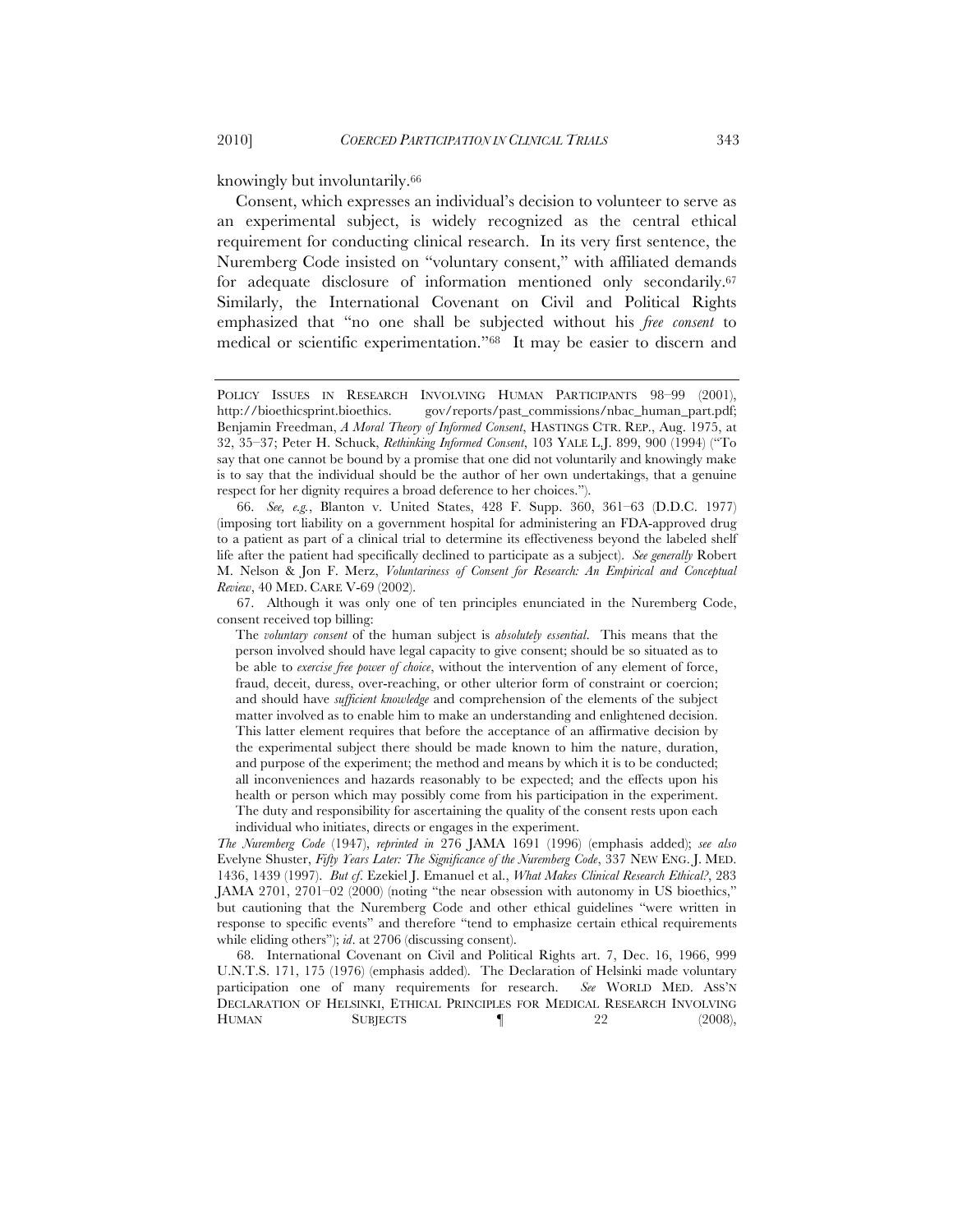criticize instances of inadequate disclosure, but we also must guard against situations where researchers take advantage of the constrained choices available to fully informed individuals.

A handful of commentators have questioned the ethical propriety of Medicare's CSP policy.69 The most focused discussion of the issue, however, offered a thorough-going defense of the approach. An article published in the *Journal of the American Medical Association* (*JAMA*) by Steven Pearson and colleagues from NIH's Department of Clinical Bioethics— Ezekiel Emanuel and Franklin Miller—found much to praise and little to criticize in this "bold initiative by the CMS to use its considerable power as a public insurer to promote efforts to improve the evidence available on critical clinical questions for many health care decision makers."70 Considerable power indeed!

After pointing out that some CEDs such as patient registries may not qualify as "research" in the first place, Pearson et al. rightly conceded that  $CSPs$  unmistakably fall within the category.<sup>71</sup> When a treatment

69. *See, e.g.*, Carnahan, *supra* note 22, at 232 (calling CSP "ethically problematic"); *id*. at 262–66; *id*. at 268 (concluding that CSP likely "violates the federal regulations for the protection of human subjects"); *id*. at 270–71 (defending CAD as a preferable approach). Ms. Carnahan's article focused, however, on questions about whether CMS enjoyed the statutory authority to impose such a coverage requirement, and she made no effort to confront ethical defenses of the program authored by its primary architects.

70. Steven D. Pearson et al., *Medicare's Requirement for Research Participation as a Condition of Coverage: Is It Ethical?*, 296 JAMA 988, 990 (2006). Dr. Pearson disclosed that, "from September 2005 through June 2006, he [had] served as Special Advisor, Technology and Coverage Policy, at [CMS.]." *Id*. (Moreover, NIH and CMS are sister agencies housed within HHS that have collaborated on particular CEDs.) A subsequently published defense with one of his earlier co-authors revealed that Pearson had joined NIH's Department of Clinical Bioethics. *See* Franklin G. Miller & Steven D. Pearson, *Coverage with Evidence Development: Ethical Issues and Policy Implications*, 46 MED. CARE 746, 746 (2008). Pearson's other original co-author, Zeke Emanuel, recently left NIH to join his older brother Rahm in the White House. *See* Robert Pear, *Hard-Charging Doctor Adds Perspective to the President's Health Care Team*, N.Y. TIMES, Apr. 18, 2009, at A10.

71. *See* Pearson et al., *supra* note 70, at 989 (recognizing "active debate and disagreement among experts over whether registries and other forms of health care services research require full, partial, or no informed consent"); *id*. (conceding that some CEDs "have linked coverage to studies that all would acknowledge are research"). According to the authors: "In a registry, all eligible patients receive the treatment, and in most registries

http://www.wma.net/en/30publications/10policies/b3/17c. pdf; *see also id*. ¶ 24 (calling for "freely-given" consent only after specifying the need for adequate disclosures of information); George J. Annas, *The Legacy of the Nuremberg Doctors' Trial to American Bioethics and Human Rights*, 10 MINN. J.L. SCI. & TECH. 19, 24 & n.19 (2009) (describing the Declaration of Helsinki as designed to offer a more flexible set of ethical guidelines than the rigid and legalistic Nuremberg Code); *id*. at 23–26 (explaining that bioethics originated with the Code); Troyen A. Brennan, *Proposed Revisions to the Declaration of Helsinki—Will They Weaken the Ethical Principles Underlying Human Research?*, 341 NEW ENG. J. MED. 527 (1999) (cautioning against a turn toward utilitarianism).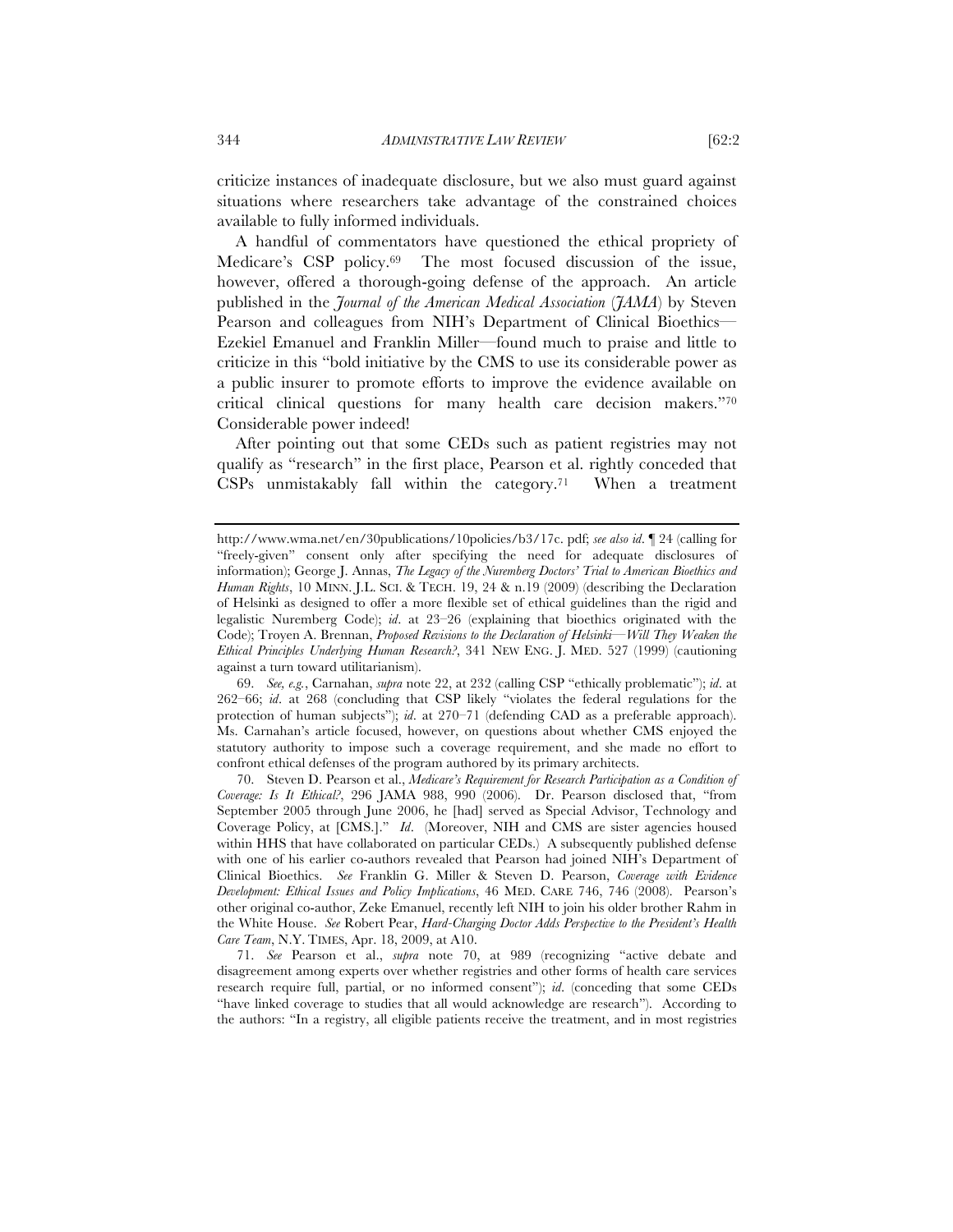relationship gets converted into part of a clinical trial, the patient becomes a

"subject" (and the physician becomes an "investigator");<sup>72</sup> the subject may or may not receive the investigational intervention—randomization and blinding make the assignment a matter of chance and secrecy—and probably will have to undergo more frequent follow-up monitoring than normal.73 Given these features of research, it becomes critical to determine whether a subject has volunteered.

Pearson et al. also conceded that, "[a]lthough CED is clearly wellintentioned, it raises several important ethical questions."74 As they saw it, however, these questions boil down to asking whether conditioning Medicare coverage on enrollment in a clinical trial amounts to "coercion,"75 and they concluded that it does not because (1) beneficiaries

72. *See* Jay Katz, *Human Experimentation and Human Rights*, 38 ST. LOUIS U. L.J. 7, 15–16, 33 (1993); Franklin G. Miller et al., *Professional Integrity in Clinical Research*, 280 JAMA 1449, 1450–51 (1998).

73. *See* Donna T. Chen et al., *Clinical Research and the Physician–Patient Relationship*, 138 ANNALS INTERNAL MED. 669, 669 (2003) (explaining that "participation in some trials may include medication washout periods, biopsies, overnight hospital stays, imaging studies, blood draws, and questionnaires"); Jesse A. Goldner, *An Overview of Legal Controls on Human Experimentation and the Regulatory Implications of Taking Professor Katz Seriously*, 38 ST. LOUIS U. L.J. 63, 121–22 (1993); Franklin G. Miller, *Research Ethics and Misguided Moral Intuition*, 32 J.L. MED. & ETHICS 111, 112 (2004); Franklin G. Miller & Donald L. Rosenstein, *The Therapeutic Orientation to Clinical Trials*, 348 NEW ENG. J. MED. 1383, 1383 (2003); E. Haavi Morreim, *The Clinical Investigator as Fiduciary: Discarding a Misguided Idea*, 33 J.L. MED. & ETHICS 586, 587, 589–90 (2005).

74. Pearson et al., *supra* note 70, at 989.

75. The authors separately defended the fairness of CED in instances where required patient registries or RCTs may not exist in certain parts of the country. *See id*. ("Inequality in access to research programs is a regrettable practical reality but does not constitute an injustice."); *id*. at 990 ("[W]ithout CED there would be no coverage at all, so inconsistent access to the technology after CED, while not ideal, is not unethical. Unequal access is not remedied by denying opportunities for all."). Inequities may, however, arise for reasons unrelated to limited geographic coverage. *See* Carnahan, *supra* note 22, at 259 (discussing

patients face minimal additional research burdens while often benefiting from the information gained." *Id*.; *see also* Ancheff v. Hartford Hosp., 799 A.2d 1067, 1071–72, 1082 (Conn. 2002) (affirming a jury's conclusion that a hospital's protocol for off-label use of an antibiotic did not qualify as research); Hecht v. Kaplan, 645 N.Y.S.2d 51, 53 (App. Div. 1996) (rejecting the plaintiff's claim that the decision to perform an additional diagnostic test on a sample of her blood amounted to experimentation without consent in violation of state statute); *cf*. Schwartz v. Boston Hosp. for Women, 422 F. Supp. 53, 55–56 (S.D.N.Y. 1976) (denying a motion for summary judgment on plaintiff's claim that she had not consented to an experimental procedure, though she had agreed to the use of records concerning her obstetrical treatment at a hospital participating in a national study of pregnant diabetics, because the court found "a fact question of whether the curettage was performed for purposes of the MIH study rather than to aid in the diagnosis and treatment of Mrs. Schwartz"). *See generally* Lars Noah, *Informed Consent and the Elusive Dichotomy Between Standard and Experimental Therapy*, 28 AM. J.L. & MED. 361, 403–04 (2002). For suggestions that even patient registries may raise ethical concerns, see *supra* note 61 and accompanying text.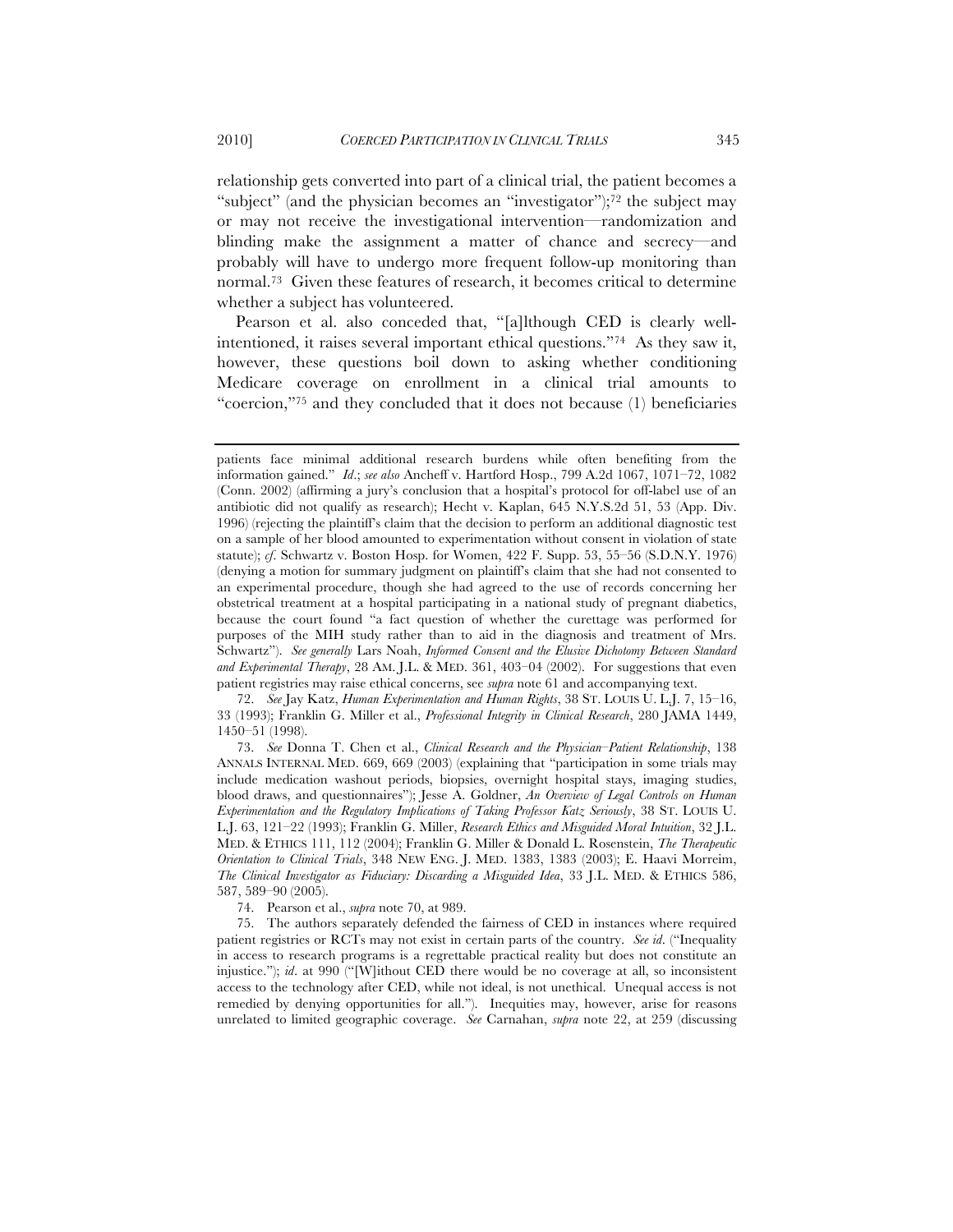would remain free to secure access without enrolling in a study if willing to pay out of pocket,<sup>76</sup> and  $(2)$  beneficiaries had no right to expect any coverage in the first place.77 This pair of assumptions led the authors to conclude that the CED approach represented a win–win situation,<sup>78</sup> but neither premise withstands close scrutiny.

First, the notion that Medicare patients remain free to access items and services in the open market pays insufficient attention to the financial circumstances confronting most beneficiaries.79 It would seem equally implausible to defend research using persons in poor countries by noting that they could have paid out of pocket for the health care intervention under investigation. One decade ago, placebo-controlled trials of human immunodeficiency virus (HIV) drugs in developing countries generated tremendous controversy—defenders of the research did not make the absurd point that subjects theoretically had the option of purchasing antiretrovirals; instead, they argued that subjects given a fifty percent chance of receiving drug treatment were better off than they otherwise would have been precisely because affordability barriers made it impossible for the vast majority of patients to get such treatments.80 Whatever one

78. *See id*. at 989 ("CED was designed so that patients would gain earlier access to promising but as yet unproven technologies, industry would receive payment for innovations that would not have been covered otherwise, and all health care decision makers would benefit from the generation of better evidence on the true risks, benefits, and costs.").

79. *See* Carnahan, *supra* note 22, at 235; *id*. at 265 ("Given the high cost of new health care technology, no realistic possibility of private purchase exists."); *see also* Emily Brandon, *Even with Medicare, Health Costs Pack a Wallop*, ORLANDO SENT., Mar. 11, 2010, at G2; Deborah Thorne et al., *The Increasing Vulnerability of Older Americans: Evidence from the Bankruptcy Court*, 3 HARV. L. & POL'Y REV. 87, 100 (2009); *New Formula Shows More Live in Poverty*, BOSTON GLOBE, Oct. 21, 2009, at A2 ("About 18.7 percent of Americans 65 and older, or nearly 7.1 million, are in poverty . . . ."). Insofar as CMS effectively exercises a monopoly over the health care options available to the elderly, the agency's use of that power to encourage study participation would differ little from the leverage that the Federal Bureau of Prisons might enjoy if it wanted to promote research by conditioning inmates' access to particular health services on their willingness to enroll in RCTs. *See infra* note 125 (discussing research on prisoners).

80. *See* David P. Fidler, *"Geographical Morality" Revisited: International Relations, International* 

restrictive enrollment criteria that would exclude beneficiaries with co-morbidities and result in underpowered trials).

<sup>76.</sup> *See* Pearson et al., *supra* note 70, at 988–89.

<sup>77.</sup> *See id*. at 988 ("CED should not be viewed as coercive because Medicare patients are not entitled to new technologies that would not receive coverage in the absence of CED."); *id*. ("Before CED, therefore, evidence that did not quite reach the CMS interpretation of 'reasonable and necessary' routinely led to a denial of coverage for a new technology."); *id*. at 989 ("Medicare explicitly conveys no entitlement to insurance coverage for all new technologies, only to those technologies judged by the CMS to be 'reasonable and necessary.'"); *id*. ("[C]overage has always been routinely denied for technologies that fail to meet Medicare's interpretation of its evidentiary standards. Without CED, coverage denial would thus be the common fate of these technologies.").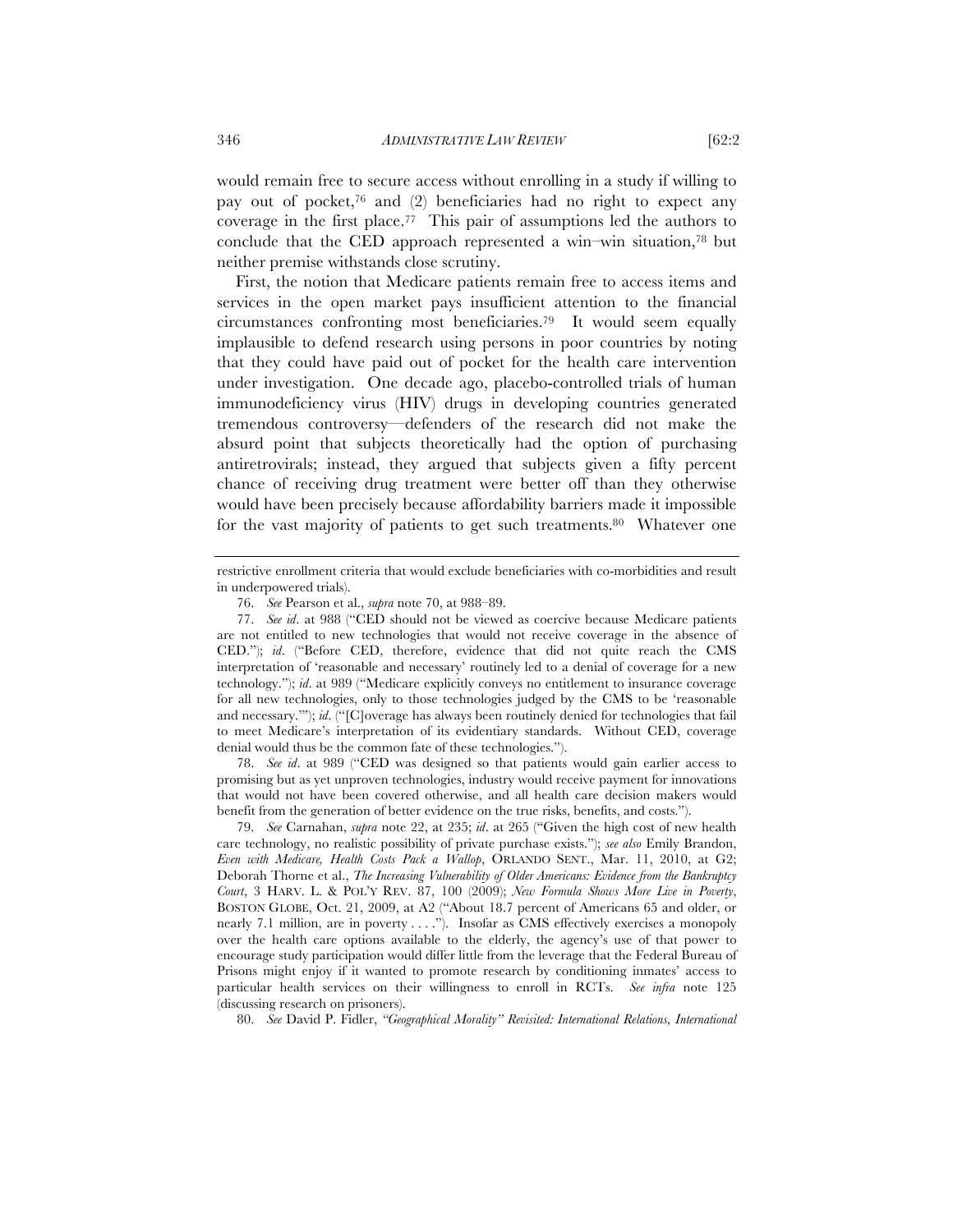may think about their ethical propriety, the overseas HIV drug trials clearly raised eyebrows among many in the research community, while similarly structured trials involving American seniors evidently have not attracted much notice.

Second, the noncoverage baseline that Pearson et al. assumed suffers from an inevitable contingency. One CED announced shortly before CMS formulated its draft guidance represented an instance where the agency had refused coverage before intense lobbying forced it to accept conditional coverage as a compromise.81 Historically, however, the precise criteria used in making Medicare coverage decisions—whether local or national have proven difficult to discern.<sup>82</sup> Perhaps CED provides the agency with a useful half-step toward coverage in close cases, but, in the absence of this option, it seems equally likely that CMS would allow coverage,83 deferring to the judgments of physicians $84$  and local contractors,  $85$  unless and until it

82. *See* Medicare Program; Revised Process for Making Medicare National Coverage Decisions, 68 Fed. Reg. 55,634 (Sept. 26, 2003); Medicare Program; The National and Local Coverage Determination Review Process, 66 Fed. Reg. 54,253 (Oct. 26, 2001); Susan Bartlett Foote, *Why Medicare Cannot Promulgate a National Coverage Rule: A Case of* Regula Mortis, 27 J. HEALTH POL. POL'Y & L. 707, 711–12, 715–20 (2002); Muriel R. Gillick, *Medicare Coverage for Technological Innovations—Time for New Criteria?*, 350 NEW ENG. J. MED. 2199, 2202 (2004); Sean R. Tunis, Editorial, *Why Medicare Has Not Established Criteria for Coverage Decisions*, 350 NEW ENG. J. MED. 2196 (2004); *see also* Eleanor D. Kinney, *Medicare Coverage Decision-Making and Appeal Procedures: Can Process Meet the Challenge of New Medical Technology?*, 60 WASH. & LEE L. REV. 1461, 1471–72 (2003); *id*. at 1462 ("Medicare coverage policy for new medical technology has been a very controversial issue in the administration of the Medicare program since its inception."); *id*. at 1501 ("[T]he development of criteria for making coverage decisions has been a very intractable issue for the Medicare program since coverage surfaced as a serious policy issue in the 1980s.").

83. *See, e.g.*, Reed Abelson, *Heart Scans Still Covered by Medicare*, N.Y. TIMES, Mar. 13, 2008, at C1 (reporting that CMS dropped its earlier proposal to impose a CSP requirement on cardiac computed tomography angiography even though it remained skeptical about the usefulness of the procedure); Barnaby J. Feder, *U.S. Expands Some Stent Reimbursement Coverage*, N.Y. TIMES, Mar. 18, 2005, at C4 (reporting that Medicare broadened payment for carotid stenting six months after the FDA approved the first device for use in this procedure); Antonio Regalado, *Who Gets Health Care? Rationing in an Age of Rising Costs*, WALL ST. J., Sept. 18, 2003, at A1 (reporting that CMS took the unprecedented step of granting "new technology" status to the drug Xigris® (drotrecogin alfa), which authorized federal reimbursement for half of the cost of this expensive new treatment for sepsis).

84. *See* Lars Noah, *Ambivalent Commitments to Federalism in Controlling the Practice of Medicine*, 53 U. KAN. L. REV. 149, 165–66 (2004) (discussing Medicare's codified noninterference principle).

*Law, and the Controversy over Placebo-Controlled HIV Clinical Trials in Developing Countries*, 42 HARV. INT'L L.J. 299, 306–13 & n.82 (2001); David Orentlicher, *Universality and Its Limits: When Research Ethics Can Reflect Local Circumstances*, 30 J.L. MED. & ETHICS 403, 404–07 (2002); Harold T. Shapiro & Eric M. Meslin, *Ethical Issues in the Design and Conduct of Clinical Trials in Developing Countries*, 345 NEW ENG. J. MED. 139, 140 (2001).

<sup>81.</sup> *See* Rick Weiss, *A Tale of Politics: PET Scans' Change in Medicare Coverage*, WASH. POST, Oct. 14, 2004, at A1.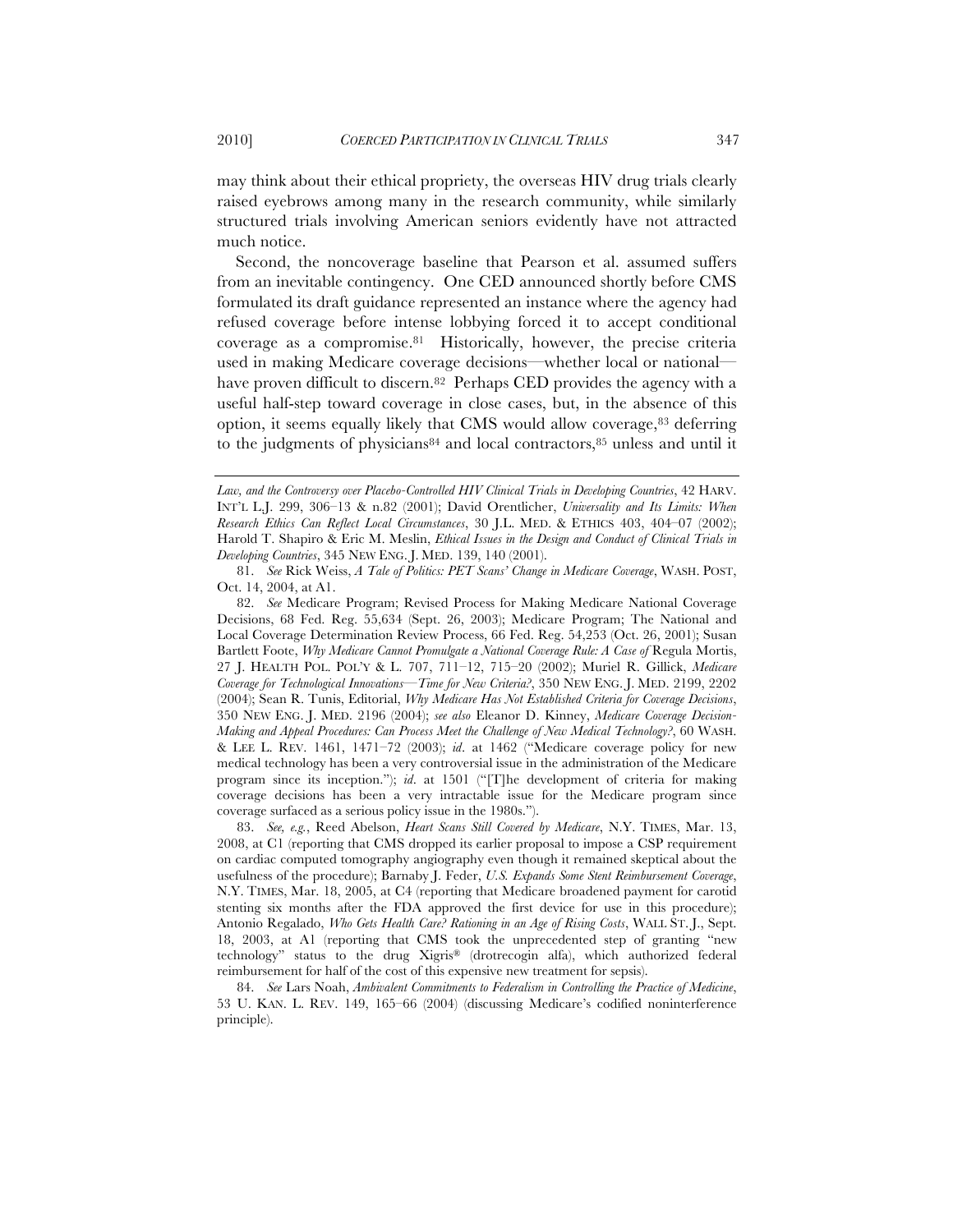later concluded that new evidence cast doubt on the safety and efficacy of the medical intervention.86

Indeed, later in their article, Pearson et al. emphasized that CMS should use CED in only a fairly narrow range of circumstances: "ethical application of CED requires that clear criteria exist by which technologies can be identified as fitting into an evidentiary middle ground, one that might be called 'promising but unproven.'"87 This caveat has far less to do with ethical than statutory constraints because, if "proven," then a new technology presumptively secures coverage, and "proof" has never before required the elimination of all residual uncertainty much less answers to questions entirely collateral to the value of an intervention in treating patients. Moreover, precisely because of the possibility of "underappreciated risks" with "promising but unproven" technologies,88 CMS should endeavor to secure genuinely informed consent when using its CED policy. The authors also, however, attempted to justify extending CED to what might be called "proven but expensive" new technologies,89

<sup>85.</sup> *See, e.g.*, Stephanie Saul, *(Not So) Standard Procedure*, N.Y. TIMES, Dec. 17, 2008, at B1 (reporting uneven coverage decisions for CyberKnife, a device for treating prostate cancer, adding that "[t]he disparities result from a policy principle as old as Medicare itself, in which officials in Washington leave many reimbursement decisions to the discretion of 15 regional contractors around the country"); *id*. ("[O]ver the years, Medicare has resolved only about 300 such [new technology] questions with blanket national coverage rulings. Meanwhile, thousands of other coverage policies have been—and continue to be—decided region by region.").

<sup>86.</sup> *See, e.g.*, Gina Kolata, *A Study Revives a Debate on Arthritis Knee Surgery*, N.Y. TIMES, Sept. 11, 2008, at A19 (reporting that Medicare had stopped covering arthroscopic surgery for arthritis of the knee in 2003 after a study sponsored by Department of Veterans Affairs found no benefit); *see also* Denise Grady, *Studies Question Using Cement for Spine Fractures*, N.Y. TIMES, Aug. 6, 2009, at A18 ("Medicare had no national policy on vertebroplasty and had been letting states decide. They have been covering it."); *id*. ("Dr. Salive said Medicare had looked into the treatment in 2005 but found a lack of [RCTs]. . . . [I]t was too soon to tell whether the [latest negative] research would affect coverage.").

<sup>87.</sup> Pearson et al., *supra* note 70, at 990 ("This middle ground must not be so broad as to include almost any new technology . . . ."); *see also id*. at 988 ("The CMS designed CED as a coverage mechanism that could be used when promising evidence suggested that patients might benefit from a new technology, but additional evidence was needed to determine with confidence that the technology met Medicare's statutory standard for coverage . . . ."); *id*. at 990 ("[CED] is based on identifying technologies for which the supporting evidence is not strong enough to warrant an entitlement to unlimited coverage."). This suggests that CMS could not legitimately use CED solely for purposes of acquiring collateral information about older—or clearly proven newer—technologies.

<sup>88.</sup> *Id*. at 990 ("A full analysis of the ethics of CED must not ignore the possibility that CED could result in the premature and inflated use of technologies that have underappreciated risks for many patients.").

<sup>89.</sup> *See id*. ("If a new technology with 'promising' evidence would be extremely expensive if used widely without further definition of its true risks and benefits, further ethical weight would be added to the rationale for requiring evidence development as a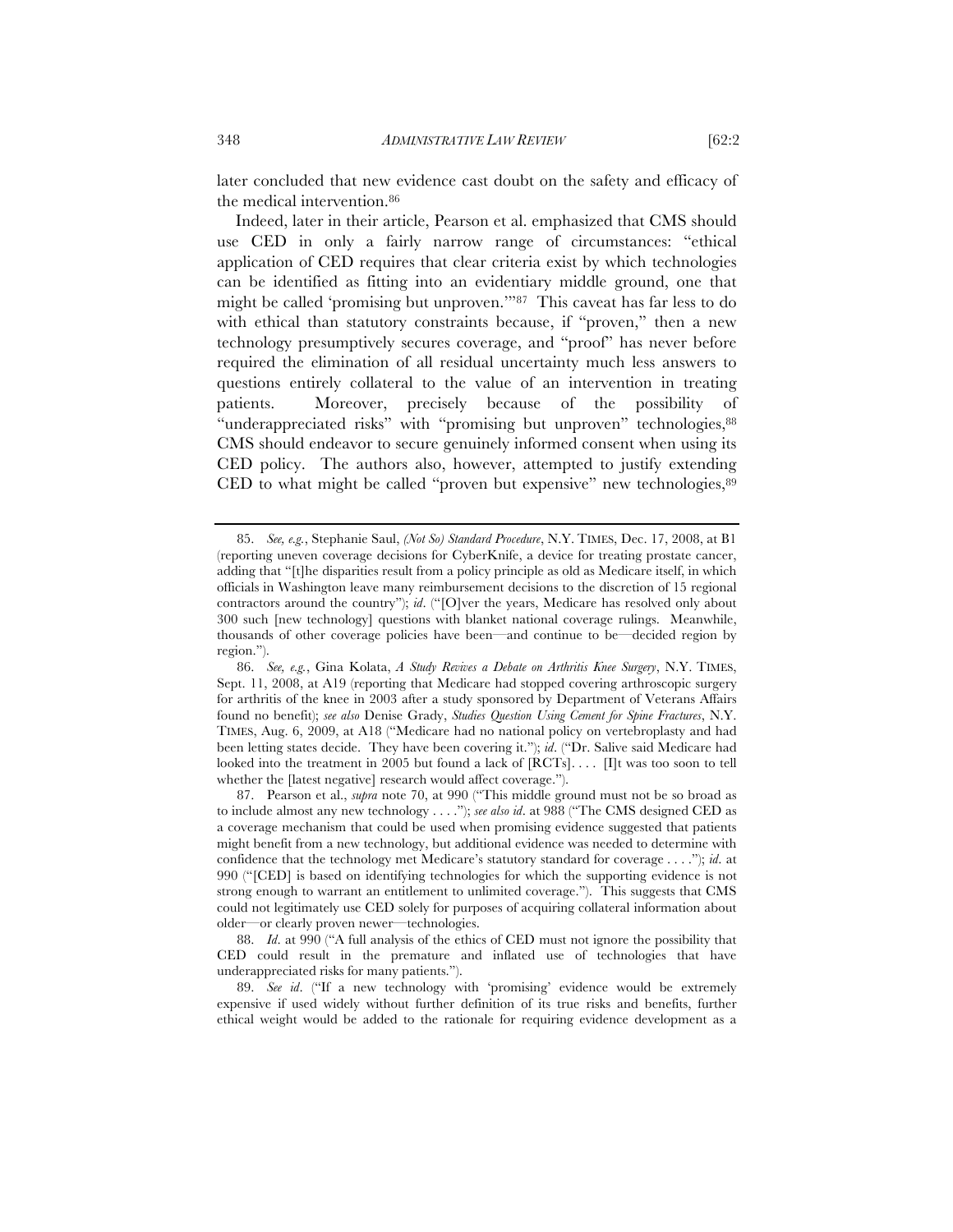which aptly describes the latest CSP: genetic testing before use of warfarin does not pose any unresolved questions of safety or efficacy; instead, it confronts CMS with practical questions of affordability given uncertainties about incremental clinical utility.90

# *B. Confining the Inquiry to "Coercion" Strictly Construed*

Pearson et al. use a cramped notion of coercion as existing only when threats of adverse consequences override the exercise of genuinely free choice. Citing Wertheimer's classic treatment of the subject,<sup>91</sup> and apparently unaware of his subsequent book devoted to the closely related matter of "exploitation,"92 they explained that "[c]oercion occurs when a threat of some harm compels a person to act in a manner that he or she

91. ALAN WERTHEIMER, COERCION (1987).

condition of coverage."); *id*. ("[S]ince CED cannot for practical reasons be used as the coverage approach for all 'promising' technologies, cost considerations should play a valid and honest role in selecting which technologies should be prioritized for CED."); *see also* Kinney, *supra* note 82, at 1500 ("[O]ften there is a range of opinions on coverage of a medical technology depending on views of scientific evidence, costs and other factors. Ultimately, a coverage decision is a political decision that balances many factors. There really is no 'accurate' decision regarding a disputed coverage issue.").

<sup>90.</sup> *See supra* notes 17–19 and accompanying text. These are legitimate and difficult questions, and CED allows Medicare to take it slowly, but such concerns hardly justify a requirement for enrollment in clinical trials—instead, CMS candidly should admit that only a fraction of those interested in access to an expensive new technology can receive it, at least until additional information demonstrates its value. In other contexts requiring the allocation of scarce health care resources, providers have utilized various selection methods. *See* Ezekiel J. Emanuel & Alan Wertheimer, *Who Should Get Influenza Vaccine When Not All Can?*, 312 SCIENCE 854 (2006); Lawrence O. Gostin, *Medical Countermeasures for Pandemic Influenza: Ethics and the Law*, 295 JAMA 554 (2006); Lars Noah, *Triage in the Nation's Medicine Cabinet: The Puzzling Scarcity of Vaccines and Other Drugs*, 54 S.C. L. REV. 741, 754–57 (2003).

<sup>92.</sup> ALAN WERTHEIMER, EXPLOITATION (1996). In fact, Pearson's co-authors previously had discussed this work, though at times giving it an unduly narrow interpretation. *See* Jennifer S. Hawkins & Ezekiel J. Emanuel, *Clarifying Confusions About Coercion*, HASTINGS CTR. REP., Sept.–Oct. 2005, at 16, 19 & n.12; *see also* Franklin G. Miller & Howard Brody, *A Critique of Clinical Equipoise: Therapeutic Misconception in the Ethics of Clinical Trials*, HASTINGS CTR. REP., May–June 2003, at 19, 26 (noting "the core value of *protecting research participants from exploitation*"); *cf.* David B. Resnik, *Exploitation in Biomedical Research*, 24 THEORETICAL MED. 233, 236 (2003) ("[H]arm is not a necessary condition for exploitation because exploitation may occur without any harm to the exploitee. Exploitation can occur when the exploiter fails to show adequate respect for the dignity or autonomy of the exploitee."); *id.* at 242 ("IIn recent debates about the ethics of human research, . . . many different authors have made the charge of exploitation without explaining what they mean by this word or how we should respond to this accusation."); *id*. at 252 ("[E]xploitative research may be still ethical under some circumstances. Indeed, it is likely that a great deal of biomedical research is minimally exploitative yet still morally justified."). As it happens, Wertheimer recently joined the NIH's Department of Bioethics.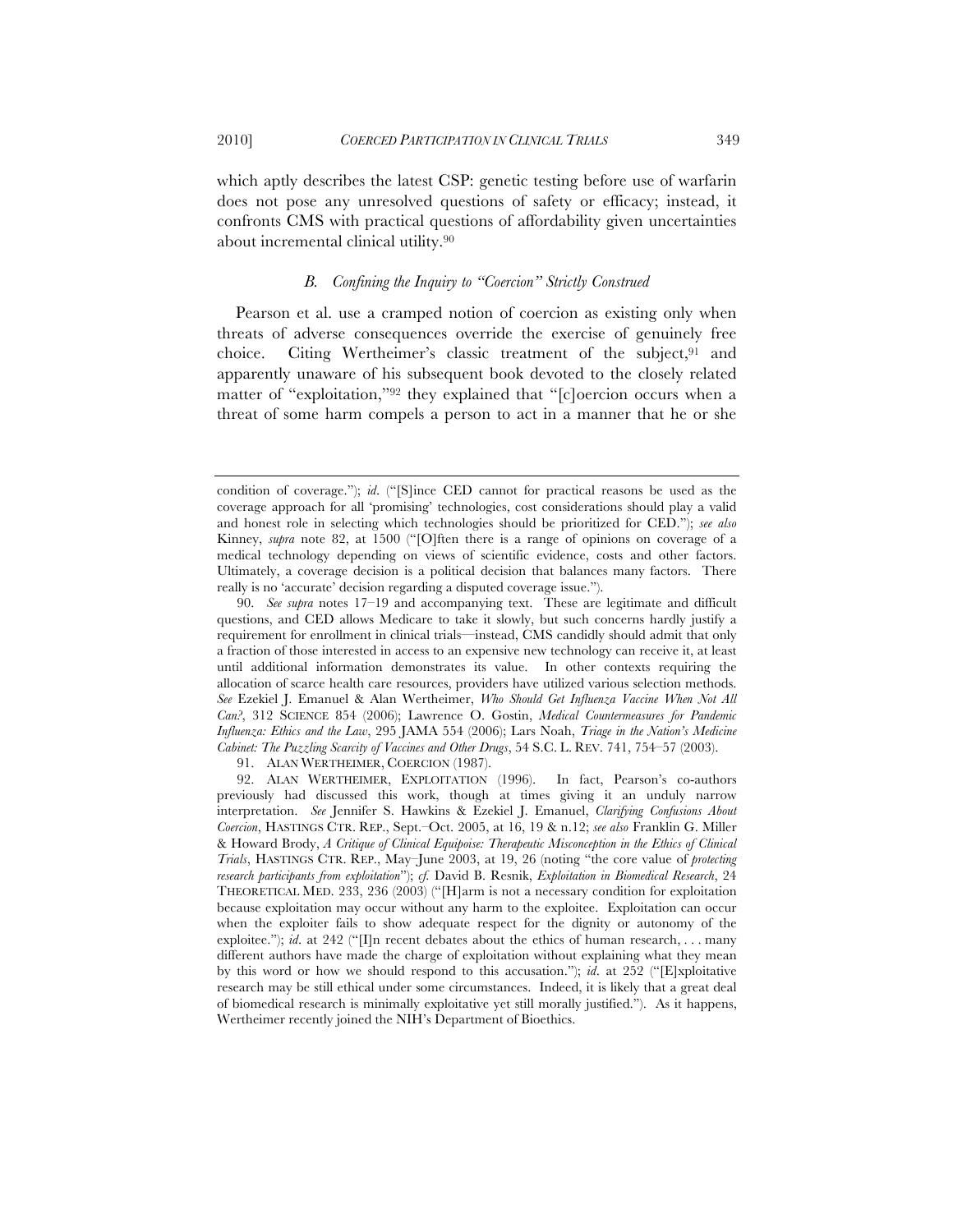would not otherwise choose."93 Pearson et al. distinguished coercion from "compulsion" as if that marked an ethically relevant boundary line:

It might be argued that CED is coercive because some patients might feel that to get the treatment they "need," they have no other option but to participate in research, although they would not choose to do so if insurance coverage did not require that participation. But feeling compelled to participate in research does not constitute coercion. Some patients with terminal cancer, because of their dire prognosis, may feel compelled to enter phase I research studies, but making such a choice, even though it is done under difficult circumstances and with limited options, does not constitute coercion. Coercion requires a person, organization, or policy to threaten specific "harm."94

They concluded their treatment of this issue as follows: "Patients contemplating their treatment options under CED may face tough choices and may feel compelled to participate in research, but they do not do so under a cloud of coercion."95

Even if not technically coercion, compulsion also seems to be worrisome,96 at least where government policy aims to take advantage of

<sup>93.</sup> Pearson et al., *supra* note 70, at 989 (adding that "no published articles have addressed coercion in relation to insurance coverage"). "An example is that of a kidnapper demanding ransom. The kidnapped victim's family may be coerced into giving up money to avoid the threatened harm to their loved one." *Id*. So coercion to participate in research would arise only in entirely implausible circumstances such as where an investigator secures "consent" by threatening a subject with violence?! *Cf*. Hawkins & Emanuel, *supra* note 92, at 19 ("Researchers standardly make *offers* to potential subjects, not threats.").

<sup>94.</sup> Pearson et al., *supra* note 70, at 989 (endnote omitted). The authors elaborated as follows:

It could be argued . . . that CED threatens patients with a specific harm—the withholding of unrestricted insurance coverage. If obtaining coverage for a new technology without any requirement for research participation is the "best" option for patients, any policy short of unfettered access might represent a harm and be coercive. However, this argument is unsound. The fact that patients might feel entitled to the "best" option does not mean that they are entitled.

*Id.* ("Because CED does not propose to deny coverage to a technology to which patients are entitled, it does not threaten them with any harm. Since there is no threat of harm, concerns that CED is coercive are mistaken or misplaced.").

<sup>95.</sup> *Id*.; *see also* Manish Agrawal & Ezekiel J. Emanuel, *Ethics of Phase 1 Oncology Studies: Reexamining the Arguments and the Data*, 290 JAMA 1075, 1080–81 (2003). *But cf*. D. Christian Addicott, *Regulating Research on the Terminally Ill: A Proposal for Heightened Safeguards*, 15 J. CONTEMP. HEALTH L. & POL'Y 479 (1999) (urging that such patients be treated as a vulnerable class); Goldner, *supra* note 73, at 130 n.414 ("[T]he fact that [RCT enrollment] may well be the only avenue for obtaining such a benefit [of access to otherwise unavailable treatment] could be viewed as a form of inherent coercion that would vitiate the voluntariness of any consent that might be obtained."); Jerry Menikoff, *The Vulnerability of the Very Sick*, 37 J.L. MED. & ETHICS 51 (2009); Brendan P. Minogue et al., *Individual Autonomy and the Double-Blind Controlled Experiment: The Case of Desperate Volunteers*, 20 J. MED. & PHIL. 43, 46–52 (1995).

<sup>96.</sup> *See* Paul S. Appelbaum et al., *Voluntariness of Consent to Research: A Conceptual Model*,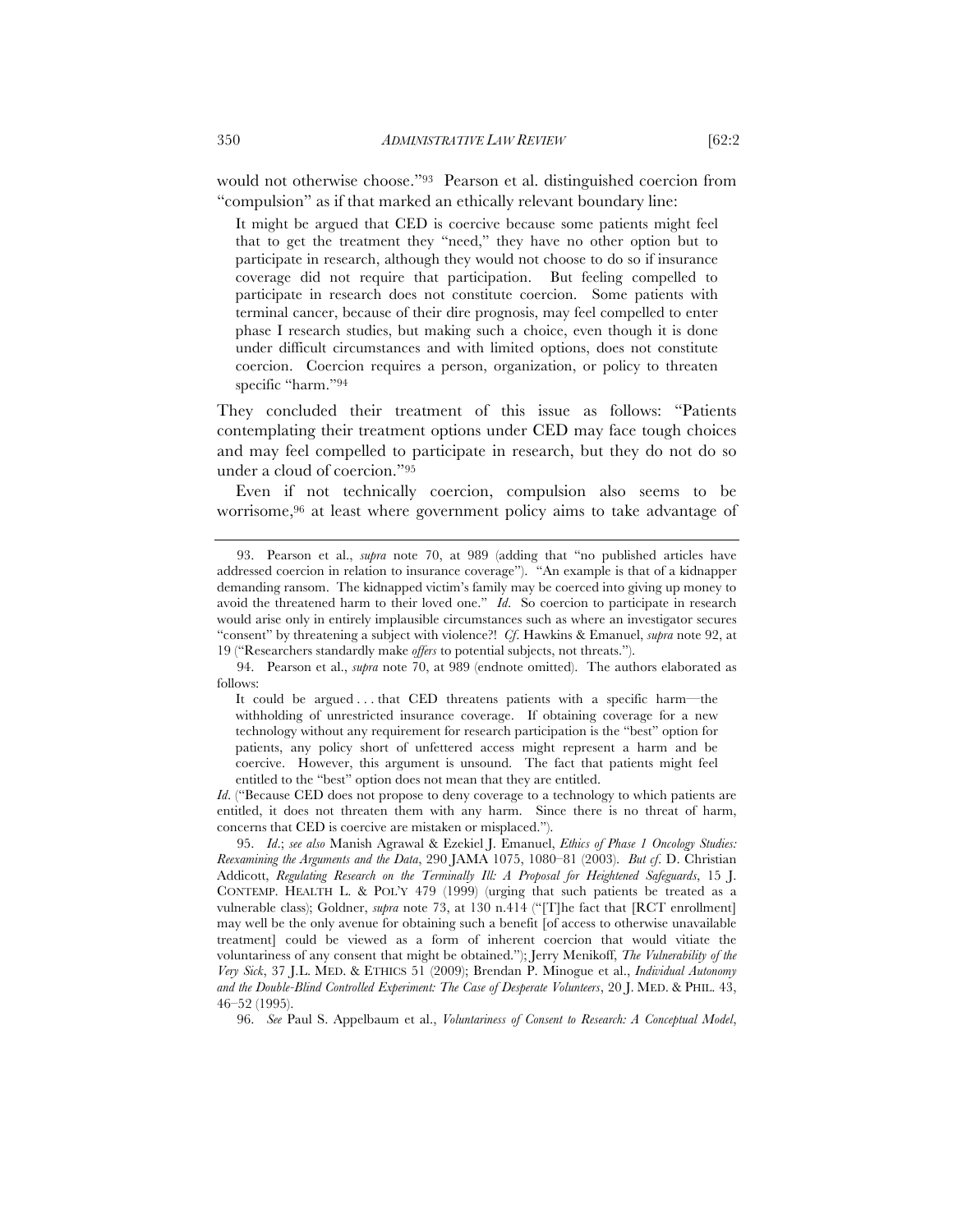vulnerable patients' circumstances.97 This feature (namely, state action) would serve to distinguish their cancer example. Although private sponsors of RCTs have no greater license to engage in nonconsensual research,98 they have absolutely no incentive to drag out drug trials in order to maintain a pool of patients desperate to enroll.99 Perhaps the FDA's entire system of licensure, which withholds approval until sponsors have undertaken adequate studies, creates the same pressure on patients anxious for early access,100 though the nonavailability baseline in this context lacks

HASTINGS CTR. REP., Jan.–Feb. 2009, at 30, 34–36 (discussing problematic offers and pressures as distinct from threats); *see also id*. at 37 ("[V]oluntariness occurs along a spectrum. Since subjects more often than not offer multiple reasons for enrollment, drawing a line between voluntary and involuntary actions is often not easy."); *cf*. *id*. ("[A] threat to withhold the patient's Social Security disability check unless she agrees to enter a study is clearly unacceptable."). *See generally* Alan Wertheimer, *Remarks on Coercion and Exploitation*, 74 DENV. U. L. REV. 889, 890–92, 894 (1997); *id*. at 896 ("[I]n the final analysis I do not believe that much turns on whether we can legitimately say that one agreement or another is exploitative or coercive on some linguistically plausible account of these terms."); *id*. at 906 ("We can call A's offer coercive and/or exploitative, but such labels will not resolve that moral problem. Having said that, it does not follow that the best moral answer is always to allow A to propose and B to accept any proposal that would be advantageous to B and rational for B to accept."). Wertheimer offered almost two dozen brief illustrations, including one involving experimentation with prisoners, *see id*. at 895–96, which he then alluded to in the remainder of his article, *see id*. at 896–906. Wertheimer made only passing and largely equivocal subsequent references to the experimentation hypothetical, *see id*. at 900–05, and his conclusion expressed doubts about prohibiting such research, *see id*. at 906. For further discussion of existing limitations on experimentation with prisoners, see *infra* note 125.

<sup>97.</sup> *Cf*. Carnahan, *supra* note 22, at 261–62 (arguing that elderly patients may experience particular difficulties understanding consent forms and represent an especially vulnerable population); Robert L. Schwartz, *Informed Consent to Participation in Research Employing Elderly Human Subjects*, 1 J. CONTEMP. HEALTH L. & POL'Y 115, 126–27 (1985) (elaborating on the vulnerability of nursing home residents to coercion); Donna Shalala, *Protecting Research Subjects—What Must Be Done*, 343 NEW ENG. J. MED. 808, 808 (2000) (describing a "case of a woman in a nursing home who was allegedly forced to participate in a study under threat of expulsion from the home").

<sup>98.</sup> Apart from the threat of regulatory sanctions, private researchers who injure subjects may face tort claims. *See, e.g.*, Sharona Hoffman & Jessica Wilen Berg, *The Suitability of IRB Liability*, 67 U. PITT. L. REV. 365 (2005); Michelle M. Mello et al., *The Rise of Litigation in Human Subjects Research*, 139 ANNALS INTERNAL MED. 40 (2003); E. Haavi Morreim, *Litigation in Clinical Research: Malpractice Doctrines Versus Research Realities*, 32 J.L. MED. & ETHICS 474, 475, 479–80 (2004); Roger L. Jansson, Comment, *Researcher Liability for Negligence in Human Subject Research: Informed Consent and Researcher Malpractice Actions*, 78 WASH. L. REV. 229 (2003).

<sup>99.</sup> *See* Lars Noah, *Sham Petitioning as a Threat to the Integrity of the Regulatory Process*, 74 N.C. L. REV. 1, 2 n.3 (1995) (noting that even one month delay in market entry could cost a drug company \$10 million).

<sup>100.</sup> *See* Richard A. Epstein, *The Erosion of Individual Autonomy in Medical Decisionmaking: Of the FDA and IRBs*, 96 GEO. L.J. 559, 579–80 (2008); Eugene Volokh, *Medical Self-Defense, Prohibited Experimental Therapies, and Payment for Organs*, 120 HARV. L. REV. 1813, 1830 n.81 (2007) ("[S]ociety would balk at a law that generally forced people to go into clinical trials,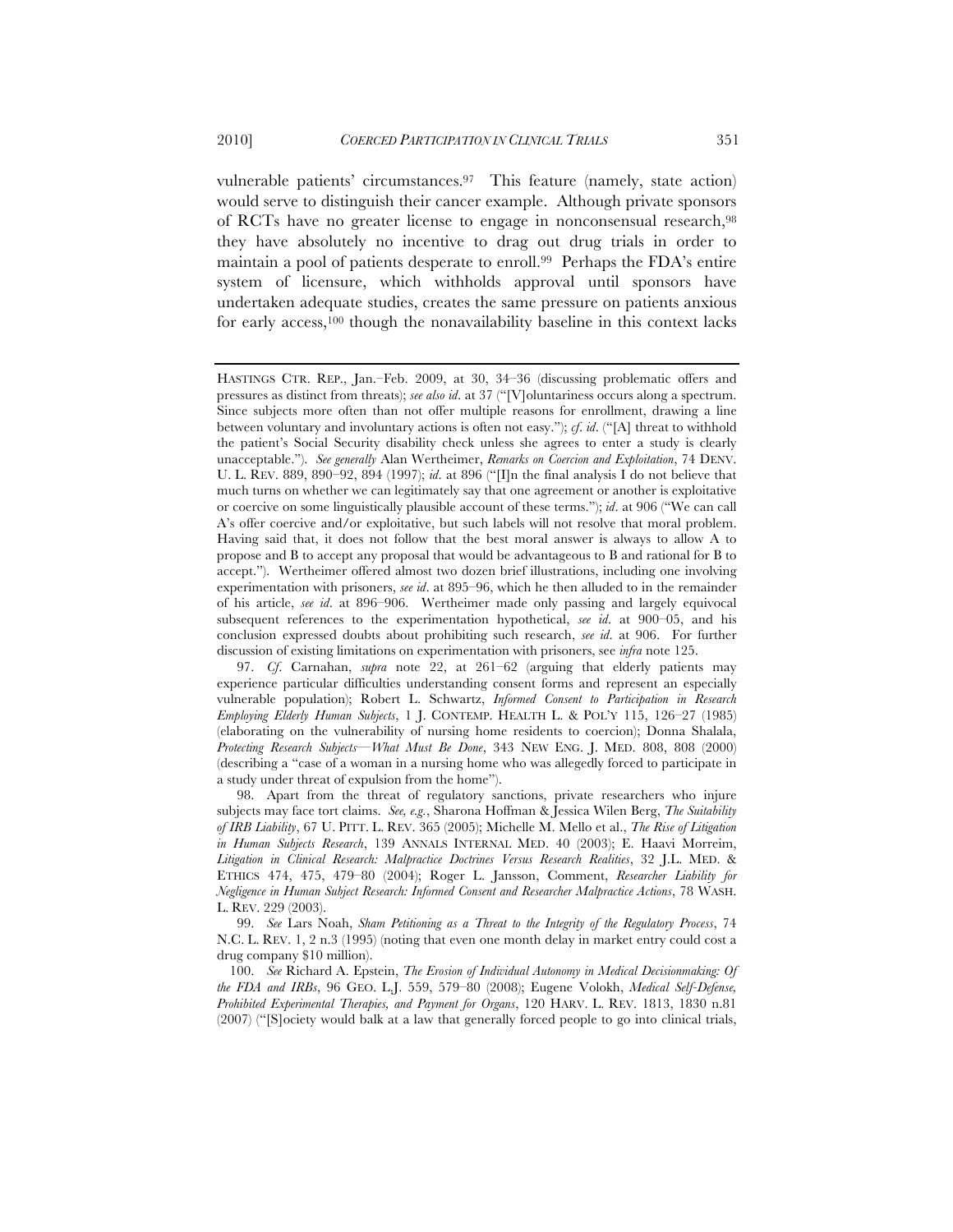the contingency of Medicare's supposed noncoverage baseline: Congress insisted that new drugs not reach the market unless and until adequate and well-controlled studies satisfied the FDA that the product was relatively safe and effective.101

If, however, the FDA unreasonably withheld approval in order to force sponsors to engage in additional studies,<sup>102</sup> then these two situations become harder to distinguish. No doubt the agency would defend itself by pointing out that (1) patients have no right of access to unapproved medical technologies,103 and (2) patients may secure access by other means (for instance, from other countries).104 Indeed, because of various exceptions adopted by the FDA over the last two decades under pressure from desperate acquired immunodeficiency syndrome (AIDS) and cancer patients, individuals have several ways of securing access to investigational products without enrolling in RCTs (and without having to pay retail when their health insurers invoke experimental exclusion clauses).105 Would

102. *Cf.* Lars Noah, *A Miscarriage in the Drug Approval Process?: Mifepristone Embroils the FDA in Abortion Politics*, 36 WAKE FOREST L. REV. 571, 577–78, 583–85 (2001) (discussing delays in the approval of RU-486); Lars Noah, *Treat Yourself: Is Self-Medication the Prescription for What Ails American Health Care?*, 19 HARV. J.L. & TECH. 359, 374–76 & n.91 (2006) (discussing FDA delays in approving the switch of emergency contraceptives to nonprescription status); Lawrence S. Makow, Note, *Medical Device Review at the Food and Drug Administration: Lessons from Magnetic Resonance Spectroscopy and Biliary Lithotripsy*, 46 STAN. L. REV. 709, 730–32 (1994) (objecting to the agency's demands for additional studies of devices used to treat gallstones).

103. *See* Abigail Alliance for Better Access to Developmental Drugs v. von Eschenbach, 495 F.3d 695 (D.C. Cir. 2007) (en banc); *see also* Jerry Menikoff, *Beyond* Abigail Alliance*: The Reality Behind the Right to Get Experimental Drugs*, 56 U. KAN. L. REV. 1045 (2008); Alissa Puckett, Comment, *The Proper Focus for FDA Regulations: Why the Fundamental Right to Self-Preservation Should Allow Terminally Ill Patients with No Treatment Options to Attempt to Save Their Lives*, 60 SMU L. REV. 635 (2007).

104. *See* Peter S. Reichertz & Melinda S. Friend, *Hiding Behind Agency Discretion: The Food and Drug Administration's Personal Use Drug Importation Policy*, 9 CORNELL J.L. & PUB. POL'Y 493, 501–02 (2000); Mary Pat Flaherty & Gilbert M. Gaul, *Millions of Americans Look Outside U.S. for Drugs*, WASH. POST, Oct. 23, 2003, at A1 (reporting that the agency largely fails to enforce the policy's limitations).

105. *See* 21 U.S.C. § 360bbb (2006); 21 C.F.R. § 312.34 (2009); Steven R. Salbu, *The* 

and a law that forces people to go into clinical trials if they want access to the only possibly lifesaving drugs seems to be no less coercive."). As an illustration of the power of this inducement, when private research sponsors discontinue RCTs, subjects have brought litigation in an effort to secure continued access to investigational products. *See, e.g.*, Abney v. Amgen, Inc., 443 F.3d 540, 550–53 (6th Cir. 2006) (rejecting such claims); Dahl v. HEM Pharms. Corp., 7 F.3d 1399, 1404–05 (9th Cir. 1993) (holding that the plaintiffs had a contract claim entitling them to an additional one-year supply); *see also* Michael M. Grynbaum, *Judge Orders Drug Maker to Provide Experimental Treatment to Terminally Ill Teenager*, N.Y. TIMES, Aug. 21, 2008, at C3.

<sup>101.</sup> *See* 21 U.S.C. § 355 (2006); United States v. Rutherford, 442 U.S. 544, 557–58 (1979). Congress recently directed the FDA to give expanded access to unapproved drugs for individuals suffering from serious diseases, but only if doing so would not impair the conduct of preapproval clinical trials. *See* 21 U.S.C. § 360bbb(b)(3), (c)(5).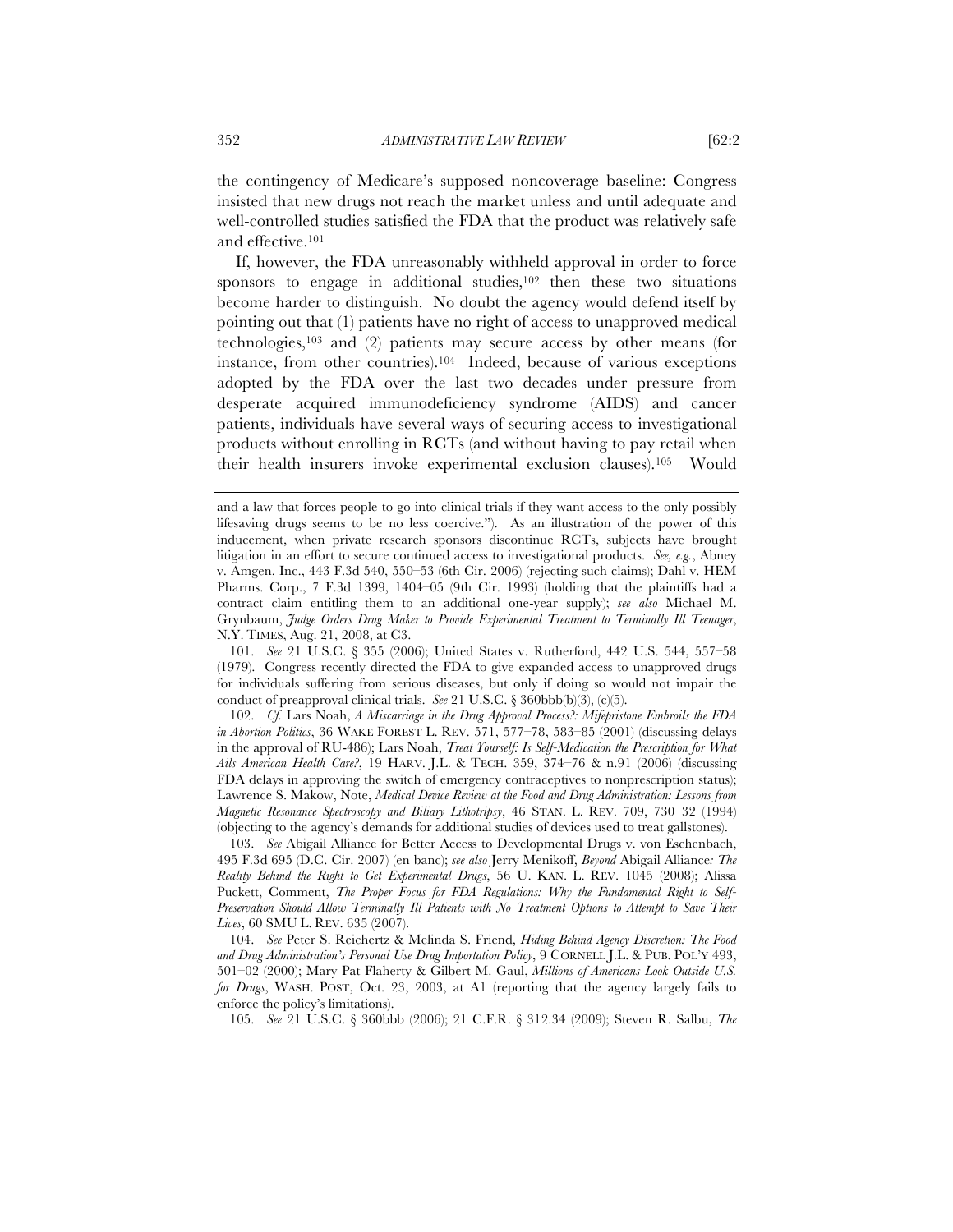either one of these rebuttals answer ethical objections to the FDA's hypothetical policy of delaying licensure of safe and effective products in order to ensure that desperate patients continue to enroll in ongoing RCTs?

CMS could, of course, simply deny coverage if unpersuaded by the available evidence (as Pearson et al. argued it would do if unable to make use of the CED option), which would leave proponents to sponsor additional research that eventually might change the agency's mind.106 Alternatively, CMS could defer making a coverage determination and ask another federal agency to undertake additional research (indeed, the agency cited this power as giving it the statutory authority for the CSP policy).107 In either case, the existing policy of covering incidental costs of Medicare beneficiaries enrolled as subjects would facilitate completion of such studies, but the cost of the investigational item or service would fall on the sponsor.108 From the standpoint of beneficiaries seeking access to a new but not yet covered medical intervention, the incentives seem identical (enroll or pay in full); from the standpoint of CMS, especially if it underwrites the research, the outcome seems largely the same. Nonetheless, ethically these may not come to exactly the same thing insofar

108. *See supra* notes 20–21. Of course, if CMS underwrites an RCT conducted by another agency, then it would pay for the investigational item or service as well.

*FDA and Public Access to New Drugs: Appropriate Levels of Scrutiny in the Wake of HIV, AIDS, and the Diet Drug Debacle*, 79 B.U. L. REV. 93, 113–21 (1999). Although it ultimately prevailed in the latest litigation challenging restrictions on access to investigational drugs, the FDA recently liberalized its rules. *See* Charging for Investigational Drugs Under an Investigational New Drug Application, 74 Fed. Reg. 40,872 (Aug. 13, 2009) (to be codified at 21 C.F.R. pt. 312); Expanded Access to Investigational Drugs for Treatment Use, 74 Fed. Reg. 40,900 (Aug. 13, 2009) (to be codified at 21 C.F.R. pts. 312, 316); *see also* Linda Katherine Leibfarth, Note, *Giving the Terminally Ill Their Due (Process): A Case for Expanded Access to Experimental Drugs Through the Political Process*, 61 VAND. L. REV. 1281 (2008); James P. Sikora, Note, *Providing Hope: Developing a Viable Regulatory Framework for Providing Terminally Ill Patients with Adequate Access to Investigational Drugs*, 70 U. PITT. L. REV. 191 (2008).

<sup>106.</sup> *See, e.g.*, Purva Patel, *The Word for Cyberonics Is No: Medicare Says It Won't Pay for Use of Device to Treat Depression*, HOUS. CHRON., May 5, 2007, at D1 (explaining that, although the FDA had approved the vagus nerve stimulator to treat both epilepsy and chronic depression, CMS declined to cover use of the device); Patrick Yoest, *Colon Scans Not Covered*, WALL ST. J., May 13, 2009, at D6 (reporting that CMS rejected coverage of virtual colonoscopies).

<sup>107.</sup> *See* Carnahan, *supra* note 22, at 241–42; *id*. at 269–70 (suggesting different ways of creating incentives for genuinely voluntary participation by Medicare beneficiaries in RCTs); *id*. at 269 ("CMS could also achieve its goal of generating additional data by enhancing its traditional relationship with the [Agency for Healthcare Research and Quality]."); *see also* Janet Adams et al., *Recruiting Older Adults for Clinical Trials*, 18 CONTROLLED CLINICAL TRIALS 14, 15 (1997); Thomas M. Vogt et al., *Recruitment of Elderly Volunteers for a Multicenter Clinical Trial: The SHEP Pilot Study*, 7 CONTROLLED CLINICAL TRIALS 118, 130–31 (1986) (disputing the suggestion that non-institutionalized elderly patients are difficult to recruit as subjects).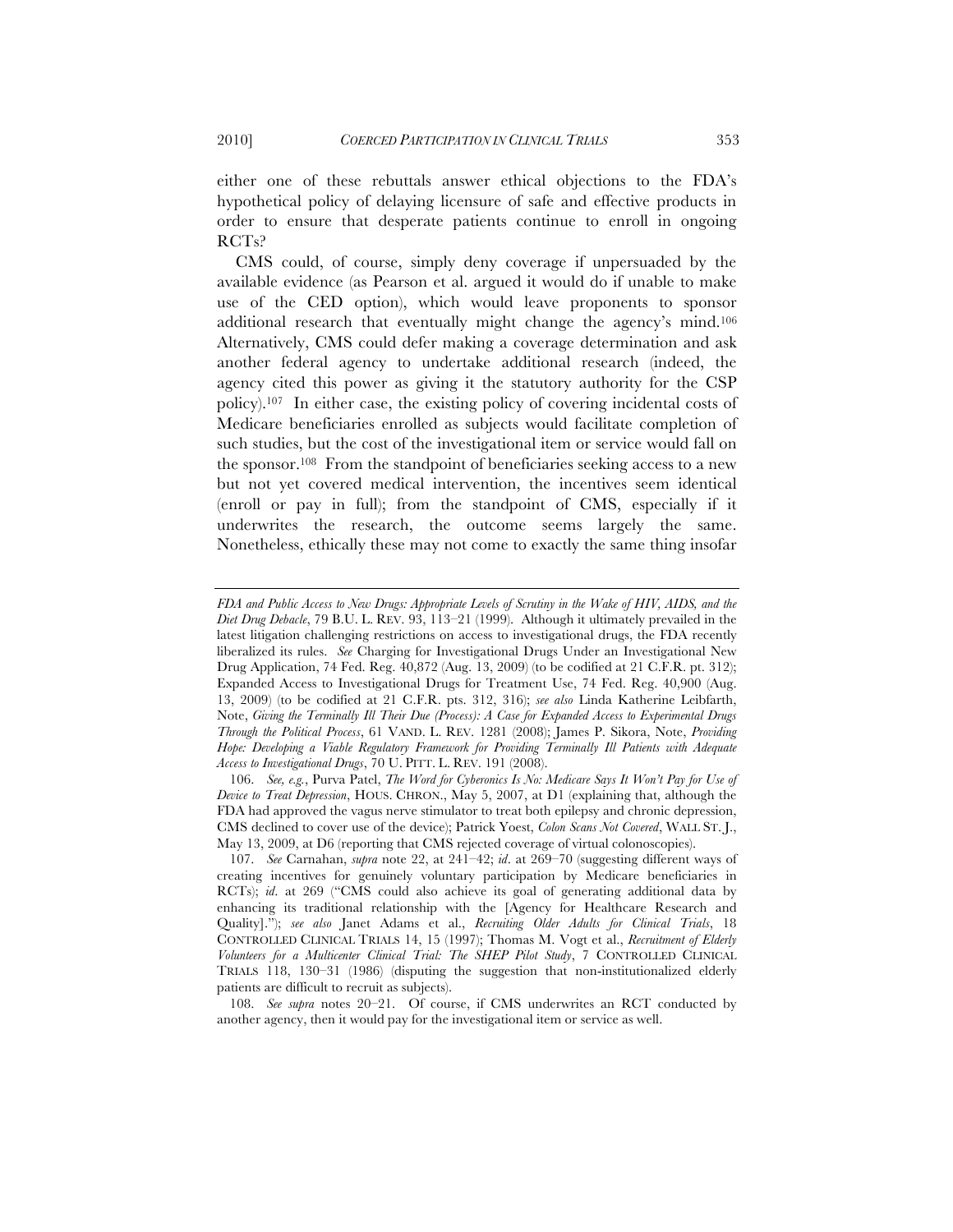as the pressure exerted on beneficiaries flows less directly from CMS.

#### *C. Cheapening Bioethics as Legal Discourse (and Vice Versa)*

One of the most striking features of the *JAMA* article by Pearson et al. has to do with its style of analysis (and tone) rather than its content. Instead of the aspirational (some would say vacuous109) treatment typical of bioethical issues,<sup>110</sup> the authors sound almost lawyerly, focusing on what seem like technicalities and semantics.111 Conversely, as an exercise in legal analysis, their defense of the CSP policy comes across as entirely amateurish. As explained at length in the previous sections, the standard of consent to human research has more breadth than a narrow conception of coercion.

Whether understood primarily as a form of applied philosophy, an extension of professional ethics in medical practice, or as a subset of health

<sup>109.</sup> *See* Carl E. Schneider, *After Autonomy*, 41 WAKE FOREST L. REV. 411, 412–15, 439– 40 (2006); Giles Scofield, Commentary, *The Wizard of Oughts*, 28 J.L. MED. & ETHICS 232, 233–35 (2000); Michael H. Shapiro, *Is Bioethics Broke?: On the Idea of Ethics and Law "Catching up" with Technology*, 33 IND. L. REV. 17 (1999); Sheryl Gay Stolberg, *Bioethicists Find Themselves the Ones Being Scrutinized*, N.Y. TIMES, Aug. 2, 2001, at A1 (explaining that just about anyone can call themselves a "bioethicist"); *see also* Noah, *Assisted Reproductive Technologies*, *supra* note 12, at 606 ("One could criticize some of the existing academic commentary as engaging in little more than bioethical parlor games."). *See generally* JONATHAN BARON, AGAINST BIOETHICS (2006); Larry R. Churchill, *Are We Professionals? A Critical Look at the Social Role of Bioethicists*, DAEDALUS, Fall 1999, at 253; Edward J. Imwinkelried, *Expert Testimony by Ethicists: What Should Be the Norm?*, 76 TEMP. L. REV. 91 (2003).

<sup>110.</sup> *See* Robert Gatter, *Walking the Talk of Trust in Human Subjects Research: The Challenge of Regulating Financial Conflicts of Interest*, 52 EMORY L.J. 327, 383–86, 388–89 (2003) (explaining that overly prescriptive rules may weaken the tendency of researchers to "concern themselves with the normative spirit of the law"); Jeffrey P. Kahn & Anna C. Mastroianni, Commentary, *Moving from Compliance to Conscience: Why We Can and Should Improve on the Ethics of Clinical Research*, 161 ARCHIVES INTERNAL MED. 925, 925 (2001) (warning that an undue emphasis on adherence to rules "can cause researchers to quickly lose sight of the point of research protections—the rights and interests of the subjects themselves—and the protection of subjects can quickly be lost in the shuffle of paperwork necessary to satisfy the letter, if not the spirit, of regulations"); *see also* Miller et al., *supra* note 72, at 1453–54, 1449 ("[E]ven under an ideal regulatory system, the ethics of clinical research will continue to depend significantly on the integrity of investigators.").

<sup>111.</sup> Somewhat ironically, a physician who left the post of Assistant Surgeon General in 2001—and who would have played an early role in formulating the CED policy—framed the debate in the following terms: "Lawyers, often representing the technology developers or 'denied' patients, have argued that coverage with evidence development policies are coercive, unfair, and illegal. Ethicists disagree . . . ." Douglas Kamerow, *Paying for Promising but Unproven Technologies*, 335 BRIT. MED. J. 965, 965 (2007) (simply citing the *JAMA* article by Pearson et al.). Actually, NIH's own Office of Human Research Protections (OHRP) had raised questions about the CED policy, pointing out that it would have to comply with the federal regulations governing research. *See* Tunis & Pearson, *supra* note 11, at 1227.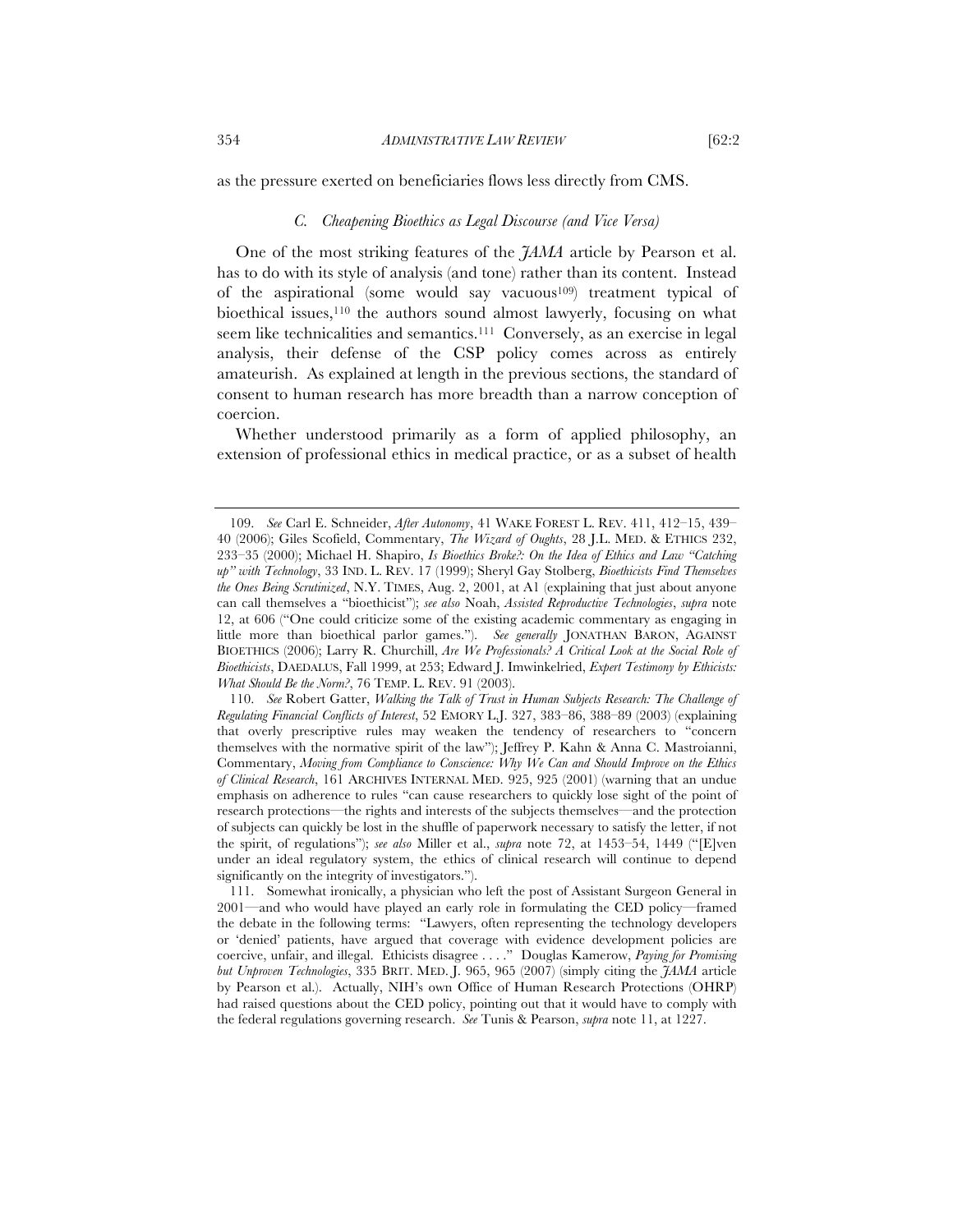law,112 bioethics typically attempts to resolve questions by reference to a set of core principles rather than by splitting hairs.113 Even more pragmatic or skeptical strains of bioethics do not cavalierly trade away commitments to autonomy and beneficence.114 For example, in response to calls for expanded exceptions to informed consent requirements for certain types of research,115 commentators responded in just such a guarded fashion, urging that when in doubt we always err on the side of protecting human subjects.<sup>116</sup>

114. *See* Tom L. Beauchamp, *Principles and Other Emerging Paradigms in Bioethics*, 69 IND. L.J. 955, 962–66 (1994); Edmund D. Pellegrino, *Autonomy, Beneficence, and the Experimental Subject's Consent: A Response to Jay Katz*, 38 ST. LOUIS U. L.J. 55, 57–61 (1993); Susan M. Wolf, *Shifting Paradigms in Bioethics and Health Law: The Rise of a New Pragmatism*, 20 AM. J.L. & MED. 395, 396–99, 413–14 (1994). *See generally* TOM L. BEAUCHAMP & JAMES F. CHILDRESS, PRINCIPLES OF BIOMEDICAL ETHICS (6th ed. 2009).

115. *See, e.g.*, Robert D. Truog et al., *Is Informed Consent Always Necessary for Randomized, Controlled Trials?*, 340 NEW ENG. J. MED. 804 (1999).

116. *See* Beverly Woodward, *Challenges to Human Subject Protections in US Medical Research*, 282 JAMA 1947, 1948, 1950–52 (1999); *see also* INST. OF MED., RESPONSIBLE RESEARCH: A SYSTEMS APPROACH TO PROTECTING RESEARCH PARTICIPANTS 6 (Daniel D. Federman et al. eds., 2003) ("The protection of research participants is fundamental and should remain paramount to any research endeavor."); Michael Baram, *Making Clinical Trials Safer for Human Subjects*, 27 AM. J.L. & MED. 253, 282 (2001) ("[W]e have drifted away from traditional regard for safeguarding humans in the process of testing and advancing a new technology . . . . [N]o outcomes justify degrading the process to the point where humans are viewed as expendable resources."); Goldner, *supra* note 73, at 125 ("It may well be the case that the effect of providing such information would be that the patient may refuse to

<sup>112.</sup> *See* Tom L. Beauchamp, *Does Ethical Theory Have a Future in Bioethics?*, 32 J.L. MED. & ETHICS 209, 216 (2004); Alexander Morgan Capron & Vicki Michel, *Law and Bioethics*, 27 LOY. L.A. L. REV. 25, 25–33 (1993); Edmund D. Pellegrino, *The Metamorphosis of Medical Ethics: A 30–Year Retrospective*, 269 JAMA 1158 (1993); Symposium, *Emerging Paradigms in Bioethics*, 69 IND. L.J. 945 (1994).

<sup>113.</sup> *See, e.g.*, Jerry Menikoff, *The Involuntary Research Subject*, 13 CAMBRIDGE Q. HEALTHCARE ETHICS 338, 340–44 (2004); *see also* ROGER B. DWORKIN, LIMITS: THE ROLE OF THE LAW IN BIOETHICAL DECISION MAKING 18 (1996) (criticizing the law's role in bioethics, and opining that "our [legal institutional] tools for dealing with social problems posed by rapid change in biology and medicine are limited at best"); Robert J. Levine, *Medical Ethics and Personal Doctors: Conflicts Between What We Teach and What We Want*, 13 AM. J.L. & MED. 351, 362 (1987) ("A focus on rights and rules . . . has a tendency to yield a 'minimalist ethics.'"); Lars Noah, *Deputizing Institutional Review Boards to Police (Audit?) Biomedical Research*, 25 J. LEGAL MED. 267 (2004) (objecting generally to the legalization of bioethics). *But cf*. Noah, *supra* note 5, at 1152–60 (splitting hairs in jest to make a point); Benedict Carey, *The Subject Is . . . Subjects*, N.Y. TIMES, June 15, 2004, at F1 (reporting that the American Psychological Association has urged the use of "participant" as a less impersonal term). Similar issues may arise in other contexts. *See* Steven R. Salbu, *Law and Conformity, Ethics and Conflict: The Trouble with Law-Based Conceptions of Ethics*, 68 IND. L.J. 101, 102, 130–31 (1992); *see also* LARS NOAH, LAW, MEDICINE, AND MEDICAL TECHNOLOGY: TEACHER'S MANUAL 43 (2d ed. 2007) ("[S]hould these ethical rules be construed in a lawyerly fashion or instead more capaciously to promote the broader purposes that presumably animate them?").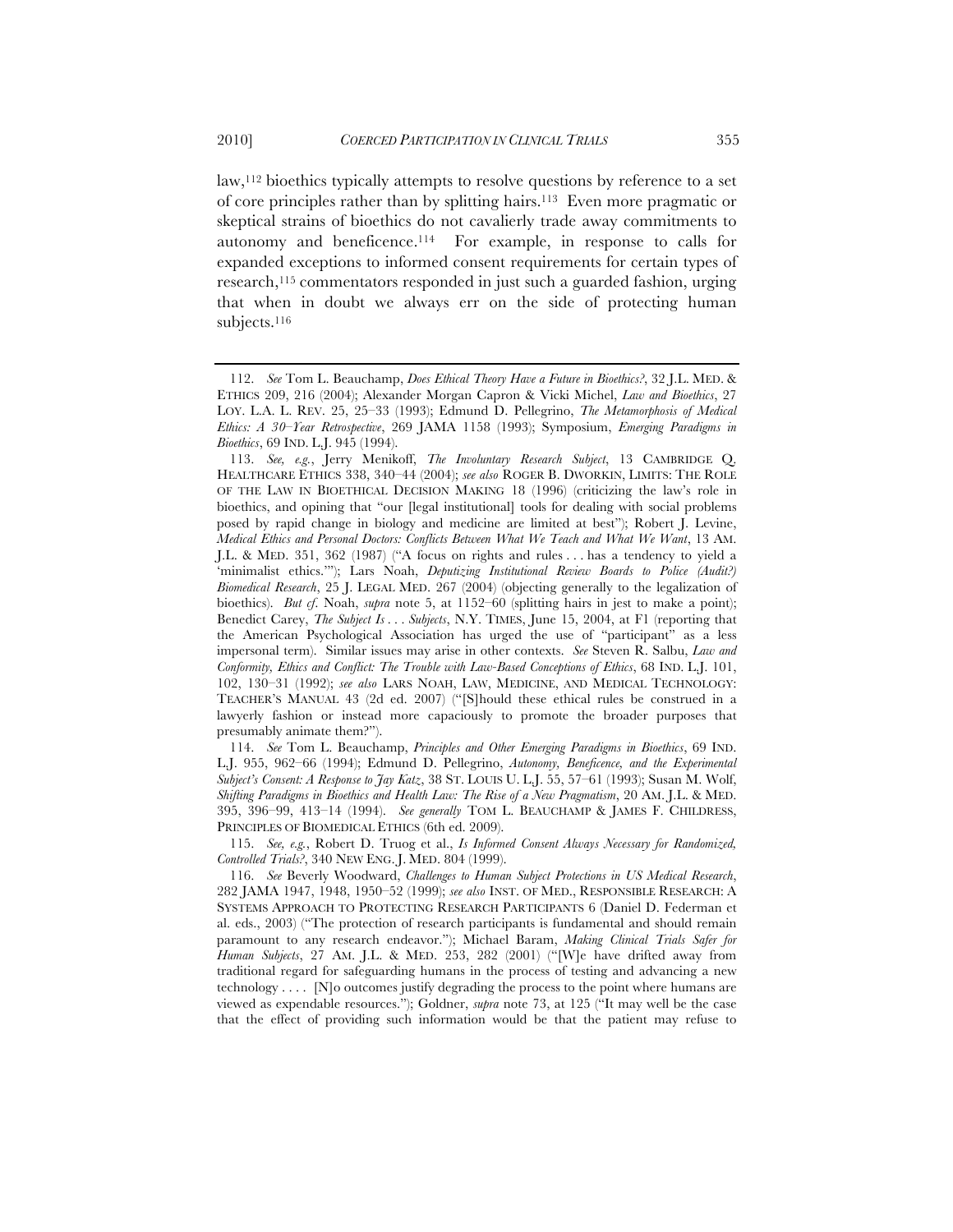After recognizing that the boundary between quality improvement and research has "great practical importance" under federal regulations,<sup>117</sup> Pearson et al. proceeded under the mistaken assumption that those regulations only prohibit coercive research. "To be sure, patients seeking access to the new technology covered by insurance only under CED have an *inducement* to participate in research; however, this is no different than seeking access to an experimental treatment only available in clinical trials."118 Because the federal regulations require that researchers "minimize the *possibility* of coercion *or undue influence*,"119 the authors' implicit second claim (namely, that the undoubted possibility of influence does not rise to the level of "undue") requires more careful consideration.

Although HHS did not elaborate on what it meant by the phrase "undue influence," it had borrowed this language from the well-known Belmont Report,120 which offered the following further explanation: undue influence may occur "through an offer of an excessive, unwarranted, inappropriate or improper reward or other overture in order to obtain compliance," adding that "inducements that would ordinarily be acceptable may become undue influences if the subject is especially vulnerable."<sup>121</sup> The HHS regulations add that consent forms must include "[a] statement that participation is voluntary, refusal to participate will involve no penalty or loss of benefits to which the subject is otherwise entitled, and the subject

participate . . . , choosing instead to be treated with the preferred treatment method offprotocol. This, however, is not an unreasonable price to pay for respecting the individual's autonomy.").

<sup>117.</sup> *See* Pearson et al., *supra* note 70, at 989 ("If a data-gathering process is considered research, federal regulations require that a variety of procedures must be followed to protect the participants involved.").

<sup>118.</sup> *Id*. (emphasis added).

<sup>119.</sup> 45 C.F.R. § 46.116 (2009) (emphasis added); *see also id*. § 46.101(a)(1) ("Research that is conducted or supported by a federal department or agency . . . must comply with all sections of this policy."); Goldner, *supra* note 73, at 128 ("[I]t has been understood that the possibility of coercion or undue influence is a major concern in the solicitation of subjects to participate in research protocols.").

<sup>120.</sup> *See* Protection of Human Subjects; Belmont Report: Ethical Principles and Guidelines for the Protection of Human Subjects of Research, Report of the National Commission for the Protection of Human Subjects of Biomedical and Behavioral, 44 Fed. Reg. 23,192 (Apr. 18, 1979).

<sup>121.</sup> *Id*. at 23,195; *see also id*. at 23,197 (explaining that vulnerable subjects "are easy to manipulate as a result of their illness or socioeconomic condition"); *id*. at 23,195 ("[I]t is impossible to state precisely where justifiable persuasion ends and undue influence begins. But undue influence would include . . . threatening to withdraw health services to which an individual would otherwise be entitled."); COUNCIL FOR INT'L ORGS. OF MED. SCI., INTERNATIONAL ETHICAL GUIDELINES FOR BIOMEDICAL RESEARCH INVOLVING HUMAN SUBJECTS (2002), http://www.cioms.ch/frame\_guidelines\_nov\_2002.htm ("Intimidation in any form invalidates informed consent.").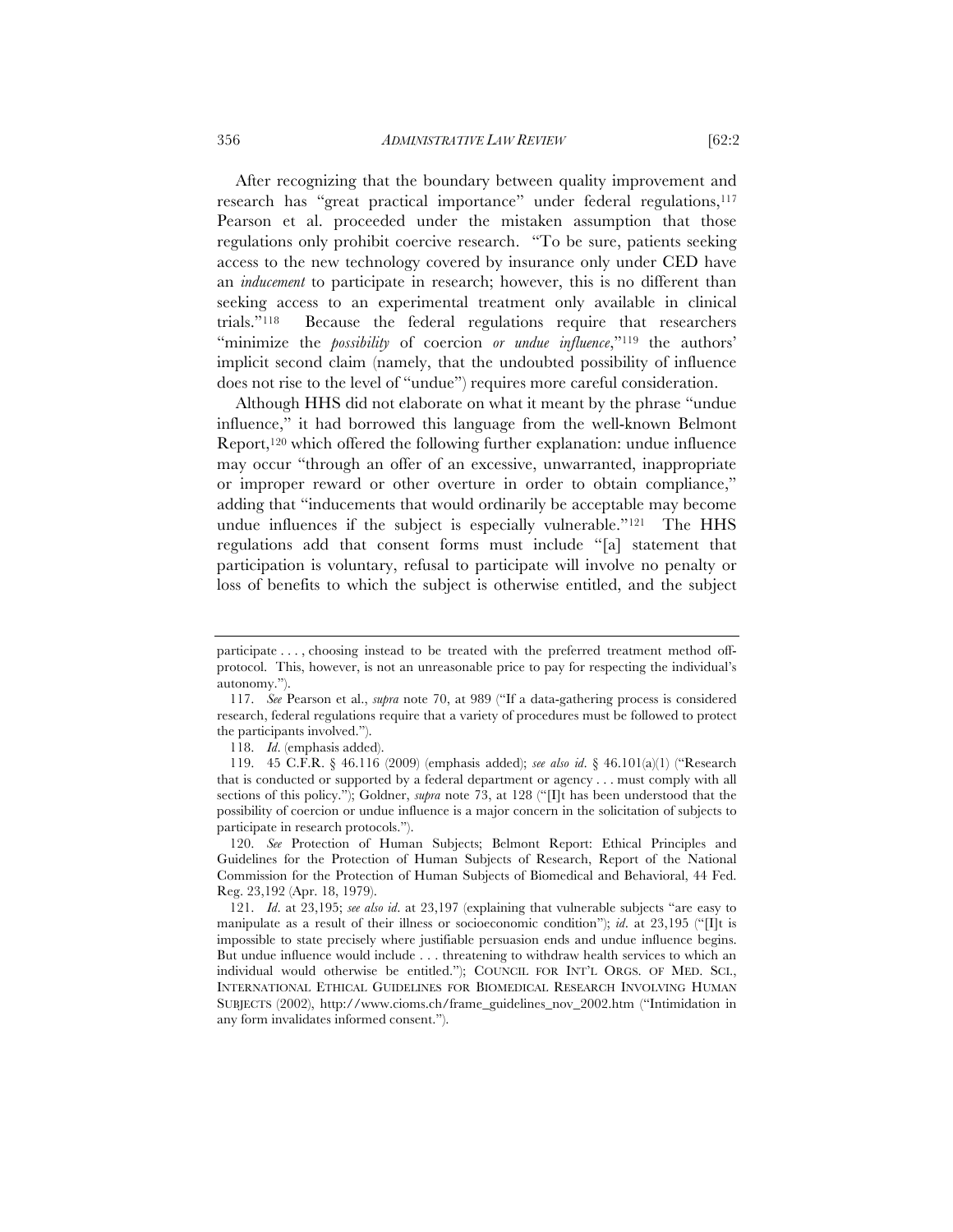may discontinue participation at any time."122 Thus, the federal rules do not concern themselves only with the use of threats to secure the consent of research subjects.

At least one commentator has argued that offering to pay for an item or service only if a patient enrolls in a clinical trial would violate these federal regulations:

A decision to participate in medical research cannot be truly voluntary, however, when participation is the only way to receive the service. This is particularly troublesome in light of the fact that the particular intervention has likely already been FDA-approved as safe and effective, deemed appropriate for the patient by the patient's treating physician, and considered by CMS to be sufficiently reasonable and necessary to be approved for Medicare beneficiaries, but only so long as they agree to participate in research.123

As noted earlier, Pearson et al. responded that such inducements in no way differ from other RCTs.124 Indeed, even if patients have access to therapeutic substitutes, lack of insurance coverage and limited personal resources may prompt them to enroll in clinical trials as the only hope for accessing medical care.125 If offers of free access to treatment never create the possibility of undue influence, then only excessive bonus payments

<sup>122.</sup> 45 C.F.R. § 46.116(a)(8); *see also* Emanuel et al., *supra* note 67, at 2707 ("[R]espect includes permitting subjects to change their mind . . . and to withdraw without penalty."); Goldner, *supra* note 73, at 128 ("A long-standing principle of informed consent to research mandates an absolute right of a subject both to refuse to participate in research and to withdraw from it once involvement has commenced.").

<sup>123.</sup> Carnahan, *supra* note 22, at 264–65 ("CMS may be engaging in coercion or undue influence in violation of federal regulations in the sense that coverage of the service is essentially the patient's reward for enrolling in the trial.").

<sup>124.</sup> *See supra* note 94 and accompanying text; *see also* Allen L. Gifford et al., *Participation in Research and Access to Experimental Treatments by HIV-Infected Patients*, 346 NEW ENG. J. MED. 1373, 1373, 1376 (2002); Sarah Hewlett, *Consent to Clinical Research—Adequately Voluntary or Substantially Influenced?*, 22 J. MED. ETHICS 232 (1996).

<sup>125.</sup> *See* Gina Kolata & Kurt Eichenwald, *For the Uninsured, Drug Trials Are Health Care*, N.Y. TIMES, June 22, 1999, at A1; *see also* Christine Grady, *Vulnerability in Research: Individuals with Limited Financial and/or Social Resources*, 37 J.L. MED. & ETHICS 19 (2009). Situational vulnerability (to coercion rather than deception) explains the general prohibition on research with prisoners to guard against the possibility that subjects would enroll in the hope of securing early release or other favorable treatment. *See* 45 C.F.R. § 46.302 (2009) (recognizing that "prisoners may be under constraints because of their incarceration which could affect their ability to make a truly voluntary and uncoerced decision whether or not to participate as subjects in research"); Rachel Wener, Comment, *Not Situated to Exercise Free Power of Choice: Human Subject Research in Prison Settings*, 26 TEMP. J. SCI. TECH. & ENVTL. L. 365, 379–83 (2007); *see also* Sydney P. Freedberg, *Questions Raised over AIDS Research on Inmates*, ST. PETE. TIMES, Mar. 19, 2000, at 1A; Mike Ward & Bill Bishop, *Becoming Guinea Pigs to Avoid Poor Prison Care: Ill Inmates Urge Each Other to Join Experiments*, AUSTIN AM.-STATESMAN, Dec. 17, 2001, at A1.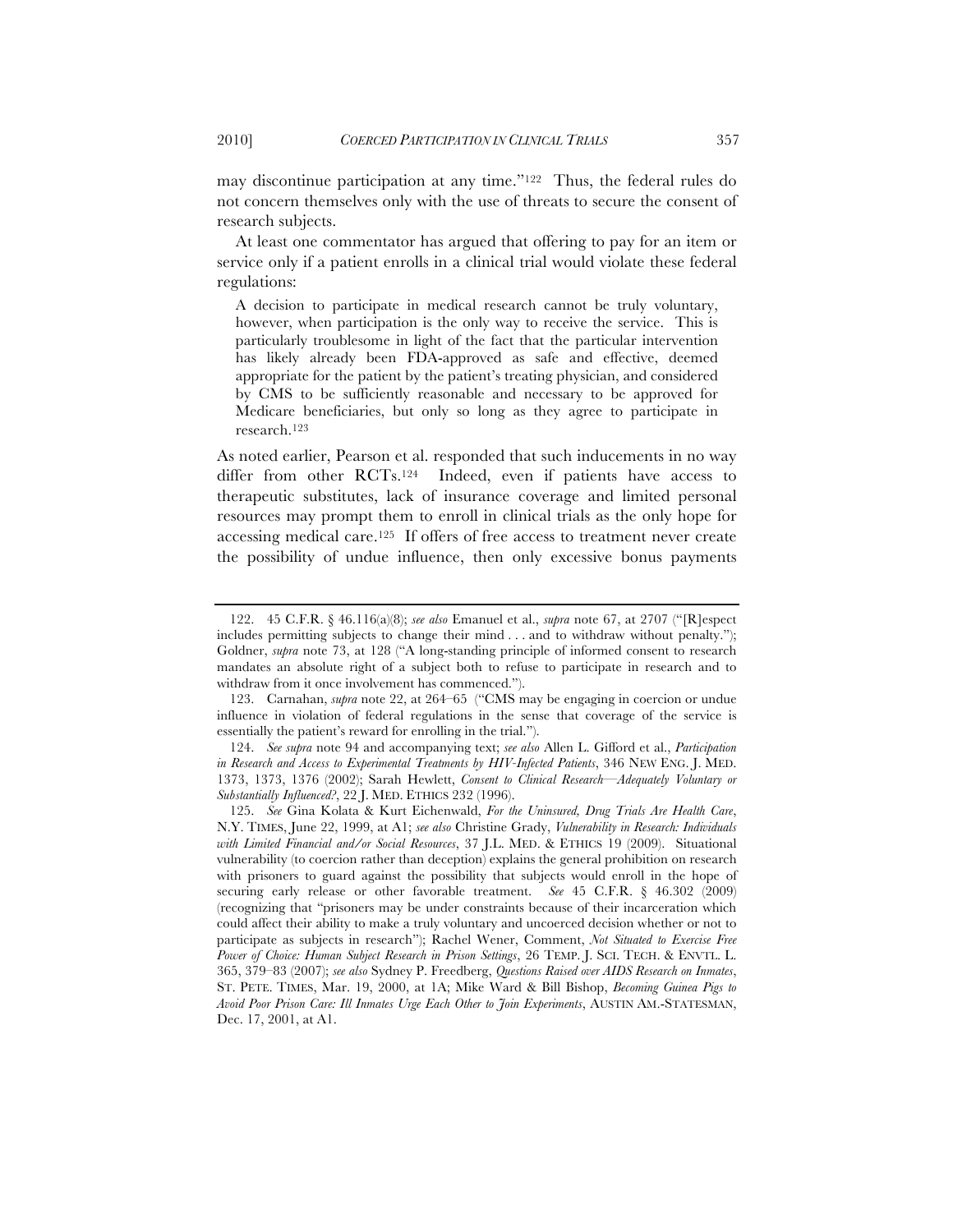would raise any concerns.126 One of Pearson's co-authors previously had argued forcefully against even this view, however, suggesting that payment for research participation ethically differs in no way from wages offered to employees, including compensation for jobs that may pose risks.<sup>127</sup>

Pearson et al. rely heavily on a variant of the argument that the greater power (here to deny coverage altogether) includes the lesser power (here to offer coverage subject to conditions).128 In other contexts, this type of legal reasoning has fared poorly. For instance, the "unconstitutional conditions" doctrine asks whether the government inappropriately demands that an individual forego exercising a constitutionally protected right in order to secure access to a benefit. It represents a reaction to the now generally

<sup>126.</sup> *See generally* Neal Dickert & Christine Grady, *What's the Price of a Research Subject? Approaches to Payment for Research Participation*, 341 NEW ENG. J. MED. 198 (1999); Christine Grady, *Money for Research Participation: Does It Jeopardize Informed Consent?*, AM. J. BIOETHICS, Spr. 2001, at 40; Carl Elliott, *Guinea-Pigging*, NEW YORKER, Jan. 7, 2008, at 36.

<sup>127.</sup> *See* Ezekiel J. Emanuel, *Ending Concerns About Undue Inducement*, 32 J.L. MED. & ETHICS 100 *passim* (2004). Emanuel went so far as to suggest that undue inducement would never occur in clinical trials. *See id*. at 104 ("We need to stop talking about undue inducement in clinical research."); *id*. at 102 ("Because independent review of clinical research excludes trials exposing participants to excessive discomforts and risks, undue inducement plays no role in clinical research."); *see also id*. at 100 ("[C]laims of undue inducement . . . should be treated with skepticism, placing a heavy burden of proof on those advancing such charges."). This conclusion depends on a remarkably anemic definition of the concept (and without any evident attention paid to the surrounding language in the regulation much less the fact that the cited rule actually used the somewhat broader term "influence" rather than "inducement"). *See id*. at 101 ("Absent potentially serious adverse consequences of the bad judgment there is no undue inducement. . . . These characteristics differentiate undue inducement from coercion and exploitation, with which it is frequently conflated." (footnote omitted)); *see also id*. at 103 ("The charge of undue inducement may be surreptitious paternalism by risk-averse individuals over decisions properly left to autonomous individuals."). It also seemingly ignores the emphasis on ensuring voluntariness, reducing "informed consent" to a simple question of adequate disclosure. *See id.* at 103 (discussing concerns that high inducements might lead to poor comprehension). Volitional impairment in a domain where we want only genuine volunteers to participate fundamentally distinguishes medical research from the employment setting that Emanuel chooses as his ethical benchmark. *Cf*. *id*. at 102 ("How can it be reasonable to invite people to enroll in a particular trial for no money, but unreasonable—even unethical—to invite them to enroll in the same trial for \$100, \$1,000, or even \$10,000?"). For a different set of responses to Emanuel's position, see Joan McGregor, *"Undue Inducement["] as Coercive Offers*, AM. J. BIOETHICS, Sept.–Oct. 2005, at 24.

<sup>128.</sup> Their subsequently published article did so explicitly. *See* Miller & Pearson, *supra* note 70, at 748 ("[O]ffers of benefit may come legitimately with strings attached—that is, with conditions that one would not choose apart from the desire to receive the offered benefit."); *id*. ("For example, government institutions may offer to pay medical tuition in exchange for a specified period of family practice in a rural community or medical service in the military."). The CSP policy does not, of course, offer a simple monetary bonus to beneficiaries who volunteer to participate.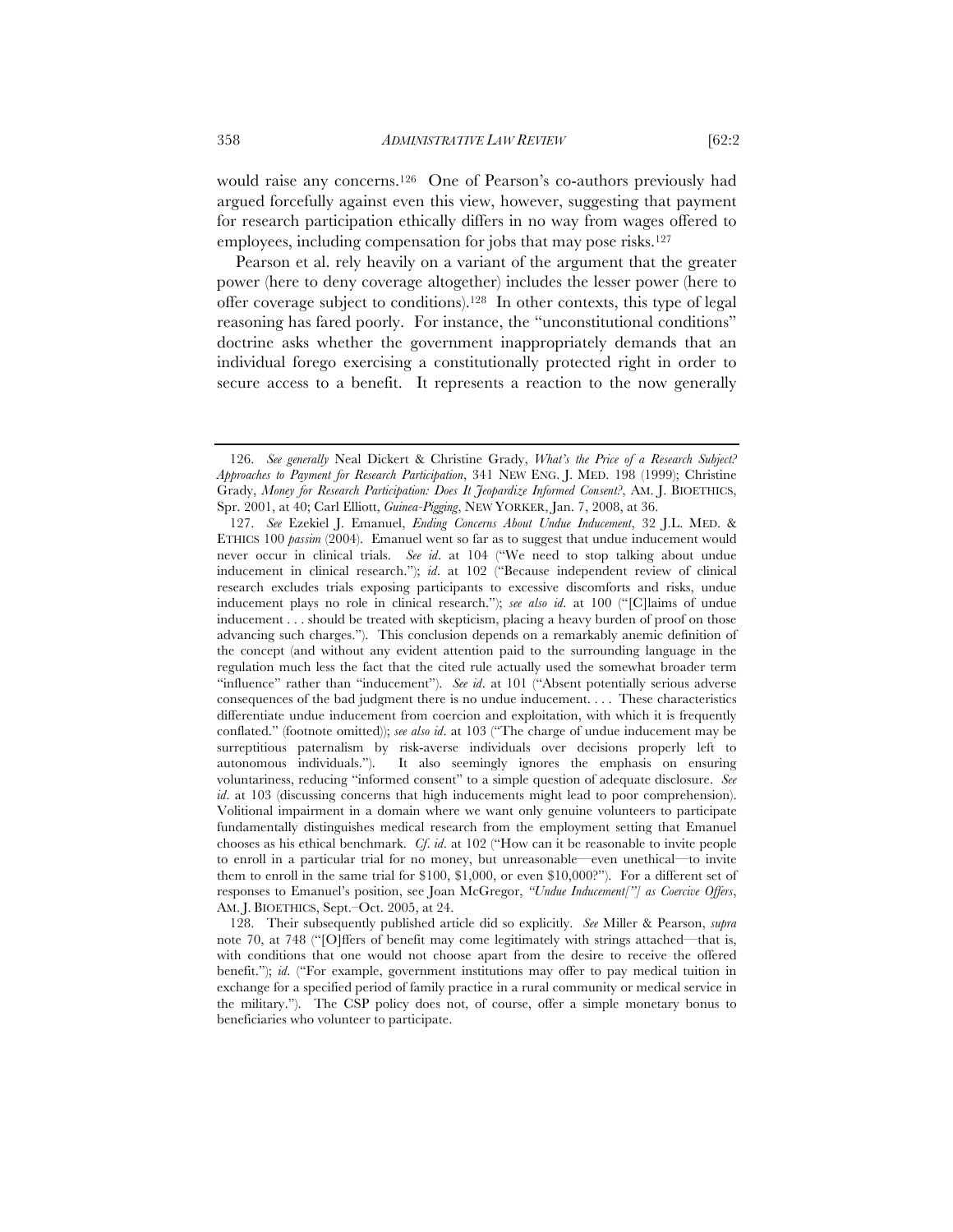discredited distinction between rights and privileges,<sup>129</sup> and the often associated premise that the government's greater power not to bestow a privilege at all includes the lesser power to provide that privilege conditionally.130

At its base, the unconstitutional conditions doctrine attempts to identify situations where the government has impermissibly pressured a beneficiary to relinquish a constitutional right. Narrowly conceived, coercion exists only if a person is put to a choice involving an unlawful option,<sup>131</sup> but coercion arguably also exists where a choice leaves the person worse off than they were previously.132 In the typical unconstitutional conditions challenge, however, the government has offered to make a person better off in a tangible sense than they were previously, and it does not force them to accept a benefit conditioned on the waiver of rights. Instead, the doctrine recognizes that, even without coercion, persons often face seriously constrained choices and that the government's offer may encourage waivers of their rights without valid consent. "Exploitation" (or "manipulation") may be more apt a term than coercion.133

<sup>129.</sup> *See* William W. Van Alstyne, *The Demise of the Right-Privilege Distinction in Constitutional Law*, 81 HARV. L. REV. 1439, 1442 (1968); *cf*. Rodney A. Smolla, *The Reemergence of the Right-Privilege Distinction in Constitutional Law: The Price of Protesting Too Much*, 35 STAN. L. REV. 69, 69 (1982) ("[T]he doctrine has shown an uncanny ability to reconstitute itself in spite of the best efforts of scholars and jurists to bury it.").

<sup>130.</sup> *See* Brooks R. Fudenberg, *Unconstitutional Conditions and Greater Powers: A Separability Approach*, 43 UCLA L. REV. 371, 519 (1995) (concluding that, although the greater-includesthe-lesser argument makes some sense, heightened judicial scrutiny is appropriate in those cases where a lesser power is separated from the greater power along a constitutionally protected dimension); John H. Garvey, *The Powers and the Duties of Government*, 26 SAN DIEGO L. REV. 209, 215–19 (1989) (discussing the limitations of this argument); Michael Herz, *Justice Byron White and the Argument That the Greater Includes the Lesser*, 1994 BYU L. REV. 227, 238–49 (same).

<sup>131.</sup> *See supra* Part II.B; *see also* WERTHEIMER, *supra* note 91, at 202–21; Daniel Lyons, *Welcome Threats and Coercive Offers*, 50 PHIL. 425, 436 (1975); Jeffrie G. Murphy, *Consent, Coercion, and Hard Choices*, 67 VA. L. REV. 79, 83 (1981) (responding to "the mistaken assimilation of all hard decisions made under pressure of grim alternatives to cases of duress or coercion").

<sup>132.</sup> *See* Robert Nozick, *Coercion*, *in* PHILOSOPHY, SCIENCE, AND METHOD 440, 447 (Sidney Morgenbesser et al. eds., 1969) (arguing that coercion exists when threatened action would make one worse off than they "would have been in the normal or natural or expected course of events"); *see also* Peter Westen, *"Freedom" and "Coercion"—Virtue Words and Vice Words*, 1985 DUKE L.J. 541, 558–93; David Zimmerman, *Coercive Wage Offers*, 10 PHIL. & PUB. AFF. 121, 124–38 (1981); *cf*. James Lindgren, *Unraveling the Paradox of Blackmail*, 84 COLUM. L. REV. 670, 701–04 (1984) (explaining that blackmail is treated as coercion even though the threatened act—disclosure of damaging but truthful information about the victim—is not considered unlawful).

<sup>133.</sup> *See, e.g.*, FADEN & BEAUCHAMP, *supra* note 65, at 258–60, 354–62; JOEL FEINBERG, HARM TO SELF 242–49 (1986) (explaining that exploitation exists where one party takes advantage of another's weakness or dependency); *see also* WERTHEIMER, *supra* note 92, at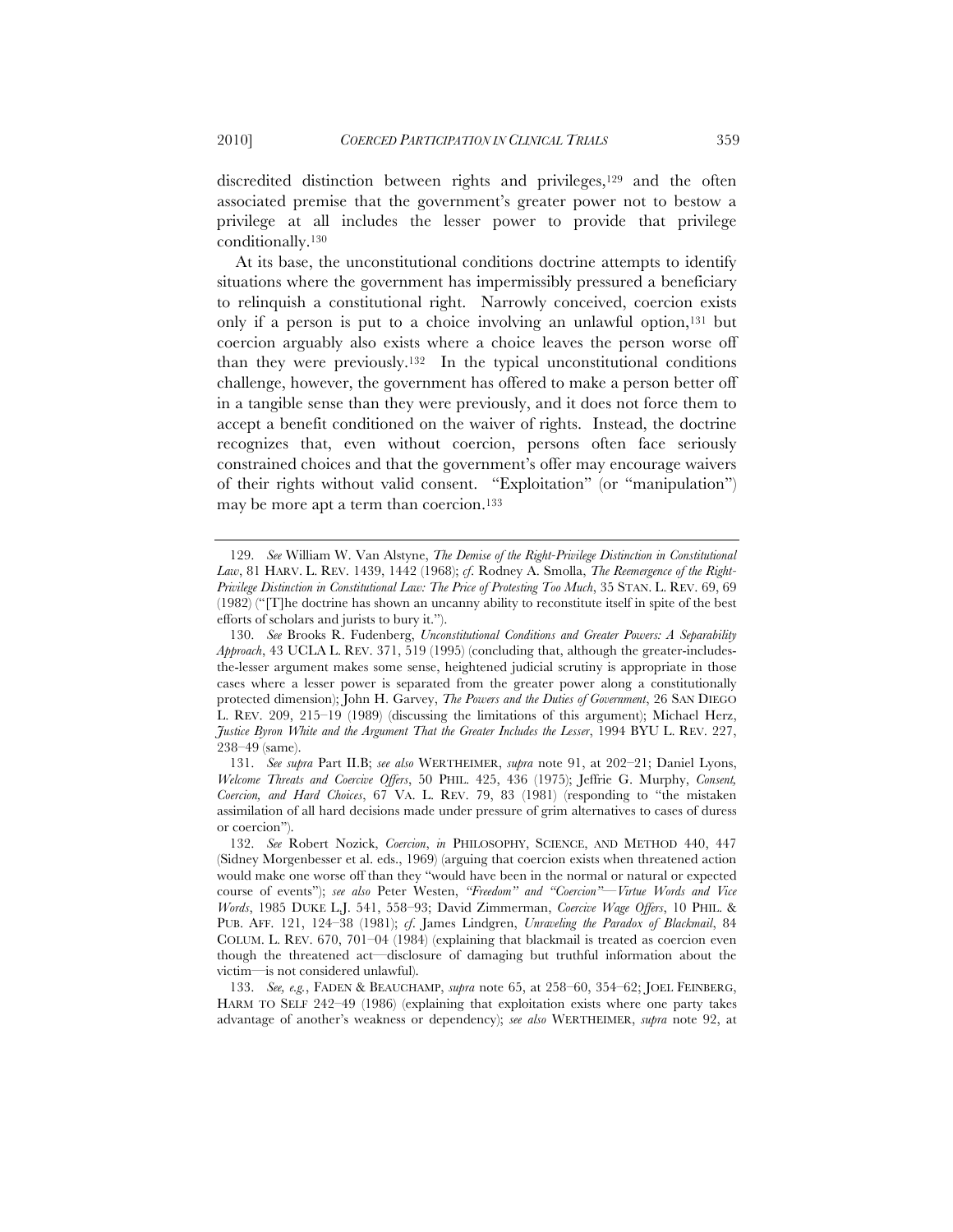Because of its wildly inconsistent application by the Supreme Court, the unconstitutional conditions doctrine has attracted its fair share of scholarly attention. A number of competing formulations have been suggested by commentators,134 including one that attempts to distinguish "threats" from "offers" by reference to some baseline,<sup>135</sup> or one that identifies situations where the government appears to be exercising monopoly power,<sup>136</sup> but the Supreme Court has not explicitly embraced any of these approaches.<sup>137</sup> Whether or not a Medicare beneficiary successfully could assail the CSP policy as an unconstitutional condition,138 the doctrine offers instructive

<sup>123–57 (</sup>calling unconstitutional conditions a form of exploitation); *cf*. Richard R.W. Fields, Comment, *Perks for Prisoners Who Pray: Using the Coercion Test to Decide Establishment Clause Challenges to Faith-Based Prison Units*, 2005 U. CHI. LEGAL F. 541, 558–67.

<sup>134.</sup> *See* Kathleen M. Sullivan, *Unconstitutional Conditions*, 102 HARV. L. REV. 1413 (1989) (canvassing several competing theories based on notions of coercion, corruption, and commodification, and offering instead a "systemic" theory calling for strict scrutiny of rightspressuring conditions on government benefits because they skew the distribution of power between and among the government and governed). "[U]nconstitutional conditions doctrine responds to a constant fear that government will tend to use the strategic manipulation of gratuitous benefits to aggrandize public power." *Id*. at 1493.

<sup>135.</sup> *See* Seth F. Kreimer, *Allocational Sanctions: The Problem of Negative Rights in a Positive State*, 132 U. PA. L. REV. 1293, 1352 (1984) ("[T]he distinction between liberty-expanding offers and liberty-reducing threats turns on the establishment of an acceptable baseline against which to measure a person's position after imposition of an allocation."). Kreimer proposed that history, equality, and prediction serve as relevant baselines. *See id*. at 1359– 74; *see also* Kenneth W. Simons, *Offers, Threats, and Unconstitutional Conditions*, 26 SAN DIEGO L. REV. 289, 311–17 & n.78 (1989) (rejecting history and equality in favor of a modified predictive baseline).

<sup>136.</sup> *See* Richard A. Epstein, *The Supreme Court, 1987 Term—Foreword: Unconstitutional Conditions, State Power, and the Limits of Consent*, 102 HARV. L. REV. 4, 102 (1988) (concluding that "the traditional norms prohibiting coercion and duress are insufficient to police the legal monopoly that government exercises over certain critical domains"); *see also* RICHARD A. EPSTEIN, BARGAINING WITH THE STATE 312 (1993) (concluding that "a government that has any level of monopoly power cannot be trusted to impose whatever conditions it wants").

<sup>137.</sup> *See* Lynn A. Baker, *The Prices of Rights: Toward a Positive Theory of Unconstitutional Conditions*, 75 CORNELL L. REV. 1185, 1195 (1990) (noting that all commentators concede that "the Court has yet to arrive, explicitly or implicitly, at a clear limiting principle for deciding challenges to conditions on government benefits"); Cass R. Sunstein, *Is There an Unconstitutional Conditions Doctrine?*, 26 SAN DIEGO L. REV. 337, 338 (1989) ("Whether a condition is permissible is a function of the particular constitutional provision at issue; on that score, anything so general as an unconstitutional conditions doctrine is likely to be quite unhelpful."). For recent reviews of this subject, see Mitchell N. Berman, *Coercion Without Baselines: Unconstitutional Conditions in Three Dimensions*, 90 GEO. L.J. 1 (2001); Daniel A. Farber, *Another View of the Quagmire: Unconstitutional Conditions and Contract Theory*, 33 FLA. ST. U. L. REV. 913 (2006).

<sup>138.</sup> *Cf*. Mem. Hosp. v. Maricopa County, 415 U.S. 250 (1974) (holding that a state cannot deny access to medical care because an otherwise eligible person had exercised a fundamental right to travel); Heather S. Dixon, *Pelvic Exam Prerequisite to Hormonal Contraceptives: Unjustified Infringement on Constitutional Rights, Governmental Coercion, and Bad Public*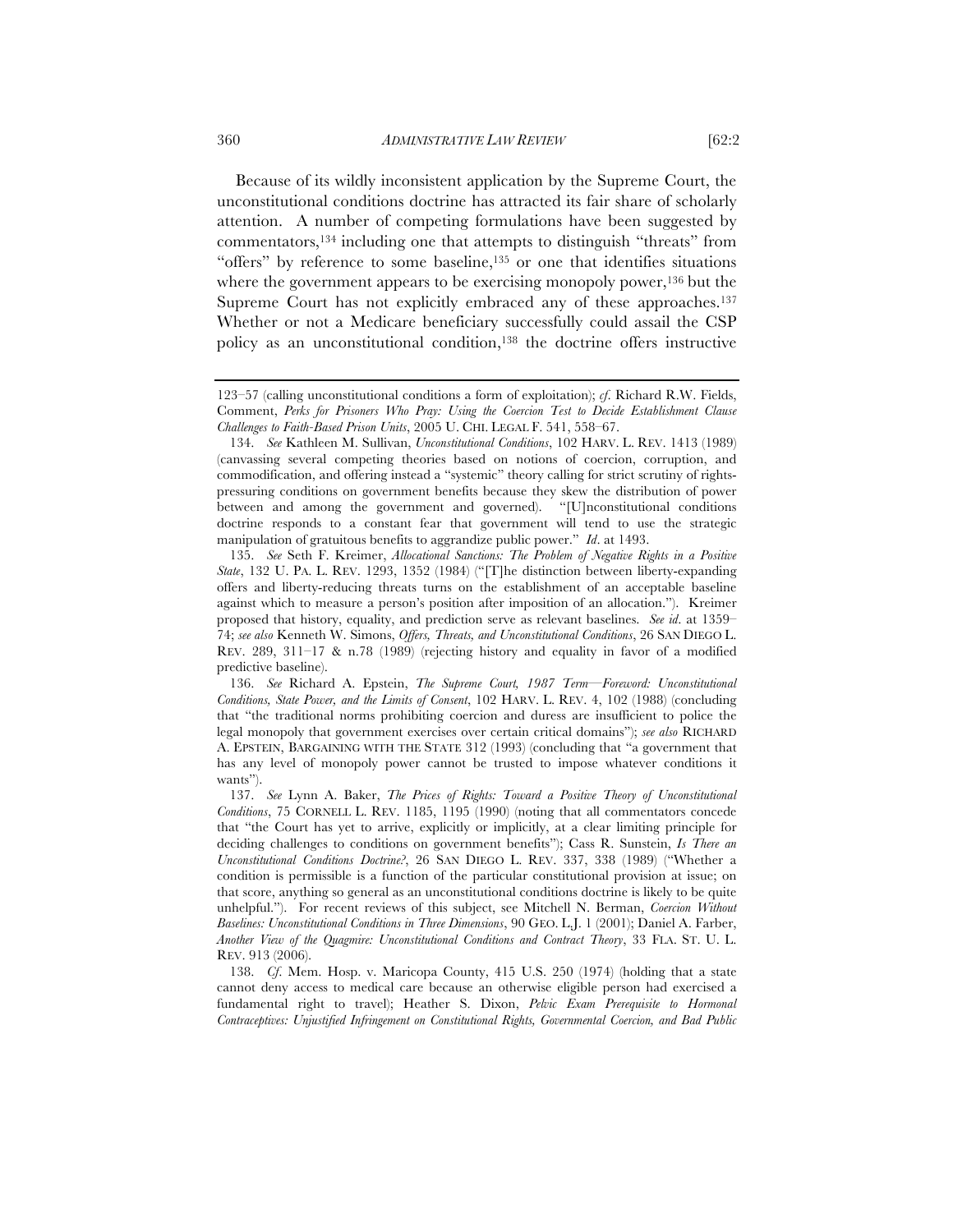insights for the ethical debate: semantic quibbles should not distract from efforts to judge the acceptability of conditions on public health insurance coverage that would obligate patients to "volunteer" for research, and the various indignities that come with it,139 in order to secure access to a needed item or service.

#### *D. Undervaluing Autonomy: Communitarian Research Ethics*

Perhaps the most stunning and potentially radical justification for CSP appears in the final paragraph of the *JAMA* article by Pearson et al. when they invoked society's "interest in greater knowledge" as a relevant factor "[i]n assessing the ethics of CED."140 As they elaborated: "Patients who share in the benefits of society, and who ask for society to pay for these benefits, arguably should share a willingness to contribute to the body of evidence that will improve the quality and value of the health care of tomorrow."<sup>141</sup> In our autonomy-based tradition of bioethics,<sup>142</sup> such an

139. *See supra* note 73. Individuals enjoy rights of bodily integrity that would allow them to decline unwanted medical interventions unless the state had some powerful justification. *See* Washington v. Glucksberg, 521 U.S. 702, 720, 724–25 (1997); *In re* Cincinnati Radiation Litig., 874 F. Supp. 796, 810–14 (S.D. Ohio 1995) (situating a subject's right to bodily integrity in substantive due process); *see also* Ken Marcus Gatter, *Protecting Patient-Doctor Discourse: Informed Consent and Deliberative Autonomy*, 78 OR. L. REV. 941, 961–82 (1999).

140. Pearson et al., *supra* note 70, at 990.

142. *See* Carl E. Schneider, *Bioethics with a Human Face*, 69 IND. L.J. 1075, 1085 (1994) (calling autonomy "the centerpiece of bioethics"). Other countries do not share our perhaps excessive preoccupation with autonomy. *See* George J. Annas & Frances H. Miller, *The* 

*Policy*, 27 HARV. WOMEN'S L.J. 177, 209–17 (2004) (arguing that publicly funded family planning clinics cannot condition access to oral contraceptives on intrusive exams that serve only collateral purposes); *id*. at 231–32 (concluding that, while physicians should discuss risks and separately might encourage a pelvic exam, women retain the right to make an informed choice to use oral contraceptives without first undergoing such an exam); Andrew Zoltan, Comment, Jacobson *Revisited: Mandatory Polio Vaccination as an Unconstitutional Condition*, 13 GEO. MASON L. REV. 735 (2005) (arguing that, once an infectious disease such as smallpox has been eradicated, mandatory immunizations no longer serve a public health purpose and, if made a prerequisite for access to public education, would violate the unconstitutional conditions doctrine). *But cf*. Lars Noah, *Too High a Price for Some Drugs?: The FDA Burdens Reproductive Choice*, 44 SAN DIEGO L. REV. 231, 253 (2007) ("What if the government demanded contraceptive use as a condition of Medicaid reimbursement for drugs that create a risk of birth defects?"); *id*. at 254 (concluding that this "looks more like a nonsubsidy than a penalty because a woman receiving public assistance for drug coverage would remain free (in theory) to refuse contraception and pay for the [teratogenic] drug out of pocket").

<sup>141.</sup> *Id*. Medicare beneficiaries who had made substantial contributions through separate payroll taxes would quibble with any suggestion that the program represents nothing more than government largesse, just as taxpayers who have underwritten NIH and other publicly-funded biomedical research would take issue with insinuations that they have callously free-rided on the unselfish efforts of others. *Cf*. Claude Lenfant, *Clinical Research to Clinical Practice—Lost in Translation?*, 349 NEW ENG. J. MED. 868, 868 (2003) (noting that NIH had received more than \$250 billion in appropriations since 1950).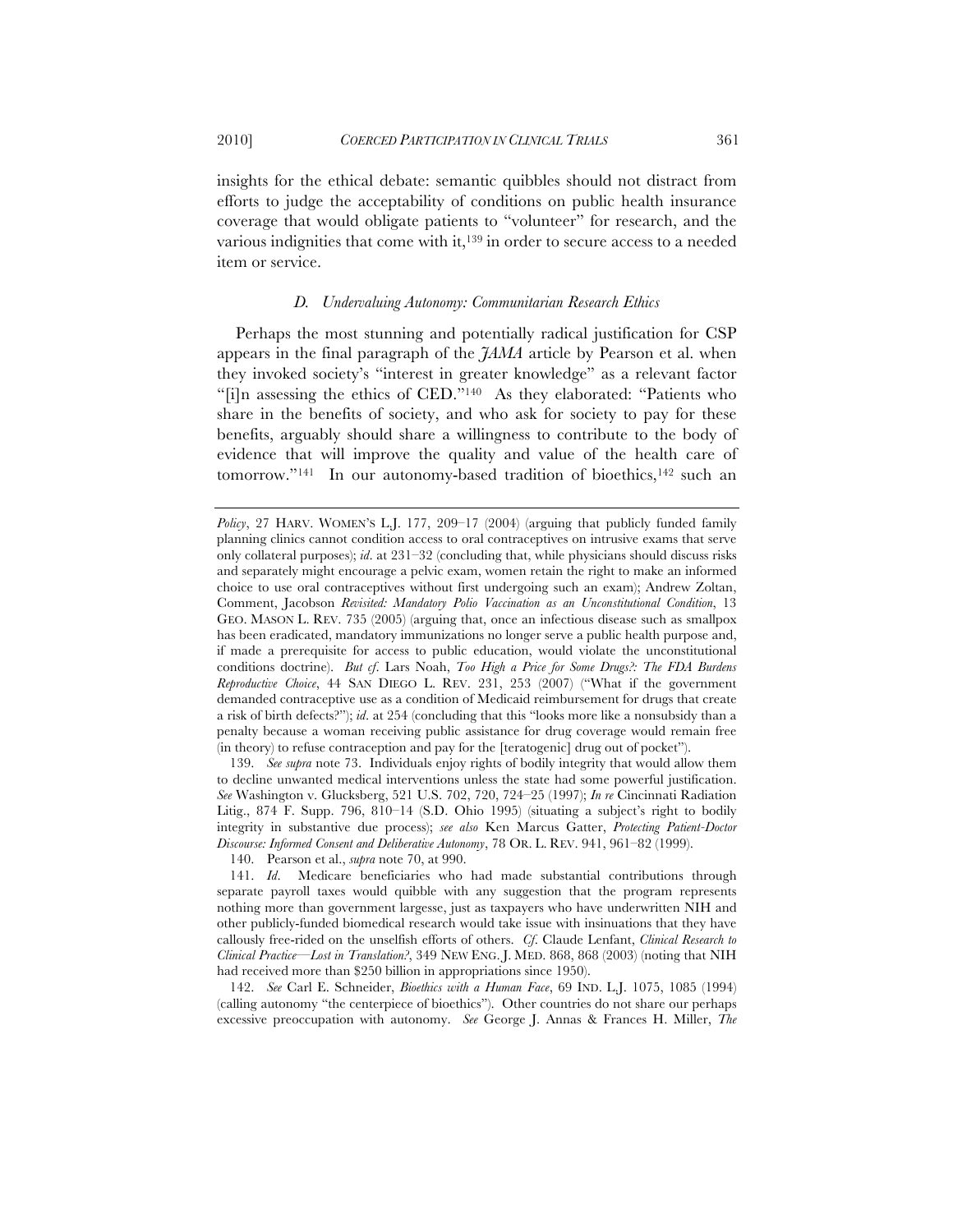invocation of the "greater good" would set off alarm bells.143 It suggests a distinctly public health approach to resolving questions about human subjects protection,<sup>144</sup> which may make perfect sense for the types of outcomes research envisioned by the CAD policy but becomes far more troubling when extended to RCTs under the CSP policy. Indeed, if persuaded by this notion of a quid pro quo, then why not insist that all Medicare (and Medicaid) beneficiaries sign up for at least one RCT, whether or not they want access to a novel and expensive intervention?

A few commentators have offered suggestions that nicely illustrate where such an approach might take us. One scholar recently floated the idea of compulsory research service.145 Although it has become increasingly

*Empire of Death: How Culture and Economics Affect Informed Consent in the U.S., the U.K., and Japan*, 20 AM. J.L. & MED. 357, 377 (1994); *id*. at 373–75 (focusing on Japan).

<sup>143.</sup> During the two decades after World War II, and notwithstanding issuance of the Nuremberg Code, biomedical researchers in this country acted quite freely—utilitarianism prevailed over the more protective norms that only emerged in the late 1960s after revelations of domestic research abuses. *See* DAVID J. ROTHMAN, STRANGERS AT THE BEDSIDE: A HISTORY OF HOW LAW AND BIOETHICS TRANSFORMED MEDICAL DECISION MAKING 51 (2d ed. 2003) ("Utilitarian justifications that had flourished under conditions of combat and conscription persisted, and principles of consent and voluntary participation were often disregarded."); *see also id*. at 37 (explaining that malaria experiments conducted by the U.S. military on prisoners were lauded at the time as promoting the war effort).

<sup>144.</sup> *See* Scott Burris et al., *Applying the Common Rule to Public Health Agencies: Questions and Tentative Answers About a Separate Regulatory Regime*, 31 J.L. MED. & ETHICS 638, 643–46 (2003) (contrasting the ethical issues that arise in biomedical research and public health investigation); *id*. at 645 ("If in Common Rule practice autonomy is a trump, or at every fork directs research and practice activity down the more autonomy-enhancing path regardless of other considerations, then there is a tension with public health."); *id*. at 638 ("A nascent public health ethics movement has articulated ethical approaches that differ with those that generated the Common Rule."); Daniel Callahan & Bruce Jennings, *Ethics and Public Health: Forging a Strong Relationship*, 92 AM. J. PUB. HEALTH 169, 170 (2002) (referring to "the predominant orientation in favor of civil liberties and individual autonomy that one finds in bioethics, as opposed to the utilitarian, paternalistic, and communitarian orientation that have marked the field of public health throughout its history"); Nancy E. Kass, *An Ethics Framework for Public Health*, 91 AM. J. PUB. HEALTH 1776, 1777–78 (2001).

<sup>145.</sup> *See* Rosamond Rhodes, *In Defense of the Duty to Participate in Biomedical Research*, 8 AM. J. BIOETHICS 37 (2008). For a range of responses to her idea, see Robert J. Levine, Editorial, *Reflections on 'Rethinking Research Ethics*,*'* 5 AM. J. BIOETHICS 1 (2005) (introducing a symposium devoted to the topic). For earlier and generally milder versions of this proposal, see Arthur L. Caplan, *Is There a Duty to Serve as a Subject in Biomedical Research?*, IRB: REV. OF HUM. SUBJECTS RES., Sept.–Oct. 1984, at 1, 4–5; Goldner, *supra* note 73, at 124–25 (noting that "the argument has been made that, at least with respect to research involving only minimal risk, there is an ethical obligation of citizens to participate in such research"); John Harris, *Scientific Research Is a Moral Duty*, 31 J. MED. ETHICS 242 (2005). For further debate on this idea, see Iain Brassington, *John Harris' Argument for a Duty to Research*, 21 BIOETHICS 160 (2007); Sarah Chan & John Harris, *Free Riders and Pious Sons—Why Science Research Remains Obligatory*, 23 BIOETHICS 161 (2009).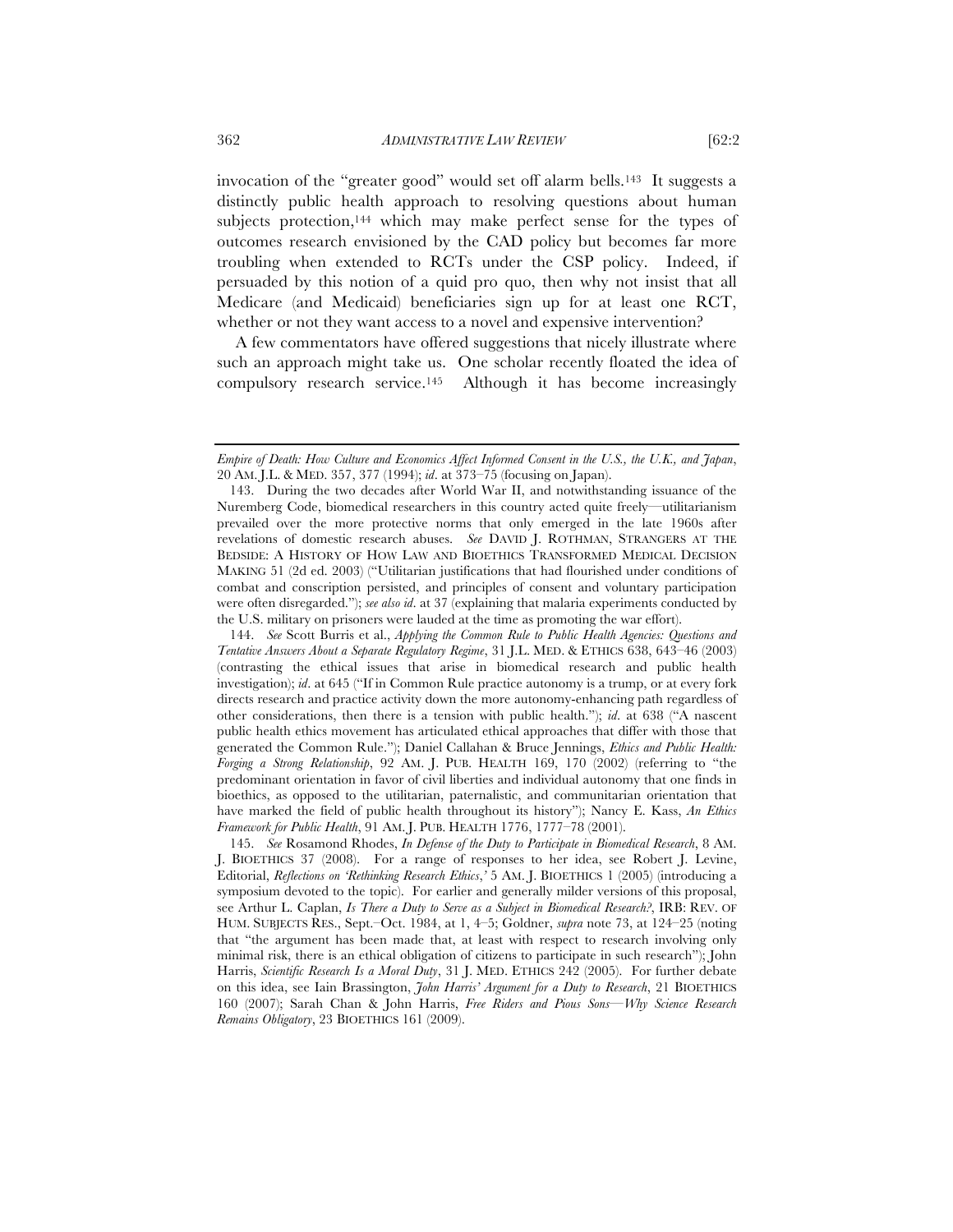difficult to recruit sufficient numbers of subjects for trials,<sup>146</sup> conscripting people for this purpose would represent a radical solution that likely no one would take seriously.147 In the summer of 2009, a high-level NIH official made an urgent plea seeking more than two thousand adults willing to participate in clinical trials of experimental vaccines against the novel H1N1 ("swine") flu virus.<sup>148</sup> Given widespread fears about that emerging pandemic, researchers had little difficulty recruiting enough subjects; if, however, an insufficient number of people volunteered, public health agencies clearly would not—and should not—have the power to draft citizens into service as unwilling guinea pigs simply because this would serve the greater good.

David Orentlicher offered a more cautious variant of the conscription proposal. In response to the difficulties caused by underenrollment in RCTs, he would allow physicians to condition continued care on their patients' willingness to enroll in trials comparing established therapies.149 Orentlicher conceded that such a recruitment strategy would raise objections about coercion,150 but he emphasized that patients have no right

148. *See* Donald G. McNeil, Jr., *Clinical Trials for Flu Vaccine Are to Begin Soon*, N.Y. TIMES, July 23, 2009, at A4.

149. *See* David Orentlicher, *Making Research a Requirement of Treatment: Why We Should Sometimes Let Doctors Pressure Patients to Participate in Research*, HASTINGS CTR. REP., Sept.–Oct. 2005, at 20, 21–22, 27. Pediatric oncologists routinely do something along these lines with experimental interventions. *See id*. at 23; Gina Kolata & Kurt Eichenwald, *In Pediatrics, a Lesson in Making Use of Experimental Procedures*, N.Y. TIMES, Oct. 3, 1999, § 1, at 40.

150. *See* Orentlicher, *supra* note 149, at 21, 23. Even the bioethicists at NIH apparently

<sup>146.</sup> *See supra* note 1.

<sup>147.</sup> *See* Richard Delgado & Helen Leskovac, *Informed Consent in Human Experimentation: Bridging the Gap Between Ethical Thought and Current Practice*, 34 UCLA L. REV. 67, 120 n.228 (1986) ("[S]ociety has not yet decided that human subjects may be conscripted (like soldiers) without their consent."); *id.* at 94 ("When the research subject does not choose freely to participate, his act loses its moral meaning. Participation in the research is not something given by the subject; rather, it is something extracted."); Epstein, *supra* note 100, at 569 ("We are no longer worried about the prospect that individuals will be conscripted into medical trials against their will."); Hans Jonas, *Philosophical Reflections on Experimenting with Human Subjects*, 98 DAEDALUS 219, 234–35 (1969); Mortimer B. Lipsett, *On the Nature and Ethics of Phase I Oncology Trials of Cancer Chemotherapies*, 248 JAMA 941, 942 (1982) (distinguishing research participation from military conscription); Robert M. Veatch, *Which Grounds for Overriding Autonomy Are Legitimate?*, HASTINGS CTR. REP., Nov.–Dec. 1996, at 43 (warning that subjugating autonomy whenever it might promote the common good "would justify conscripting people into dangerous research against the will of subjects if the social benefits were great enough"). The bioethicists at NIH evidently would dismiss such objections as reflecting a bygone era. *See* Ezekiel J. Emanuel & Christine Grady, *Four Paradigms of Clinical Research and Research Oversight*, 16 CAMBRIDGE Q. HEALTHCARE ETHICS 82 (2007) (arguing that a communitarian-based paradigm has partially displaced the protectionist approach that prevailed in the 1970s and 1980s); *infra* note 155 and accompanying text (discussing a civic obligation to participate in research recently proposed by Emanuel and a couple of his other colleagues at NIH's Department of Bioethics).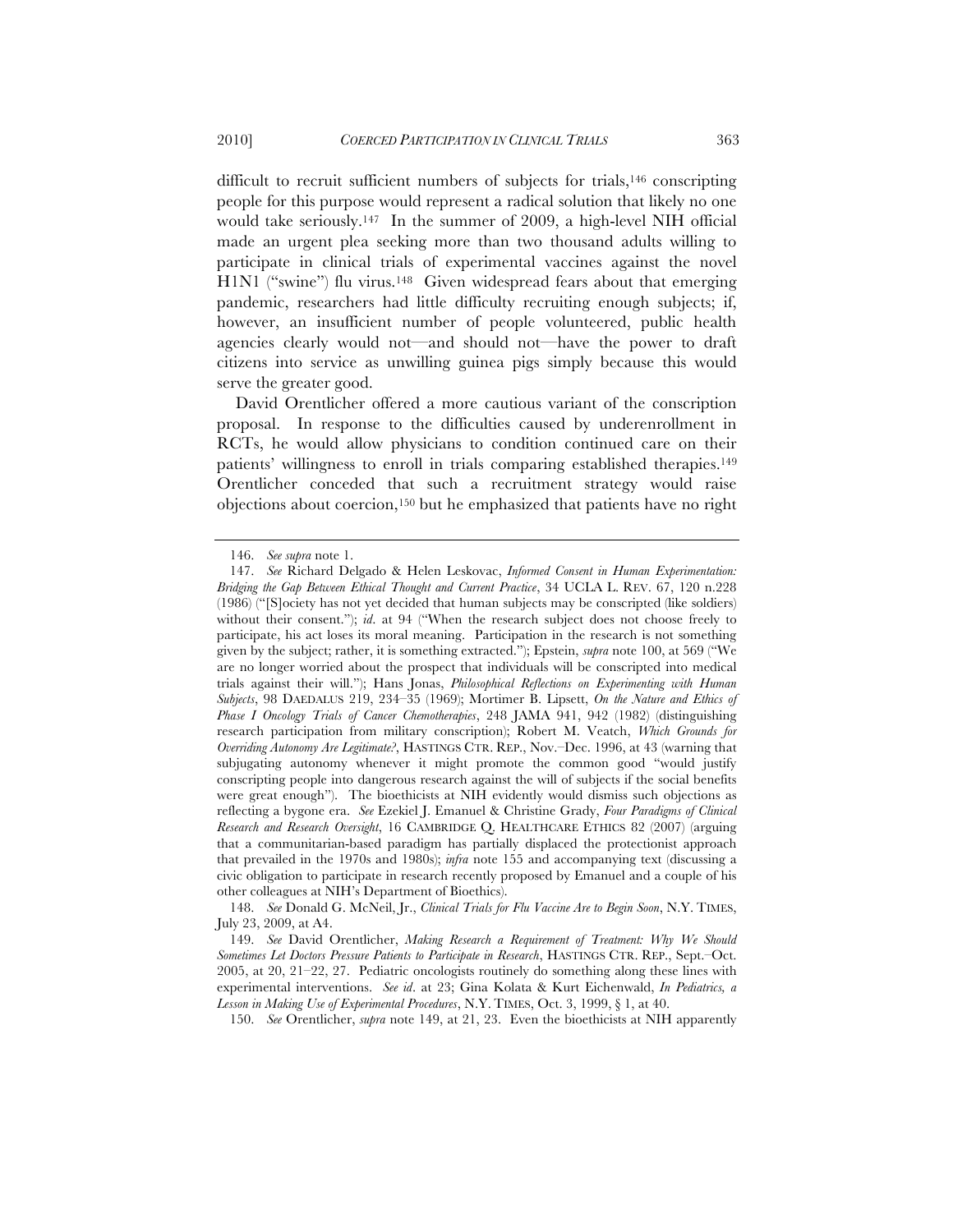Orentlicher viewed his proposal as less extreme than Medicare's CSP policy,153 but he also conceded that, in all likelihood, it would fail to comply with our existing—and, to his mind, overly protective—research subject protections.154 If, however, Pearson et al. offered a persuasive defense of CSP, then Orentlicher's idea would not require any alteration in those ethical safeguards, and the still more radical conscription proposals would not seem as outlandish as most commentators seem to think. As it happens, in July 2009, a group of NIH bioethicists published a piece in *JAMA* arguing that all citizens have a civic—though not (yet) compulsory obligation to participate in biomedical research.155 Their provocative

would object. *See* Hawkins & Emanuel, *supra* note 92, at 19 ("[I]f a physician-researcher threatened to abandon a patient or withhold necessary standard treatment unless the patient joined a study, this would clearly be coercion.").

<sup>151.</sup> *See* Orentlicher, *supra* note 149, at 25–26; *cf. id*. at 22 (conceding that the termination of an existing doctor-patient relationship for a refusal to enroll might look more like a "penalty").

<sup>152.</sup> He thought that the minimal risks associated with comparative efficacy trials made his proposal more acceptable, *see id*. at 24–25, thereby suggesting that he harbored some lingering concerns about its potentially coercive nature. In addition, though he praised the societal value of such research, *see id*. at 21, Orentlicher resisted the temptation to rest his ethical defense of the proposal on utilitarian grounds, *see id*. at 24.

<sup>153.</sup> *See id*. at 22 (calling his proposal "more cautious" because "the CMS policy affects research on tests or treatments whose efficacy has not been established for the patients being studied").

<sup>154.</sup> *See id*. ("Under current practice, it is highly unlikely that [IRB] approval would be given to a study in which physicians made participation in the study a condition for receiving treatment."); *id*. at 22–23 (quoting directly relevant language from the Declaration of Helsinki); *see also id*. at 20 ("question[ing] whether research safeguards are sometimes overly protective"); *id*. at 27 (concluding that, in some cases, "ethical safeguards can become too strict").

<sup>155.</sup> *See* G. Owen Schaefer et al., *The Obligation to Participate in Biomedical Research*, 302 JAMA 67, 67–71 (2009) (rejecting the arguments offered by other proponents of this idea based on beneficence and free-riding, instead basing the obligation on the view that generalizable medical knowledge amounts to a public good for which all members of society should contribute their fair share); *id*. at 69 (drawing an analogy to expectations that academics occasionally agree to comment on manuscripts for peer-reviewed journals); *id*. (adding that it would resemble civic obligations such as voting rather than compulsory duties); *id*. (recognizing as legitimate excuses religious convictions, excessive burdensomeness, and significant risks, and emphasizing that informed consent would remain necessary); *id*. at 70 ("[E]ncouragement would have to be given carefully; there is a risk that the patients would fear abandonment by their physician if they refused to participate."); *see also id*. at 67 (disclosing their purpose "to stimulate support for a major cultural shift in the way physicians, researchers, patients, and society at large think about participation in research"); *id*. at 70 ("One strategy to affirm and reinforce the belief that individuals have an obligation to participate in research would be a publicity campaign analogous to get-out-the-